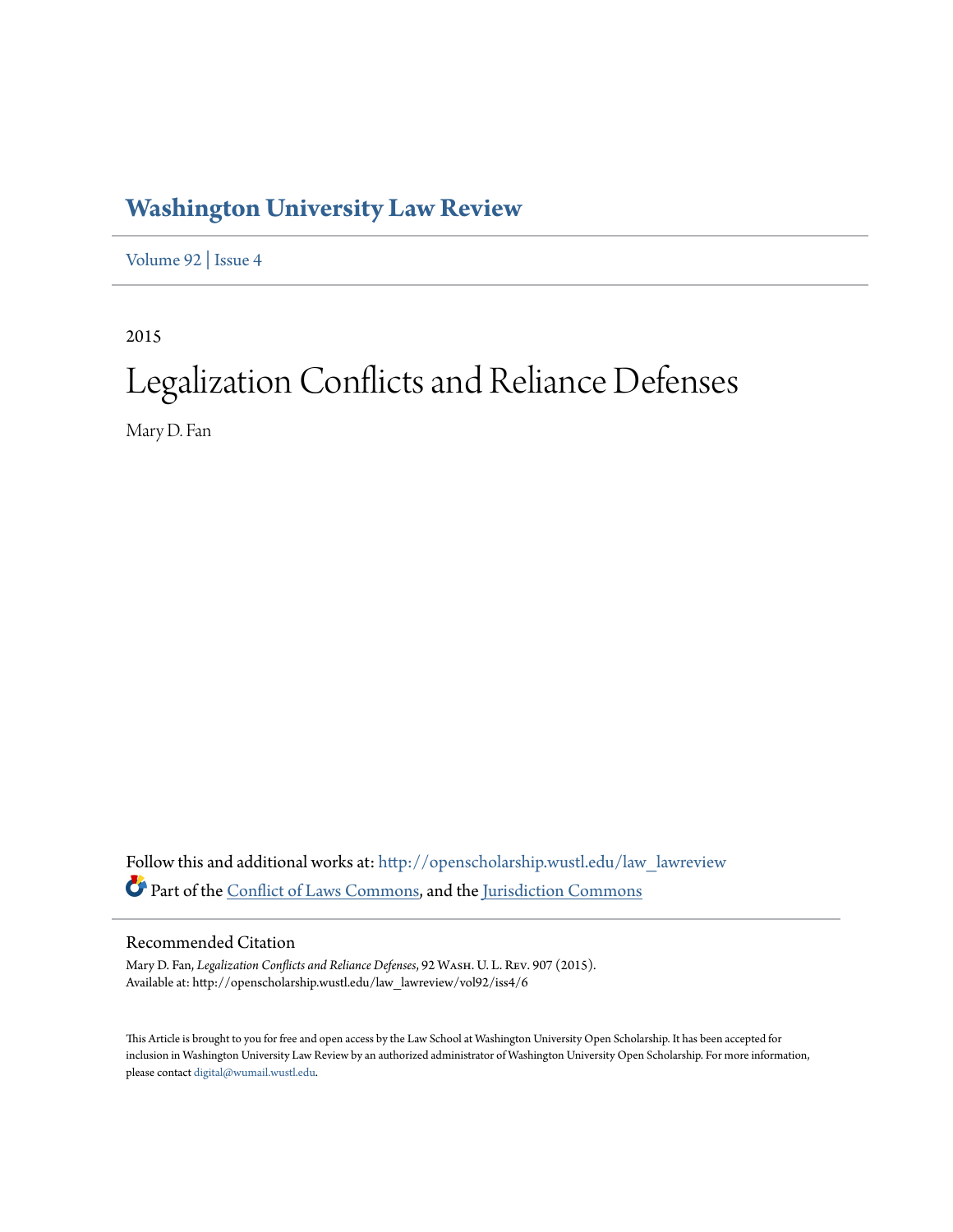# **LEGALIZATION CONFLICTS AND RELIANCE DEFENSES**

#### **MARY D. FAN**

#### ABSTRACT

*This Article addresses an open question of pressing practical import whether people and businesses operating in the shadow of a legalization conflict have a reliance defense. A legalization conflict arises when conduct is decriminalized by one authority while remaining criminalized under another legal regime. For example, drugs, guns, undocumented immigrants, and giving legal advice or financial support for certain activities, may be both illegal and legal under conflicting regimes. People plan their lives, hopes, and financial affairs around legalization laws and decrees. If people take actions now in reliance, will they face sanctions later? The question is of great import for many people and businesses, as well as the lawyers who advise them.* 

*The Article argues that reliance defenses should be available when governmental actors in charge of enforcing the criminal regime expressly acquiesce in the competing legalization. In such cases, reliance is reasonable and estoppel is required lest people or businesses be lulled by the statements of actors charged with administering the law into a snare of sanctions. Potential objections regarding privileging governmental lawlessness and the danger of giving people a normative choice of law that enables strategic gamesmanship are addressed.* 

Henry M. Jackson Professor of Law, University of Washington School of Law. Many thanks to Tom Andrews, Jim Hardisty, Dean Kawamoto, Cheryl Nyberg, James Stewart, and Kathryn Watts for valuable advice and comments. Thanks also to the participants at the ACLU Northwest Civil Liberties Conference and the International Drug Policy Reform Conference for great insights and comments and to Jennifer Brooks, Zachary Miller, Patrick Paterson, and Alec Moen for excellent insights and editing.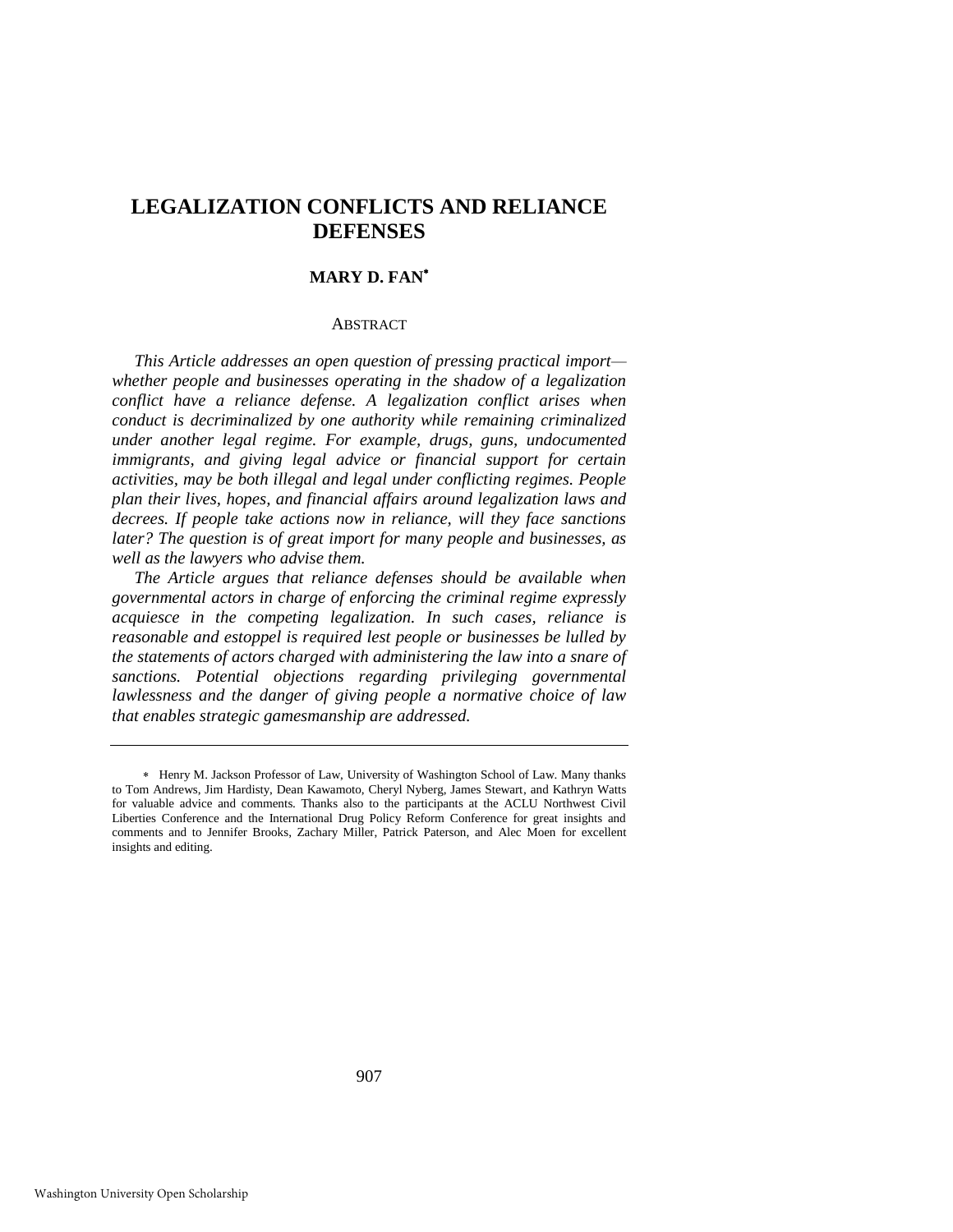### TABLE OF CONTENTS

|                                                       | I. REBELLIOUS DECRIMINALIZATION AND RELIANCE DILEMMAS 913                |  |
|-------------------------------------------------------|--------------------------------------------------------------------------|--|
| А.                                                    |                                                                          |  |
| B.                                                    |                                                                          |  |
|                                                       | The Perilous Boom Industry of Marijuana Legalization. 921<br>$l_{\cdot}$ |  |
|                                                       | $\mathfrak{a}$ .                                                         |  |
|                                                       |                                                                          |  |
|                                                       | 2.                                                                       |  |
|                                                       | 3. Deferred Action for Early Childhood Arrivals and                      |  |
|                                                       | Parents of U.S. Citizens or Permanent Residents  936                     |  |
| II. PAIRED PRINCIPLES TO GUIDE WHEN RELIANCE DEFENSES |                                                                          |  |
|                                                       |                                                                          |  |
|                                                       |                                                                          |  |
| В.                                                    |                                                                          |  |
|                                                       |                                                                          |  |
| $A_{-}$                                               |                                                                          |  |
| B.                                                    | Giving the Governed a Normative Choice of Law  955                       |  |
|                                                       |                                                                          |  |
|                                                       |                                                                          |  |

#### <span id="page-2-0"></span>**INTRODUCTION**

Legalization conflicts are proliferating. Drugs, guns, undocumented immigrants, giving legal advice or financial support to facilitate certain activities, and more may be both illegal and legal within the same space.<sup>1</sup>

<sup>1.</sup> *See, e.g.*, Montana Firearms Freedom Act, MONT. CODE ANN. § 30-20-104 (2009) (nullifying federal firearms laws in Montana), *invalidated by* Mont. Shooting Sports Ass'n v. Holder, 727 F.3d 975, 982-83 (9th Cir. 2013); *State and Federal Marijuana Laws Before the S. Comm. on the Judiciary*, 113th Cong. 1 (2013) (opening statement of Sen. Patrick Leahy, Chairman, S. Comm. on Judiciary) (stating that new recreational marijuana legalization laws "are just the latest examples of the growing tension between Federal and state marijuana laws, and they underscore the persistent uncertainty about how such conflicts will be resolved"); Julia Preston & John H. Cushman, Jr., *Obama to Permit Young Migrants to Remain in U.S.*, N.Y. TIMES, June 16, 2012, at A1 (reporting on President Obama's executive action permitting more than 800,000 "young illegal immigrants to come out of the shadows, work legally and obtain driver's licenses and many other documents they have lacked" and "remain in the country without fear of deportation"); Michael D. Shear, *Obama, Daring Congress, Acts to Overhaul Immigration*, N.Y. TIMES, Nov. 20, 2014, at A1 (reporting on President's Obama use of an executive order to allow an estimated 4 million undocumented immigrants who are parents of U.S. citizens or lawful permanent residents to work with executive authorization); Ashley Southall, *Answers Sought for When Marijuana Laws Collide*, N.Y. TIMES, Sept. 11, 2013, at A18 (detailing uncertainty faced by financial institutions, landlords, security providers, and other individuals and entities due to the conflict in marijuana legalization and criminalization laws).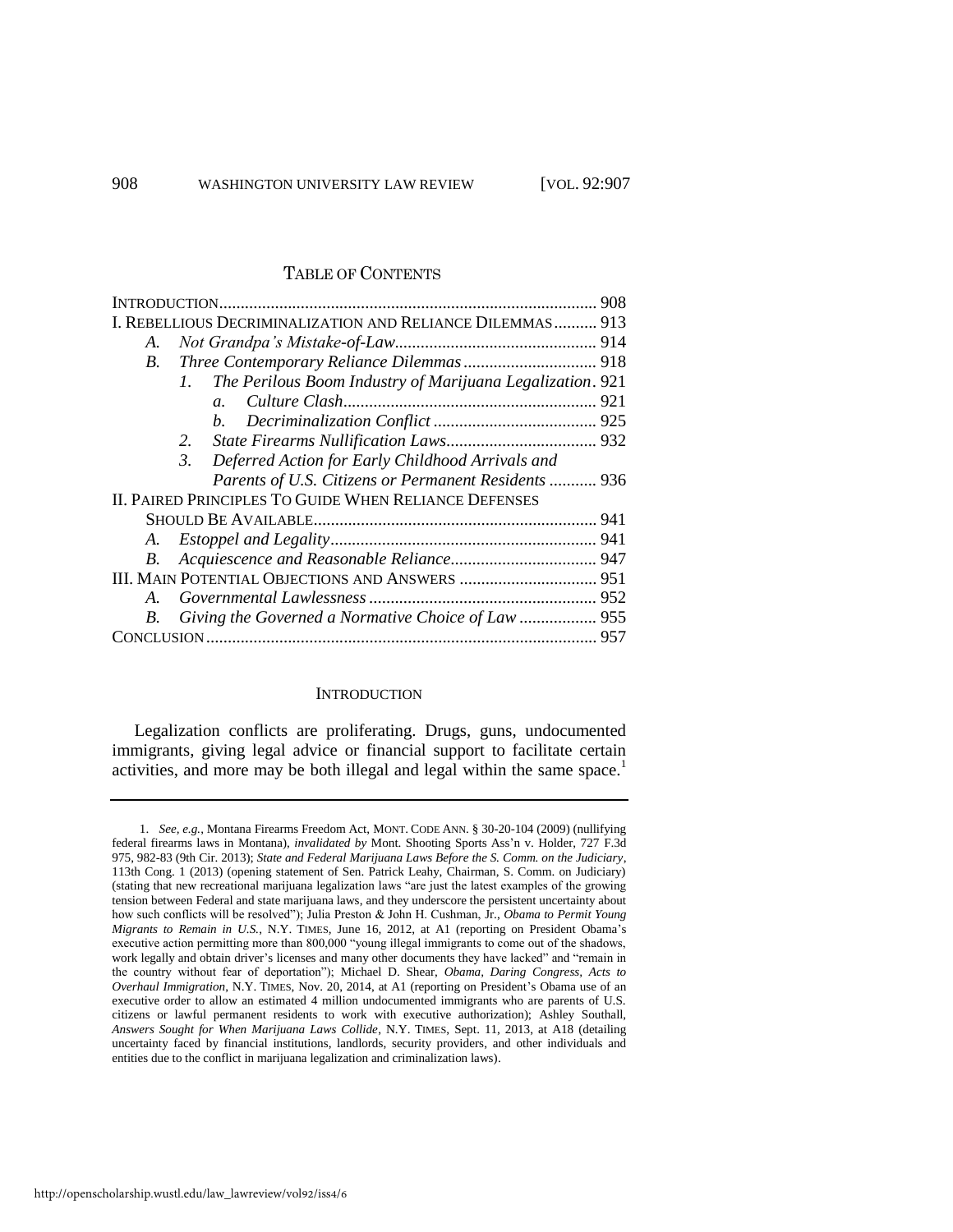The clashing permissions and prohibitions can arise from overlapping governing authorities and laws with competing normative visions of what should be criminalized or authorized.<sup>2</sup> These legalization-criminalization conflicts create a jungle gym structure of laws that can allow for strategic maneuvering by the savvy—and traps for the unwary or confused.<sup>3</sup> The conflicts also create a welter of questions for the courts, law enforcers, and people subject to the laws.

<span id="page-3-0"></span>Consider, for example, some of these puzzles. If you grow or smoke marijuana in a legalization state, do you have a defense based on reliance on state legalization and licensing if prosecuted by federal authorities?<sup>4</sup> If banks lend to state-licensed marijuana businesses or law firms provide legal services to such start-ups, is there a safe harbor against federal sanctions for facilitating unlawful activity because of state legalization and licensing?<sup>5</sup> If a presidential administration states it will not prosecute conduct legal under state law, do people or entities acting in reliance have a defense in a criminal prosecution by that administration or a subsequent one $2^6$ 

<span id="page-3-1"></span>If you are in one of the nine states thus far to pass laws nullifying federal firearms law, do you have a reliance defense if prosecuted for possession, distribution, or manufacturing of firearms in violation of federal law?<sup>7</sup> Should it make a legal difference when it comes to reliance-

<span id="page-3-2"></span><sup>2.</sup> *See infra* Part II for a taxonomy.

<sup>3.</sup> *See infra* Part I for a discussion of illustrations.

<sup>4.</sup> *See, e.g.*, Brady Dennis, *Obama Administration Will Not Block State Marijuana Laws if Distribution Is Regulated*, WASH. POST (Aug. 29, 2013), http://www.washingtonpost.com/national/ health-science/obama-administration-will-not-preempt-state-marijuana-laws--for-now/2013/08/29/b725 bfd8-10bd-11e3-8cdd-bcdc09410972\_story.html, *archived at* http://perma.cc/W68P-THL7 (discussing legalization and prosecution questions); *Will DOJ Fight Marijuana Law?*, NBC NEWS (Dec. 6, 2012), http://www.nbcnews.com/video/nightly-news/50110375#50110375 (discussing open questions after the passage of recreational marijuana legalization).

<sup>5.</sup> *See, e.g.*, Southall, *supra* not[e 1 \(](#page-2-0)discussing questions facing banks).

<sup>6.</sup> *See, e.g*., United States v. Washington, 887 F. Supp. 2d 1077, 1084, 1090–1100 (D. Mont. 2012) (grappling with the question); Dennis, *supra* note [4](#page-3-0) (discussing acquiescence under Obama administration); Serge F. Kovaleski, *Banks Say No to Marijuana Money, Legal or Not*, N.Y. TIMES, Jan. 12, 2014, at A1, A4 (reporting on banks' concerns over prosecution for aiding and abetting a criminal enterprise); Pete Williams, *Out of the 'Shadows': Pot Sellers Can Now Do Business with Banks*, NBC NEWS (Feb. 14, 2014), http://www.nbcnews.com/news/us-news/out-shadows-pot-sellerscan-now-do-business-banks-n30661 (discussing Attorney General's guidance to banks to give greater confidence to lend to state-legalized marijuana businesses). *See also* United States v. Schafer, 625 F.3d 629, 637 (9th Cir. 2010) (noting defendants' argument that law enforcement agents lulled them into believing their medical marijuana grow operation was legal was a question for the jury).

<sup>7.</sup> ALASKA STAT. § 44.99.500 (2012); ARIZ. REV. STAT. ANN. § 13-3114 (2014) (West); Idaho Firearms Freedom Act, IDAHO CODE ANN. § 18-3315A (2014); Kansas Second Amendment Protection Act, KAN. STAT. ANN. §§ 50-1201 to 50-1211 (2013); Montana Firearms Freedom Act, MONT. CODE ANN. § 30-20-104 (2009), *invalidated by* Mont. Shooting Sports Ass'n v. Holder, 727 F.3d 975, 982- 83 (9th Cir. 2013); S.D. CODIFIED LAWS § 37-35-2 (2014); Tennessee Firearms Freedom Act, TENN.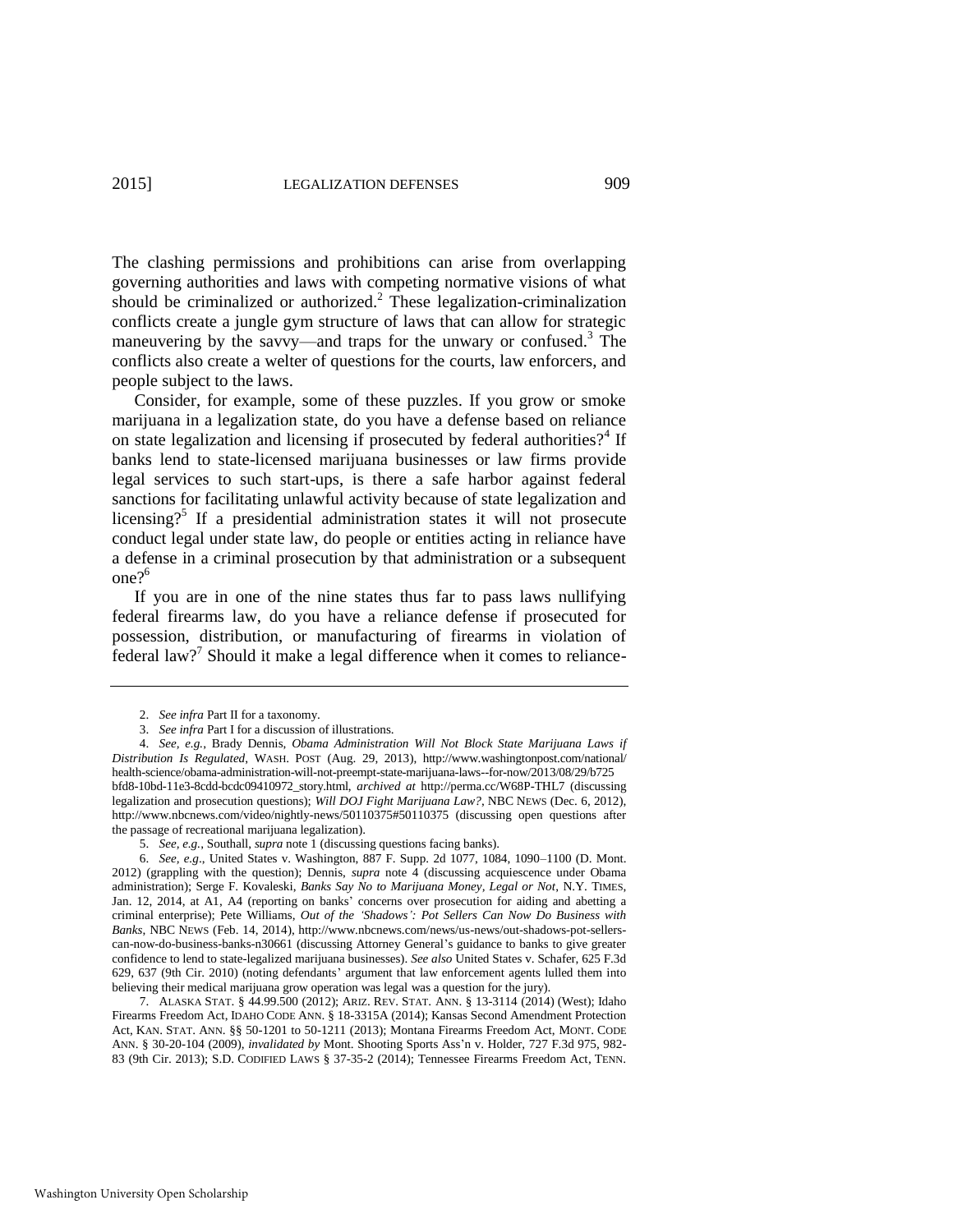<span id="page-4-1"></span>based defenses that federal authorities have refused to acquiesce in firearms legalization regimes conflicting with federal law?<sup>8</sup>

<span id="page-4-2"></span>What happens to all the undocumented youths dubbed DREAMers who revealed their identities and locations when applying for President Obama's grant of deferred action on deportation?<sup>9</sup> When the presidential administration changes or if Congress overrides the nonenforcement policy, can the information applicants supplied in their application be used to hunt them down for deportation—or even prosecution for illegal entry?<sup>10</sup> Similarly, if undocumented parents of U.S. citizens step out of the shadows to apply for work authorization under President Obama's executive order, can the information revealed in their applications later be used against them if the political administration changes?  $11$ 

<span id="page-4-0"></span>These questions from different areas of human and commercial activity share a common core—a legalization conflict. A legalization conflict arises when conduct is decriminalized or permitted by one authority while

http://openscholarship.wustl.edu/law\_lawreview/vol92/iss4/6

CODE ANN. §§ 4-54-102 to 4-54-106 (2014); Utah State-Made Firearms Protection Act, UTAH CODE ANN. §§ 53-5b-101 to 53-5b-202 (LexisNexis 2014); Wyoming Firearms Freedom Act, WYO. STAT. ANN. §§ 6-8-401 to 6-8-406 (2014).

<sup>8.</sup> *E.g.*, Open Letter from U.S. Dep't of Justice, Bureau of Alcohol, Tobacco, Firearms & Explosives to All Kan. Fed. Firearms Licensees (July 8, 2013), *available at* https://www.atf.gov/ sites/default/files/assets/pdf-files/open-letter-to-all-kansas-federal-firearms-licensees-provides-guidanceregarding-the-kansas-second-amendment-protection-act.pdf, *archived at* http://perma. cc/AVM9-447R; Open Letter from U.S. Dep't of Justice, Bureau of Alcohol, Tobacco, Firearms & Explosives to All Wyo. Fed. Firearms Licensees (May 28, 2010), *available at* http://www.atf.gov/press/releases/ 2010/05/052810-openletter-ffl-wyoming-legislation.html, *archived at* http://perma.cc/ QZ4H-6LUC; Open Letter from U.S. Dep't of Justice, Bureau of Alcohol, Tobacco, Firearms & Explosives to All Tennessee Federal Firearms Licensees (July 16, 2009), *available at* http://www.atf.gov/ files/press/releases/2009/07/071609-openletter-ffl-tennessee-legislation.pdf, *archived at* http://perma. cc/G2YY-B34L; Open Letter from U.S. Dep't of Justice, Bureau of Alcohol, Tobacco, Firearms & Explosives to All Montana Federal Firearms Licensees (July 16, 2009) [hereinafter ATF Letter to Mont.], *available at* http://www.atf.gov/files/press/releases/2009/07/071609-openletter-ffl-montanalegislation.pdf, *archived at* http://perma.cc/72E-UA5K.

<sup>9.</sup> Memorandum from Janet Napolitano, Sec'y of U.S. Dep't of Homeland Sec., to David V. Aguilar, Acting Comm'r, Customs & Border Prot., et al. (June 15, 2012) [hereinafter Napolitano Letter], *available at* http://www.dhs.gov/xlibrary/assets/s1-exercising-prosecutorial-discretionindividuals-who-came-to-us-as-children.pdf, *archived at* http://perma.cc/YJ3M-FNZU; *I-821D, Consideration of Deferred Action for Childhood Arrivals*, U.S. CITIZENSHIP & IMMIGR. SERVS. (June 25, 2013) [hereinafter USCIS DACA Consideration], http://www.uscis.gov/i-821d, *archived at*  http://perma.cc/8HVY-KKJN.

<sup>10.</sup> *See, e.g.*, *Frequently Asked Questions*, U.S. CITIZENSHIP & IMMIGR. SERVS. (June 5, 2014) [hereinafter USCIS FAQs], http://www.uscis.gov/humanitarian/consideration-deferred-action-child hood-arrivals-process/frequently-asked-questions, *archived at* http://perma.cc/EY32-9RGS (discussing the frequently asked question about whether information revealed by people applying for deferred action can be used again the petitioner and the petitioner's family).

<sup>11.</sup> *See* U.S. Citizenship & Immigration Servs., Executive Actions on Immigration (Dec. 5, 2014), *available at* http://www.uscis.gov/immigrationaction#2 (discussing President Obama's November 2014 deferred action for parents of U.S. citizens and permanent residents).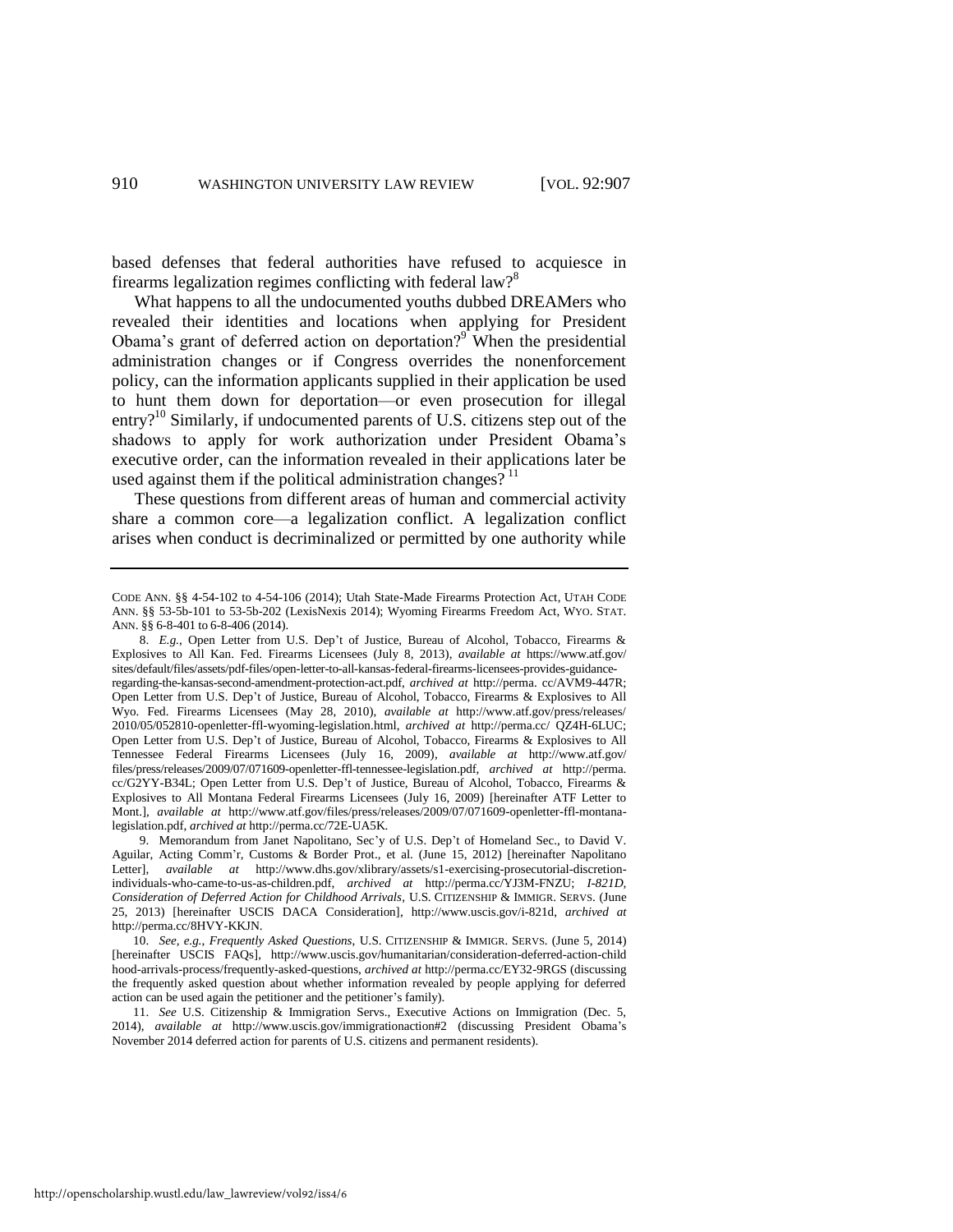remaining criminalized under another concurrent legal regime.<sup>12</sup> The conflicts can arise from contradictory permissions and prohibitions issued by countries, states, counties, cities, and other governing authorities.<sup>13</sup> Within the same level of government, different branches and actors can send clashing messages about legality and enforcement policy. While scholars are drawn to the federalism and preemption issues that can arise from clashing laws, $^{14}$  people living under these laws have more immediate concerns—when can reliance on legalization be a defense against criminal liability under a competing regime? This question is increasingly important as more legalization conflicts are arising—sometimes even with the acquiescence of entities in charge of the competing criminalization regime.<sup>15</sup> Even at this early stage, some of the people lulled by legalization into acting in reliance are already facing prosecution and courts must decide whether they have a defense.<sup>16</sup>

<span id="page-5-2"></span><span id="page-5-1"></span>Legalization conflicts are different than those covered by traditional conflicts of law. Traditionally, conflicts of laws dealt with choice of law or recognition of judgment questions involving events or persons with ties to more than one state.<sup>17</sup> For example, when citizens of different states sue each other for events happening in a third state, which state's law should control?<sup>18</sup> Much of conflicts analysis is focused on civil procedure, jurisdiction, and private-law issues such as contract enforcement and

<span id="page-5-0"></span><sup>12.</sup> This Article will also refer to legalization conflicts as decriminalization conflicts and legalization-criminalization conflicts.

<sup>13.</sup> *See, e.g.*, Kirk Johnson, *Cannabis Legal, Localities Begin to Just Say No*, N.Y. TIMES, Jan. 27, 2014, at A1 (discussing conflicting local ordinances enacted in opposition to state legalization of recreational marijuana possession and licensed growing and retailing); *Seattle and Pierce County Draw Restrictions on Pot Use, Businesses*, OREGONIAN, Dec. 25, 2013, at E1 (reporting about possible legal challenges arising from a conflict between a county ordinance barring state-licensed marijuana operations and a city law imposing a fine for public marijuana use and state law legalizing recreational marijuana possession and licensing marijuana retailers).

<sup>14.</sup> *E.g.*, Sam Kamin, *Medical Marijuana in Colorado and the Future of Marijuana Regulation in the United States*, 43 MCGEORGE L. REV. 147, 158–65 (2012); Robert A. Mikos, *Preemption Under the Controlled Substances Act*, 16 J. HEALTH CARE L. & POL'Y 5, 7–31 (2013); David S. Schwartz, *High Federalism: Marijuana Legalization and the Limits of Federal Power to Regulate States*, 35 CARDOZO L. REV. 567, 569–88 (2013).

<sup>15.</sup> *See* discussion *infra* Parts I.B.1–3, II.

<sup>16.</sup> *E.g.*, United States v. Washington, 887 F. Supp. 2d 1077, 1084, 1090–100 (D. Mont. 2012); Mont. Caregivers Ass'n v. United States, 841 F.Supp. 2d 1147, 1148–49 (D. Mont. 2012); United States v. Janetski, No. 11-37-M-DWM, Doc. No. 45, at 6 (D. Mont. Sept. 1, 2011).

<sup>17.</sup> RESTATEMENT (SECOND) OF CONFLICT OF LAWS § 1 (1971); ROBERT L. FELIX & RALPH U. WHITTEN, AMERICAN CONFLICTS LAW §§ 2, 7 (6th ed. 2011).

<sup>18. 1</sup> JOSEPH H. BEALE, A TREATISE ON THE CONFLICT OF LAWS §§ 1.1–1.2 (1935).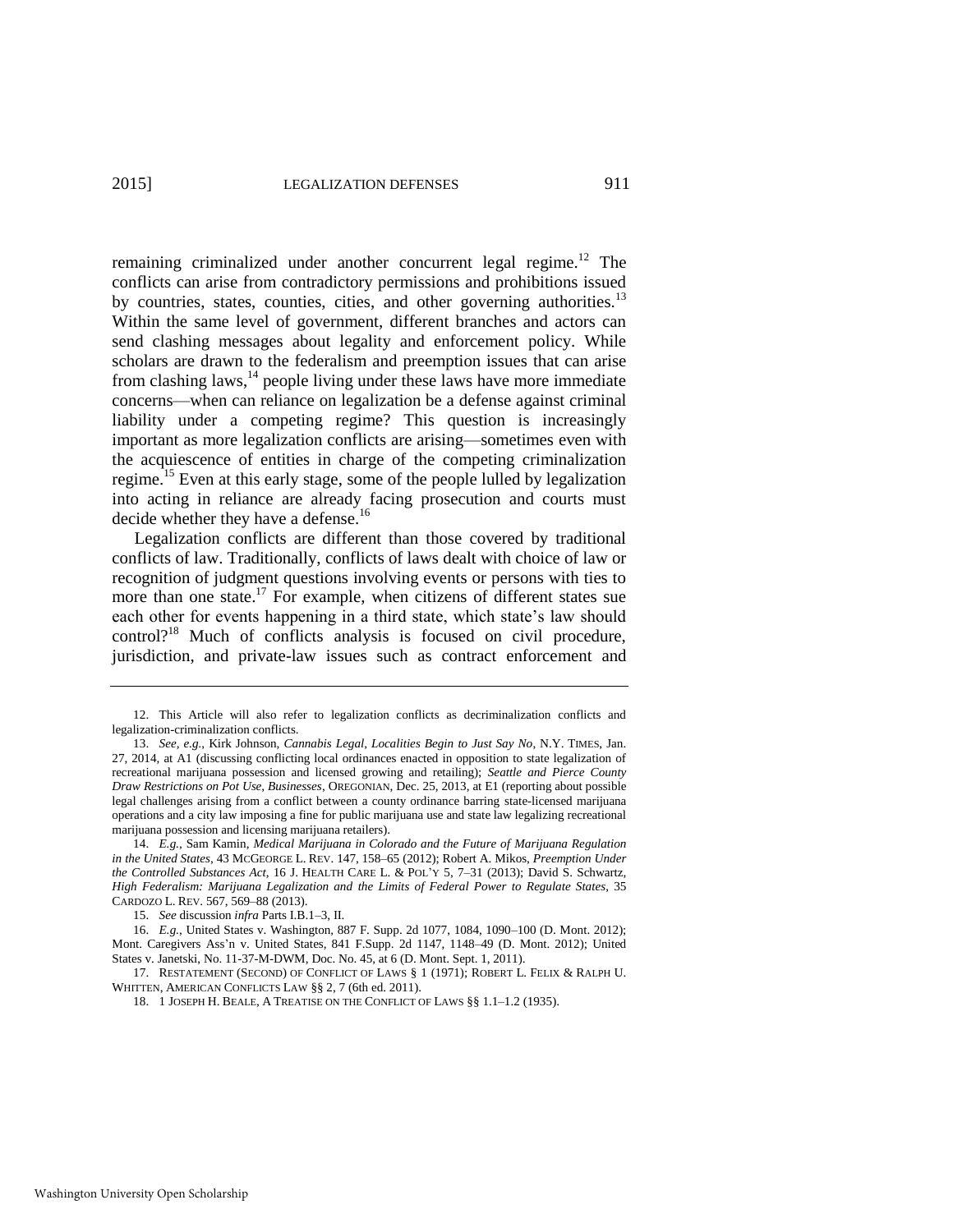torts.<sup>19</sup> To the extent criminal law issues are considered at all, the focus is generally on the classic questions of what happens when a crime or criminal crosses state lines. $20$  By contrast, at stake in legalization conflicts is not choice of law but rather reliance on the law.

This Article tackles the question of reliance defenses that are arising because of the welter of contemporary legalization conflicts. In addition to these criminal law questions, the Article also addresses conflicts between immigration-related legal sanctions and executive enforcement clemency because of the rise in criminal sanctions for immigration offenses. $21$  The Article argues that reliance defenses should be available when the entity charged with enforcing the criminalization regime acquiesces in the competing legalization regime. If enforcers of the controlling criminal regime expressly acquiesce to a rebellious legalization scheme they may not later spring upon hapless people simply relying on the laws on the books or executive decrees. This Article also argues that the reliance defense for conduct during the period of acquiescence survives a change in the law enforcement administration.

The Article proceeds in three parts. Part I discusses how contemporary decriminalization conflicts are a challenge for traditional mistake-of-law doctrine and highlights the need for guidance in this uncertain terrain. This Part discusses three examples of contemporary conflicts involving marijuana, guns, and immigration that are raising an array of questions for courts, law enforcement, and people and businesses. The three case studies also illustrate the factors that can make a reliance case stronger or untenable. The marijuana example illustrates a situation of express state decriminalization coupled with acquiescence by the enforcers of the federal criminal regime.<sup>22</sup> State nullification laws on firearms are an

<sup>19.</sup> *E.g.*, RESTATEMENT (SECOND) OF CONFLICT OF LAWS § 2 cmt. a (1971). *Cf.* BEALE, *supra* note [18,](#page-5-0) § 1.9 (noting debate whether criminal law should even be included in conflicts analysis because criminal law is part of public rather than private law).

<sup>20.</sup> RESTATEMENT (SECOND) OF CONFLICT OF LAWS § 85 cmt. b, illus. 3 (1971); BEALE, *supra*  note [18,](#page-5-0) § 1.9; FELIX & WHITTEN, *supra* note [17,](#page-5-1) §§ 2, 7. *See also* John Bernard Corr, *Criminal Procedure and the Conflict of Laws*, 73 GEO. L.J. 1217, 1217–21 (1985) (focusing on *People v. Douglas*, 123 Misc. 2d 75 (N.Y. Sup. Ct. 1984), and the question of what happens when the law enforcement agency capturing a fleeing suspect is in a jurisdiction with different rules about *Miranda* advisals and interrogations without an attorney than the place of the crime and trial).

<sup>21.</sup> The increasing entanglement of formally civil immigration law and criminal law has given rise to a new term for the odd beast—crimmigration. For a discussion, see, e.g., Jennifer M. Chacón, *A Diversion of Attention? Immigration Courts and the Adjudication of Fourth and Fifth Amendment Rights*, 59 DUKE L.J. 1563, 1574 (2010); Mary Fan, *The Case for Crimmigration Reform*, 92 N.C. L. REV. 75, 80–81, 116–132 (2013); Juliet Stumpf, *The Crimmigration Crisis: Immigrants, Crime, and Sovereign Power*, 56 AM. U. L. REV. 367, 372–73, 376 (2006).

<sup>22.</sup> *See* discussion *infra* Part I.B.1.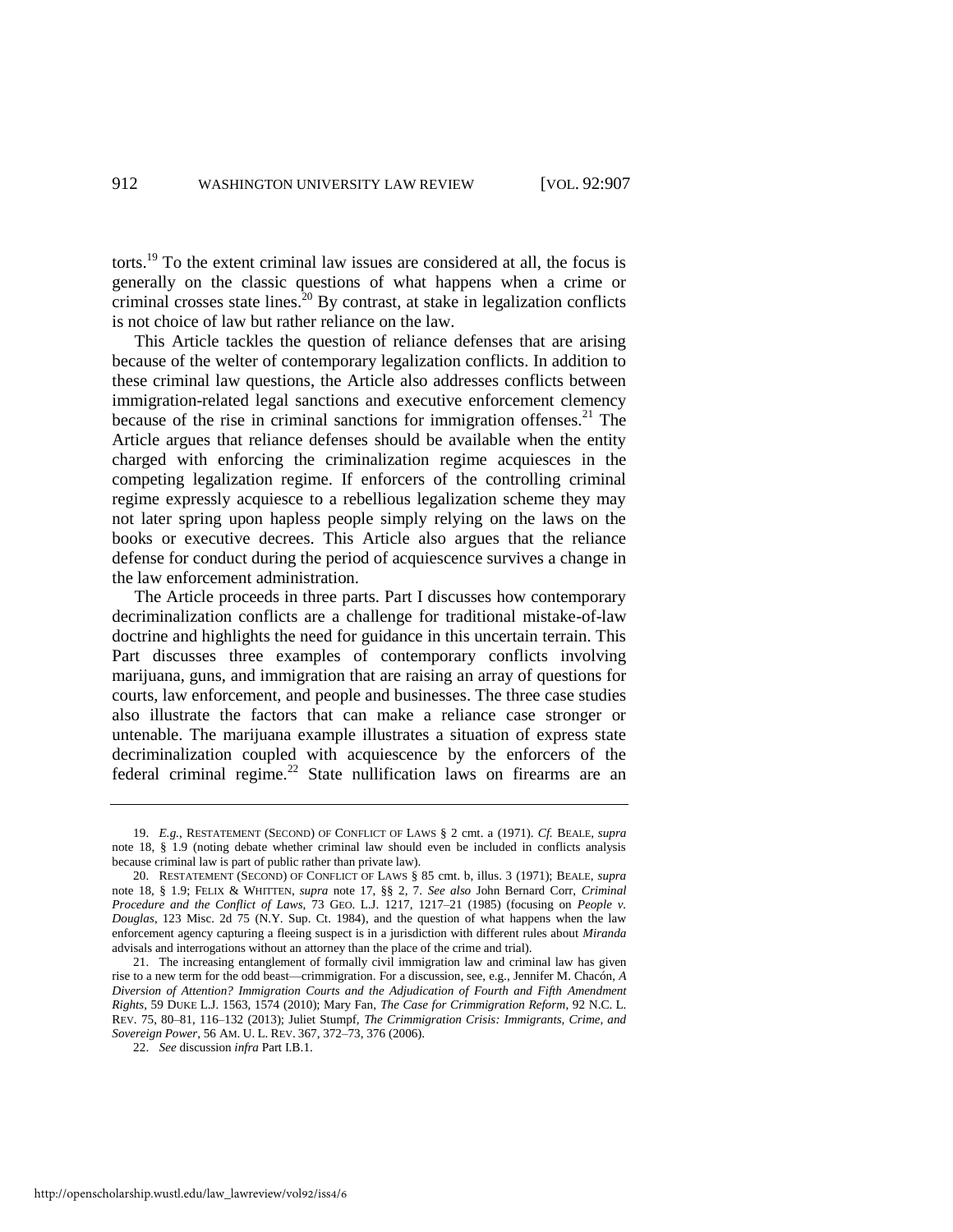example of federal enforcers vigorously refusing to acquiesce in rebellious state decriminalization. <sup>23</sup> The dilemma facing DREAMers in the immigration context illustrates the harder case where no legislature has expressly decriminalized conduct and people are instead seeking to claim reliance on an executive decree of nonenforcement.<sup>24</sup>

Part II argues that reliance on legalization should be a defense in cases of acquiescence by entities charged with enforcing the competing criminalization regime. The defense for conduct during the period of law enforcement acquiescence must outlast a change in administration. Law enforcers cannot lull people or businesses into reasonable reliance only to later attack, citing a regime change.

Part III addresses potential objections regarding privileging governmental lawlessness or giving people and businesses a normative choice of law that enables strategic gamesmanship.

#### I. REBELLIOUS DECRIMINALIZATION AND RELIANCE DILEMMAS

For people and businesses operating in the shadow of a legalization conflict, the dilemma is whether one can rely on the decriminalization.<sup>25</sup> Of course, if a superior authority invalidates a criminal law and a recalcitrant jurisdiction keeps the criminal law on the books, then people cannot reasonably rely on the legalization. For example, when the Supreme Court ruled anti-sodomy criminal statutes unconstitutional in *Lawrence v. Texas*, <sup>26</sup> prosecutors in Louisiana rejected police attempts to initiate cases for same-sex "carnal copulation" under state criminal laws still on the books because the criminalization was invalid.<sup>27</sup> The more difficulty question typically arises when the legalization is by an entity that does not have authority to override the competing criminalization.<sup>28</sup> The legalization law or decree that conflicts with the criminalization regime remains in place unless and until challenged and invalidated.

Such legalization-criminalization conflicts generate a conundrum: when can you rely on the decriminalization law on the books? In particular, when the authority charged with enforcing the competing

<sup>23.</sup> *See* discussion *infra* Part I.B.2.

<sup>24.</sup> *See* discussion *infra* Part I.B.3.

<sup>25.</sup> *See, e.g.*, sources and discussion *supra* notes [4–](#page-3-0)[10](#page-4-0) and *infra* Part I.B.1–3.

<sup>26. 539</sup> U.S. 558, 577–79 (2003).

<sup>27.</sup> Jim Mustian, *Gays in Baton Rouge Arrested Under Invalid Sodomy Law*, BATON ROUGE ADVOCATE (July 28, 2013), http://theadvocate.com/news/6580728-123/gays-in-baton-rouge-arrested, *archived at* http://perma.cc/7XWF-KLK3.

<sup>28.</sup> *See* discussion of examples *infra* Part I.B.1–3.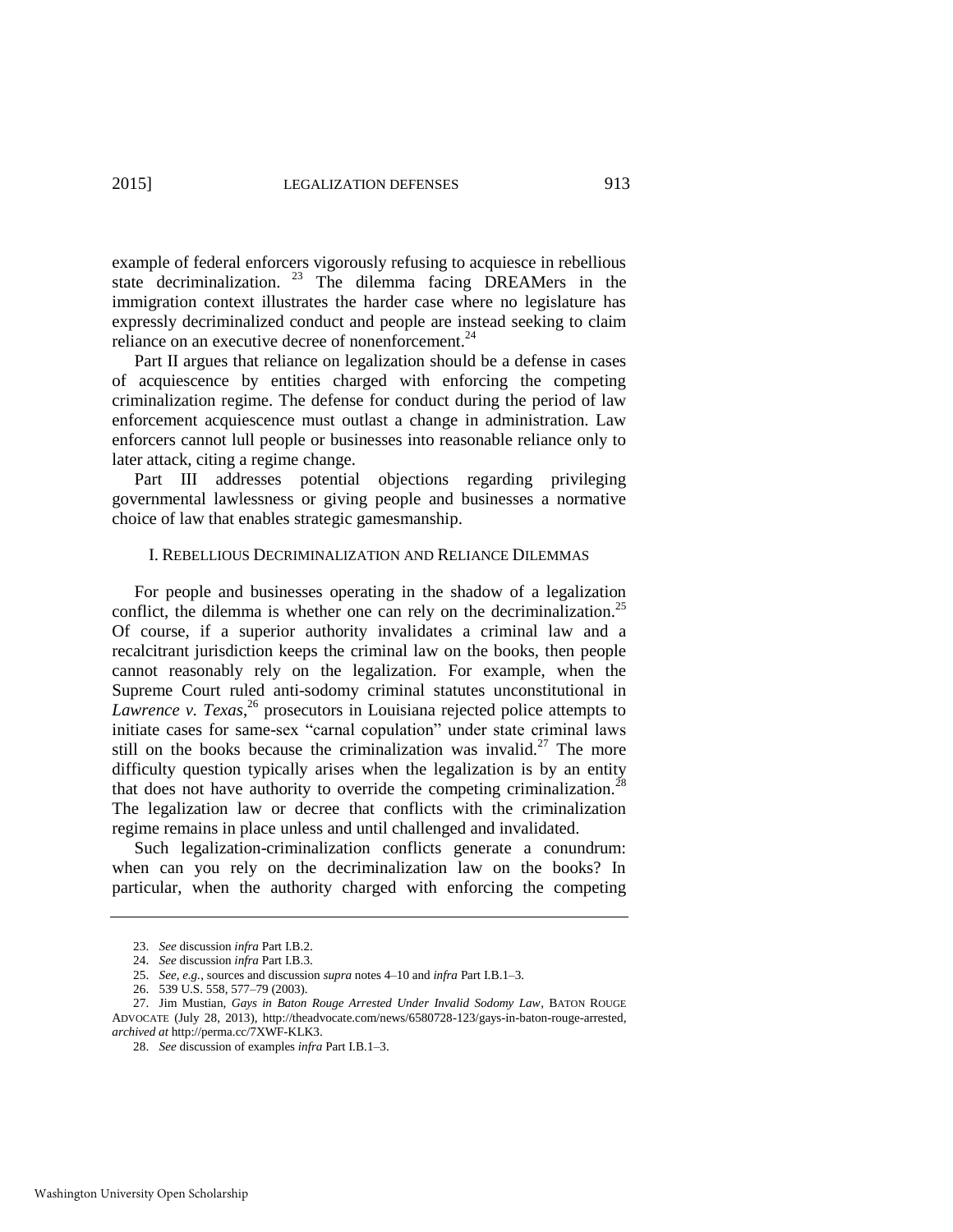criminalization law acquiesces in the decriminalization by the formally subordinate regime, can people claim reasonable reliance? This section explains how traditional positions on mistake-of-law doctrine and its reasonable reliance exception need to be updated for contemporary challenges. There is a need to systematically address when reliance defenses should be available. Three contemporary legalizationcriminalization conflicts are detailed to illustrate the dilemmas.

#### *A. Not Grandpa's Mistake-of-Law*

Until a conflicting legalization law or decision is overruled—or at least challenged—can people rely on the decriminalization? The venerable old rule is that ignorance of the law is no excuse, minted in the Latin maxim *ignorantia legis neminem excusat*. <sup>29</sup> A.T.H. Smith wryly noted that this maxim has an "almost mystical power . . . over the judicial imagination."<sup>30</sup> People bear the burden of knowing what the law is despite the increasing mass of criminal statutes on the books regulating increasingly minute aspects of existence and conduct.<sup>31</sup> Justice Joseph Story explained the formal rationales for the hard-line stance in *Barlow v. United States*, a tax fraud and forfeiture case.<sup>32</sup> Ignorance or mistake of law is ordinarily no defense because of: (1) the practical challenge in determining whether someone is genuinely ignorant or simply trying to evade liability; (2) "the extreme danger of allowing such excuses to be set up for illegal acts to the detriment of the public;" and (3) the need to put people "upon extreme vigilance" against violation of the law. $33$ 

When it comes to decriminalization dilemmas, however, ignorance of the law is not the problem. People know very well what the law states and are in fact relying on it.<sup>34</sup> Indeed, laws or administrative decisions clashing with the status quo are often trumpeted with fanfare because protest is part

<sup>29.</sup> For a history see, e.g., Edwin R. Keedy, *Ignorance and Mistake in the Criminal Law*, 22 HARV. L. REV. 75, 76–83 (1908). For a comparative perspective, see ANNEMIEKE VAN VERSEVELD, MISTAKE OF LAW: EXCUSING PERPETRATORS OF INTERNATIONAL CRIME 10 (2012).

<sup>30.</sup> A. T. H. Smith, *Error and Mistake of Law in Anglo-American Criminal Law*, 14 ANGLO-AM. L. REV. 3, 16 (1985).

<sup>31.</sup> For a legal-realist critique of the patent fiction of the presumption under modern conditions of a proliferation of statutes, see, e.g., JEROME HALL, GENERAL PRINCIPLES OF CRIMINAL LAW 376– 78 (2d ed. 1960).

<sup>32. 32</sup> U.S. (7 Pet.) 404 (1833).

<sup>33.</sup> *Id*. at 411.

<sup>34.</sup> *See* discussion of examples *infra* Part I.B.1–3.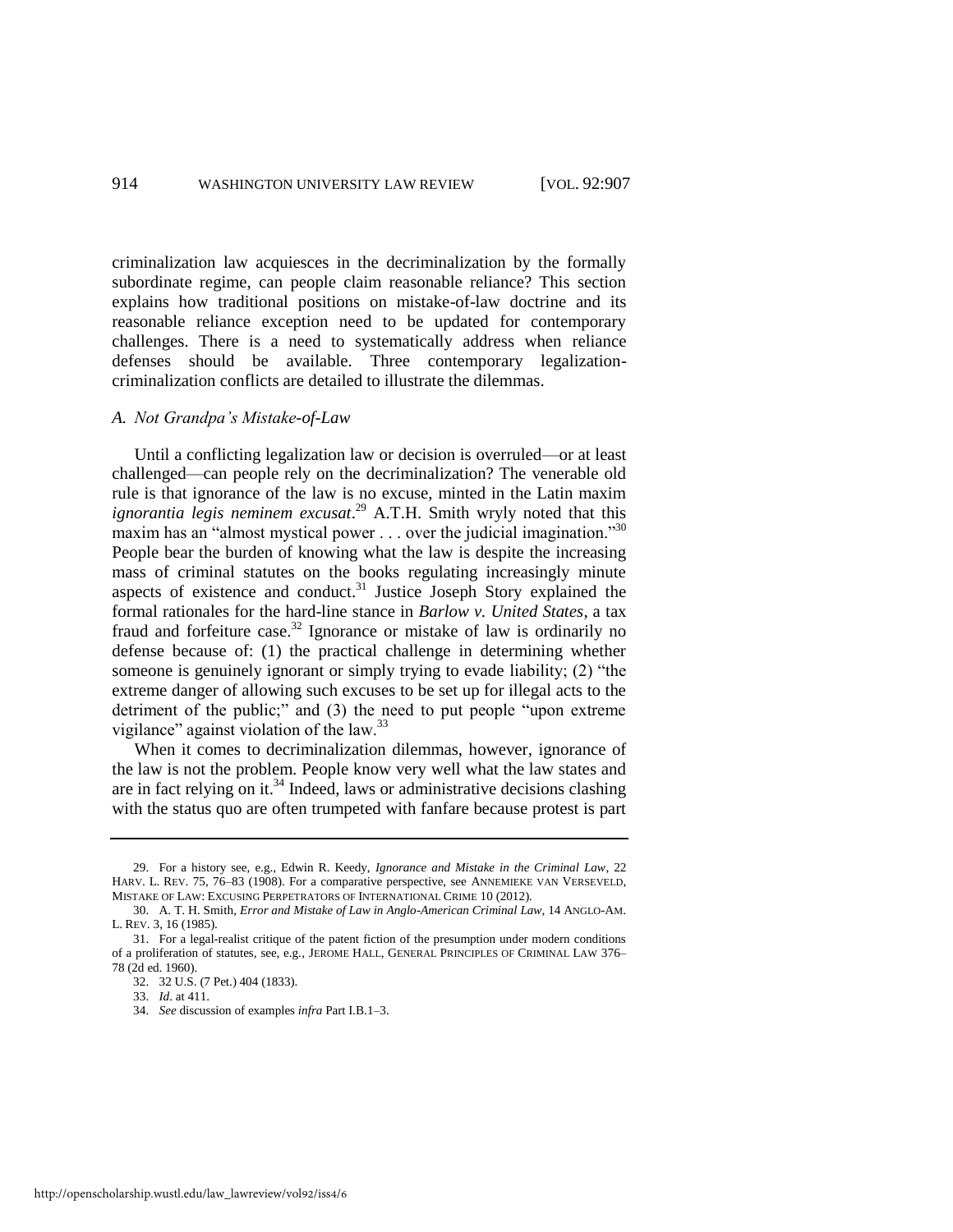of the point.<sup>35</sup> The clash is meant to send a message, such as telling the federal government to keep its "hands off" people's firearms.<sup>36</sup> A rebellious state may vocally aim to lead the "push to repeal federal prohibition" of marijuana.<sup>37</sup> A rebellious President may use executive law enforcement discretion to achieve results stymied in Congress in protest over legislative deadlock.<sup>38</sup>

<span id="page-9-0"></span>In legal doctrine and scholarship, ignorance of the law and mistake of the law are often used interchangeably.<sup>39</sup> Formally, however, there is a difference between ignorance and mistake of law—one implies lack of knowledge of the law while the other entails some knowledge, albeit incorrect.<sup>40</sup> The notion of mistake might at first blush seem to be a better fit for people faced with a decriminalization conflict. But mistaken understandings of what the law commands in the traditional sense are not at issue. People living in decriminalization conflict zones are correct about what the law is saying—they are just caught between two laws speaking simultaneously.

Customarily, mistake-of-law claims involve defendants wrong about the scope of the criminalization.<sup>41</sup> The classic mistake-of-law case *People v. Marrero*, <sup>42</sup> taught in classrooms around the country, is often used to illustrate this point.<sup>43</sup> *Marrero* involved a prison guard who carried his unlicensed firearm in a nightclub believing he fell under the "peace

<sup>35.</sup> *E.g.*, Dan Turner, *Marijuana Legalization: States Send Message, Feds Aren't Listening*, L.A. TIMES (Nov. 13, 2012), http://articles.latimes.com/2012/nov/13/news/la-ol-marijuana-legalization-20121112, *archived at* http://perma.cc/AL8A-3J4T.

<sup>36.</sup> Ron Barnett, *More States Look for Ways to Control Gun Laws*, USA TODAY (Jan. 11, 2013), http://www.usatoday.com/story/news/nation/2013/01/11/in-state-gun-laws/1825943/, *archived at* http:// perma.cc/V542-QD4X; Luige del Puerto, *Five Reasons Arizona Is Picking a Fight with the Feds*, ARIZ. CAPITOL TIMES, May 3, 2010, *available at* 2010 WLNR 9632551.

<sup>37.</sup> Editorial, *The Washington Legislature Should Legalize Marijuana*, SEATTLE TIMES, Feb. 18, 2011, *available at* 2011 WLNR 3562878.

<sup>38.</sup> President Barack Obama, Statement from the White House (June 15, 2012) [hereinafter President Obama Statement] (transcript available at http://www.whitehouse.gov/the-press-office/ 2012/06/15/remarks-president-immigration), *archived at* http://perma.cc/J7XE-LUZ4).

<sup>39.</sup> *See, e.g.*, Rollin M. Perkins, *Ignorance and Mistake in Criminal Law*, 88 U. PA. L. REV. 35, 35–36 (1939) (collecting cases).

<sup>40.</sup> *Id*.

<sup>41.</sup> For a helpful overview of the doctrine as customarily taught, see, e.g., Kenneth W. Simons, *Ignorance and Mistake of Criminal Law, Noncriminal Law, and Fact*, 9 OHIO ST. J. CRIM. L. 487 493– 496 (2012).

<sup>42. 507</sup> N.E.2d 1068 (N.Y. 1987).

<sup>43.</sup> *Marrero* is a main staple of criminal law casebooks. *See, e.g.*, JOSHUA DRESSLER & STEPHEN P. GARVEY, CASES AND MATERIALS ON CRIMINAL LAW 197–205 (6th ed. 2012); PHILLIP E. JOHNSON & MORGAN CLOUD, CRIMINAL LAW 79–84 (7th ed. 2002); SANFORD H. KADISH ET AL., CRIMINAL LAW AND ITS PROCESSES 304–09 (9th ed. 2012); JOHN KAPLAN, ROBERT WEISBERG & GUYORA BINDER, CRIMINAL LAW: CASES AND MATERIALS (7th ed. 2012); CYNTHIA LEE & ANGELA HARRIS, CRIMINAL LAW 243–49 (2d ed. 2009).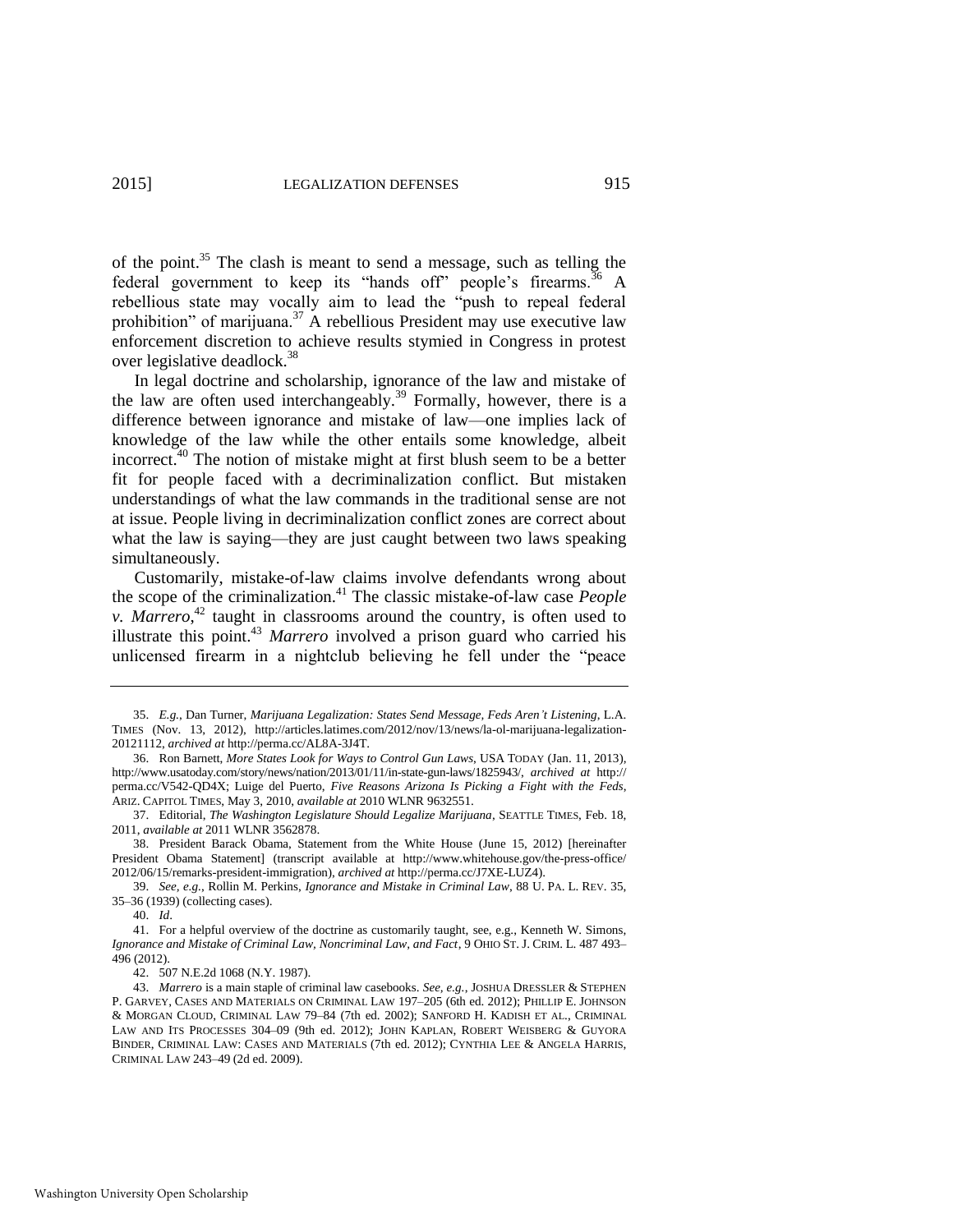officer" exception to the bar against such conduct.<sup>44</sup> He had sought advice from fellow law enforcement officers and firearms instructors and they concurred with his reading of the exemption.<sup>45</sup> His reading was so plausible that the trial court agreed that he fell under the "peace officer" exemption and dismissed the indictment.<sup>46</sup> Even two of the five intermediate appellate division judges to consider his appeal agreed with his reading.<sup>47</sup> New York's highest court affirmed his conviction, however, based on a contrary legal interpretation of the statute.<sup>48</sup> Marrero was not caught between two conflicting laws on the books. Rather, he was mistaken in his reading of one exceptionally unclear statute.<sup>49</sup>

<span id="page-10-0"></span>Dan Kahan has argued that the court was really condemning Marrero's painstaking search for a loophole to get around the law.<sup>50</sup> Marrero subjected the law to close reading to find a basis for his otherwise prohibited conduct.<sup>51</sup> He was denied a mistake-of-law defense despite his reasonable reading of the unclear law because the very nature of his exacting search for a loophole showed a moral defect.<sup>52</sup> Marrero was punished for trying to get around the societal norms embedded in the  $\mathrm{law}$ <sup>53</sup>

A major distinction when it comes to legalization conflicts is that the very existence of the clashing permission and prohibition shows society's morality in conflict. One is not trying to subvert societal morality embedded in the criminal law. Rather one agrees with the vision embedded in the legalization rather than the criminalization law. When society's legislatures and elected enforcement officials are fractured on what normative vision to promulgate, people subject to mixed legal messages should not be casualties of the conflict.

53. *Id*.

<sup>44.</sup> *See* N.Y. PENAL LAW § 265.20(a)(1)(c) (McKinney 1987) (exempting "peace officers"); N.Y. CRIM. PRO. L. § 1.20(33) (McKinney 1987) (defining "peace officers" as "[a]n attendant, or an official, or guard of any state prison or of any penal correctional institution").

<sup>45.</sup> *Marrero*, 507 N.E.2d at 1069.

<sup>46.</sup> People v. Marrero, 404 N.Y.S.2d 832, 833 (Sup. Ct. 1978), *rev'd*, 422 N.Y.S.2d 384 (App. Div. 1979).

<sup>47.</sup> People v. Marrero, 422 N.Y.S.2d 384, 388 (App. Div. 1979) (Lynch, J., dissenting, joined by Fein, J. P.).

<sup>48.</sup> *Marrero*, 507 N.E.2d at 1068.

<sup>49.</sup> For critiques, see, e.g., David De Gregorio, Comment, People v. Marrero *and Mistake of Law*, 54 BROOK. L. REV. 229, 231 (1988); Dan M. Kahan, Essay, *Ignorance of Law* Is *an Excuse—But Only for the Virtuous*, 96 MICH. L. REV. 127, 133–137 (1997) [hereinafter Kahan, *Ignorance of Law*]. 50. Kahan, *Ignorance of Law*, *supra* not[e 49,](#page-10-0) at 150–51.

<sup>51.</sup> *Id*. at 133.

<sup>52.</sup> *Id*. at 151.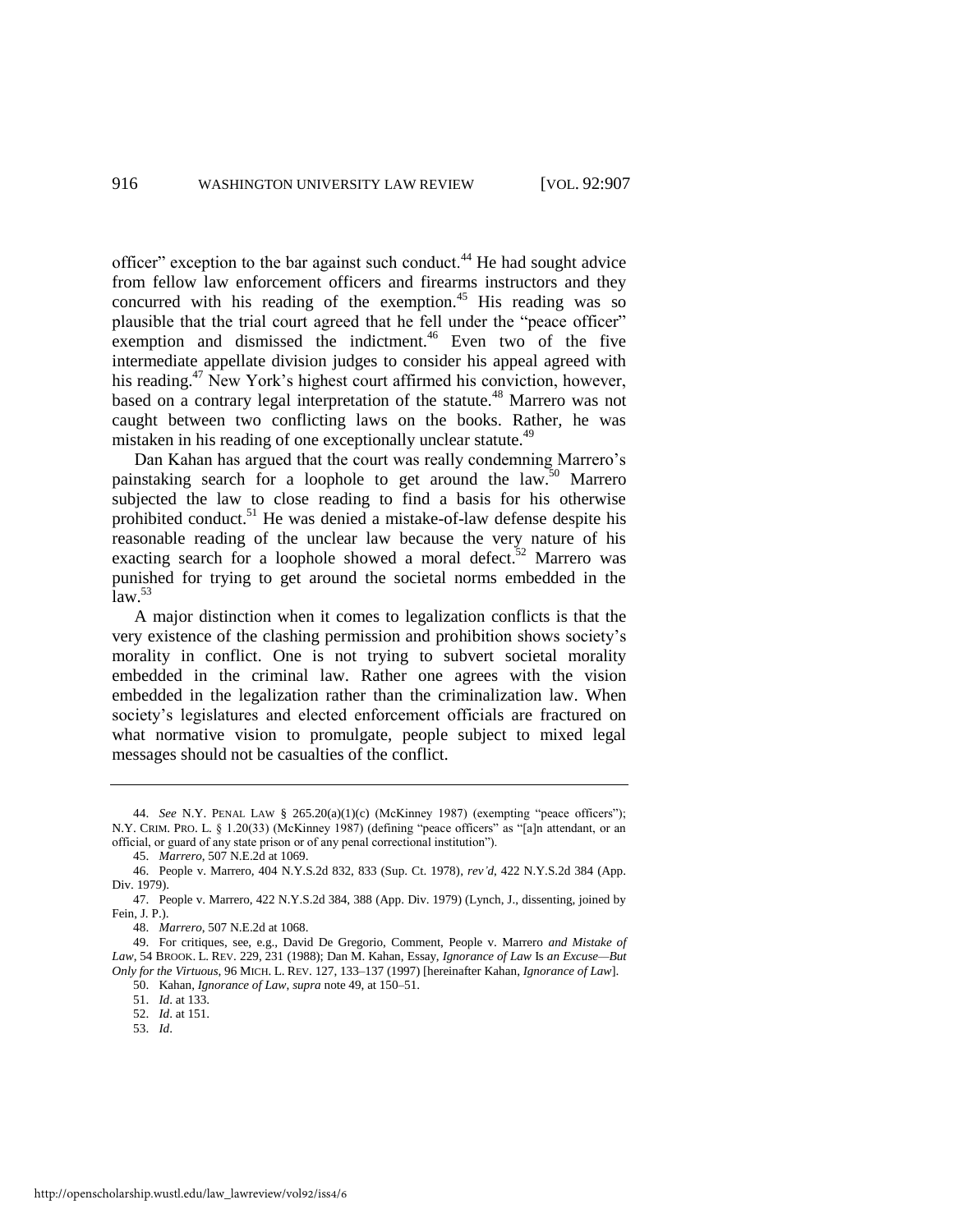So should people faced with the question of which law to follow have a defense—at least when enforcers of the criminalization regime acquiesce in decriminalization? There are exceptions to the denial of a mistake of law defense. Yet like the traditional general rule, the customary exceptions were made for a different configuration of a reliance problem. Model Penal Code § 2.04(3), adopted in varying forms in many jurisdictions, codifies the exception thus:

 (3) A belief that conduct does not legally constitute an offense is a defense to a prosecution for that offense based upon such conduct when:

 (a) the statute or other enactment defining the offense is not known to the actor and has not been published or otherwise reasonably made available prior to the conduct alleged; or

 (b) he acts in reasonable reliance upon an official statement of the law, afterward determined to be invalid or erroneous, contained in (i) a statute or other enactment; (ii) a judicial decision, opinion or judgment; (iii) an administrative order or grant of permission; or (iv) an official interpretation of the public officer or body charged by law with responsibility for the interpretation, administration or enforcement of the law defining the offense. $54$ 

The difficulty for people hoping to rely on the exception is that it typically involves reliance on interpretations of the offense or exceptions to the criminalization—not outright conflict between a law clearly authorizing the conduct and another law clearly prohibiting it. Under the exception, some courts have held that though people are presumed to know the law, they are not required to judge the constitutionality of the law or licenses on which they rely.<sup>55</sup> In such cases, however, there was no reason to know of the infirmity of the permission on which they relied.<sup>56</sup> Indeed, courts have sometimes explicitly noted that the defendants did not intend to violate any penal laws and thus were free from "vice."<sup>57</sup>

Courts have been less charitable where the defendant had good reason to know of the illegality of their conduct or the invalidity of the permission

<sup>54.</sup> MODEL PENAL CODE § 2.04(3) (Official Draft 1985).

<sup>55.</sup> *E.g.*, Brent v. State, 43 Ala. 297, 302 (1869); State v. Godwin, 31 S.E. 221, 222 (N.C. 1898).

<sup>56.</sup> *Brent*, 43 Ala. at 302; *Godwin*, 31 S.E. at 222.

<sup>57.</sup> *E.g.*, Levy v. Kansas City, 168 F. 524, 528 (8th Cir. 1909) (distinguishing case allowing the defendant a mistake-of-law defense based on unconstitutionally granted state license as inapplicable because the defendant who was allowed a defense was free of "vice" whereas the petitioner was not).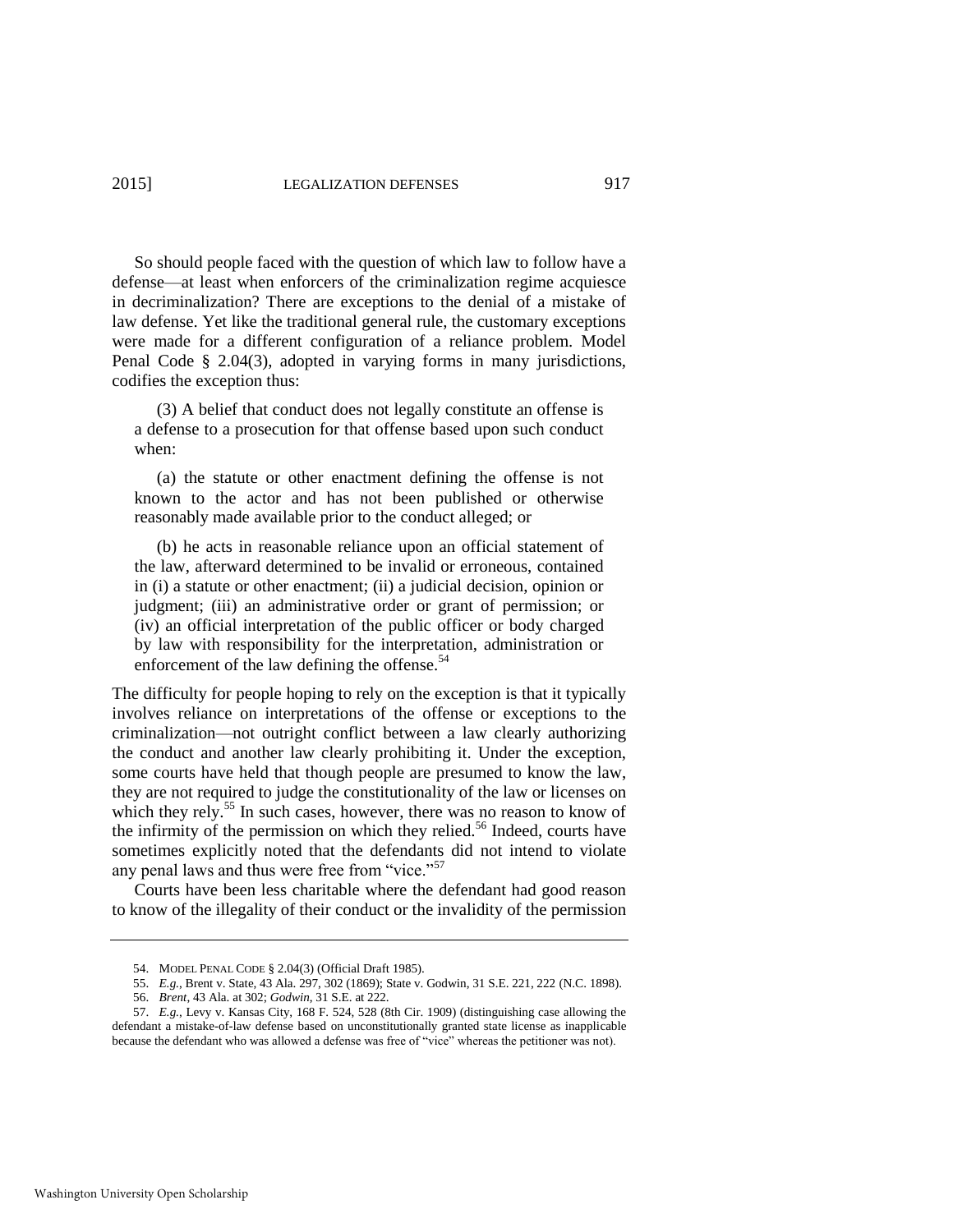on which they claim reliance.<sup>58</sup> The older cases tend to involve gambling businesses.<sup>59</sup> The Eighth Circuit's decision in *Levy v. Kansas City* illustrates this point.<sup>60</sup> *Levy* involved a conviction under state criminal law, which proscribed gambling businesses based on pool-selling and bookmaking.<sup>61</sup> The defendant protested that he had duly purchased a license under a Kansas City council ordinance that authorized any person to conduct a bookmaking and pool-selling business if he paid an annual license fee of  $$5,000$ .<sup>62</sup> The defendant argued that he properly paid his fee and should not have to parse whether the local licensing ordinance in conflict with controlling state law was preempted. $63$  The Eighth Circuit rejected the argument, explaining that the state law prohibiting his activity was not new—indeed it was a well-known embodiment of the public policy of the state against gambling businesses.<sup>64</sup>

Despite getting duly licensed and paying his fee to the city, Levy was prosecuted and convicted.<sup>65</sup> The case should send chills down the financial spine of marijuana businesses seeking licenses under state law. It also stands as a warning to would-be banks or law firms hoping to capitalize on the potentially lucrative marijuana start-up business market. The open questions facing businesses deciding whether to enter the burgeoning marijuana industry involve just one example of the need to clarify when people may rely on the law on the books. The next part discusses three contemporary areas rife with contemporary decriminalization conflict dilemmas.

#### *B. Three Contemporary Reliance Dilemmas*

Legalization-criminalization conflicts are increasing in complexity because of two phenomena: (1) rebellious legalization or criminalization in defiance of existing federal  $law<sup>66</sup>$  and (2) partial or complete

<sup>58.</sup> *Id*.; People v. Sullivan, 141 P.2d 230, 234–35 (Cal. Dist. Ct. App. 1943); State *ex rel.* Dawson v. Anthony Fair Ass'n, 131 P. 626, 628–29 (Kan. 1913).

<sup>59.</sup> *E.g.*, *Sullivan*, 141 P.2d at 234–35; *Anthony Fair Ass'n*, 131 P. at 628.

<sup>60.</sup> *Levy*, 168 F. at 528.

<sup>61.</sup> *Id*. at 525–26.

<sup>62.</sup> *Id*.

<sup>63.</sup> *Id*. at 528.

<sup>64.</sup> *Id*.

<sup>65.</sup> *Id*.

<sup>66</sup>*. See, e.g.*, ALASKA STAT. § 44.99.500 (2012) (declaring Alaskans' firearms free from federal regulation); Support Our Law Enforcement and Safe Neighborhoods Act, ch. 113, 2010 Ariz. Sess. Laws 450 (codified in scattered sections of ARIZ. REV. STAT. ANN. tits. 11, 13, 23, 28, and 41 (2012)) (also known as S.B. 1070) (criminalizing failure to carry immigration documents; attempts by unlawful aliens to find jobs; transportation of aliens in "reckless[] disregard[]" that the alien is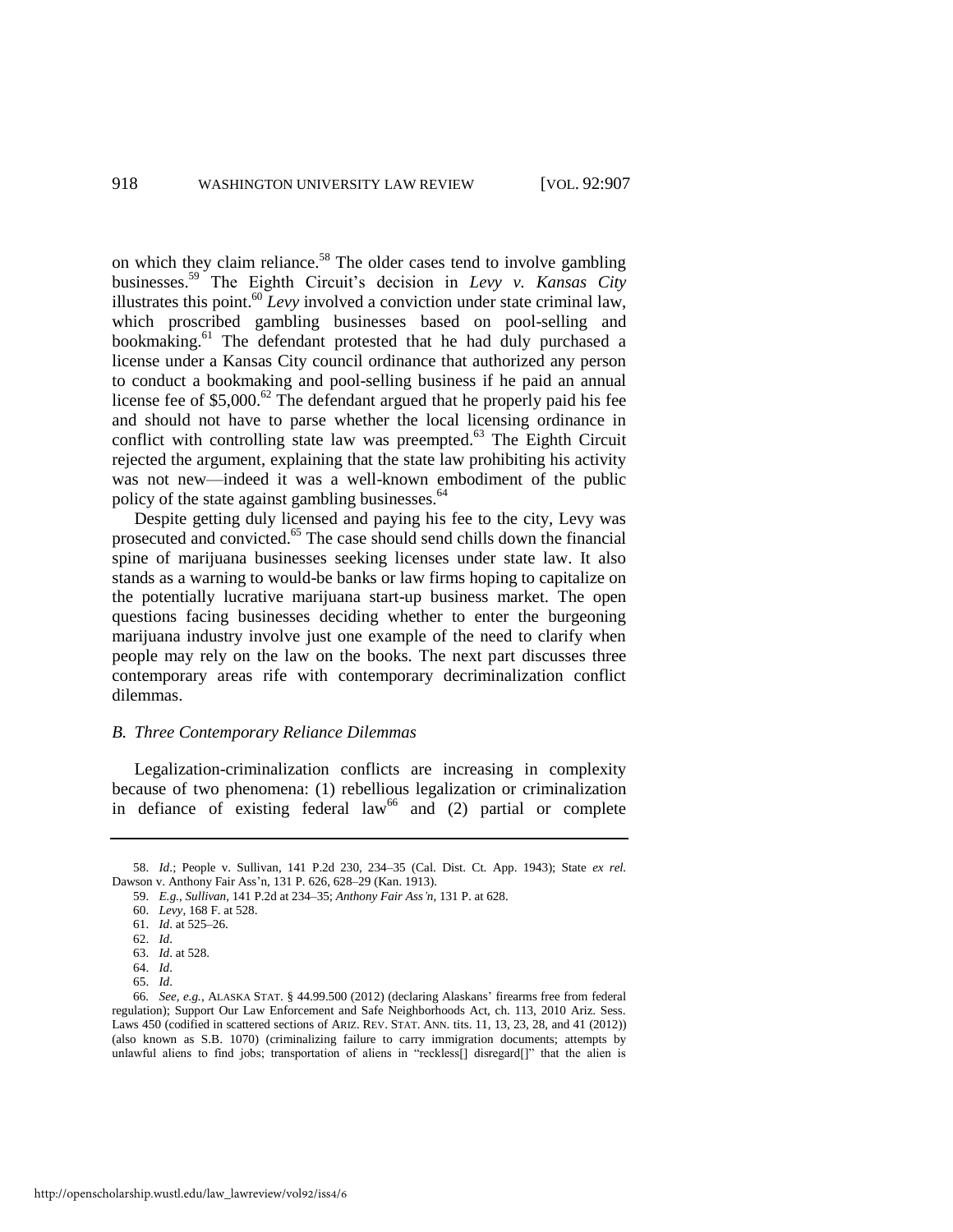<span id="page-13-1"></span><span id="page-13-0"></span>enforcement amnesties despite the formal laws on the books.<sup>67</sup> Underlying the trend are normative and cultural competitions in a pluralistic nation sharply split over issues such as drugs, guns, immigration, and decriminalization generally.<sup>68</sup> Criminalization is much easier to achieve than decriminalization.<sup>69</sup> Politicians take a big risk of looking soft on crime or soft on illegal aliens in pursuing legalization initiatives.<sup>70</sup> No politician wants to be accused of putting public safety or border security at risk.<sup>71</sup> Criminal laws that are a product of past fears and regulatory paradigms linger on the books even as culture and social norms begin to change. $^{72}$ 

68. *See* discussion *infra* Parts I.B.1–3.

69. For a discussion, see, e.g., Erwin Chemerinsky, *The Essential but Inherently Limited Role of the Courts in Prison Reform*, 13 BERKELEY J. CRIM. L. 307, 310 (2008); William J. Stuntz, *The Pathological Politics of Criminal Law*, 100 MICH. L. REV. 505, 509–12, 529–39 (2001); Michael Tonry, *The Mostly Unintended Effects of Mandatory Penalties: Two Centuries of Consistent Findings*, 38 CRIME & JUST. 65, 100–03 (2009).

unlawfully present among other provisions), *partially invalidated,* Arizona v. United States, 132 S. Ct. 2492, 2510 (2012); Beason-Hammon Alabama Taxpayer and Citizen Protection Act, H.B. 56, 2011 Ala. Acts 535 §§ 4–5, 12–18, 28 (codified as amended at ALA. CODE § 31-13-1 to § 31-13-30 (2012)) (criminalizing failure to carry immigration documents, harboring and transporting aliens while "recklessly disregarding" alienage, among other provisions), *partially preempted*, United States v. Alabama, 691 F.3d 1269 (11th Cir. 2012); Hispanic Interest Coal. of Ala. v. Governor of Ala., 691 F.3d 1236, 1244–50 (11th Cir. 2012); Montana Firearms Freedom Act, MONT. CODE ANN. § 30-20- 104 (2009) (declaring Montanans' firearms free from federal regulation), *invalidated by* Mont. Shooting Sports Ass'n v. Holder, 727 F.3d 975, 982–83 (9th Cir. 2013); Tennessee Firearms Freedom Act, TENN. CODE ANN. §§ 4-54-102 to 4-54-106 (2014) (declaring firearms in Tennessee not subject to federal gun laws).

<sup>67</sup>*. See, e.g.*, DEP'T OF THE TREASURY FIN. CRIMES ENFORCEMENT NETWORK, GUIDANCE: BSA EXPECTATIONS REGARDING MARIJUANA-RELATED BUSINESSES 2–6 (Feb. 14, 2014), *available at* http://www.fincen.gov/statutes\_regs/guidance/pdf/FIN-2014-G001.pdf (providing guidance on "how financial institutions can provide services to marijuana-related businesses" and declaring criminal enforcement priorities); Serge F. Kovaleski, *U.S. Issues Marijuana Guidelines for Banks*, N.Y. TIMES, Feb. 14, 2014, at A10 (reporting on Attorney General Eric Holder's issuance of guidelines to banks "intended to give banks confidence that they will not be punished if they provide services to legitimate marijuana businesses in states that have legalized the medical or recreational use of the drug"); Preston & Cushman, *supra* note [1a](#page-2-0)t A1 (reporting on President Obama's grant of Deferred Action for Early Child Arrivals (DACA) program permitting more than 800,000 "young illegal immigrants to come out of the shadows, work legally and obtain driver's licenses and many other documents they have lacked" and "remain in the country without fear of deportation").

<sup>70.</sup> Rachel E. Barkow, *Prosecutorial Administration: Prosecutor Bias and the Department of Justice*, 99 VA. L. REV. 271, 321 (2013); Sara Sun Beale, Essay, *The Many Faces of Overcriminalization: From Morals and Mattress Tags to Overfederalization*, 54 AM. U. L. REV. 747, 773–75 (2005); Roger A. Fairfax, Jr., *From* "*Overcriminalization" to "Smart on Crime": American Criminal Justice Reform—Legacy and Prospects*, 7 J.L. ECON. & POL'Y 597, 611 (2011).

<sup>71.</sup> For a discussion, see, e.g., Mary D. Fan, *Beyond Budget-Cut Criminal Justice: The Future of Penal Law*, 90 N.C. L. REV. 581, 626–30 (2012); Kristin Henning, *Criminalizing Normal Adolescent Behavior in Communities of Color: The Role of Prosecutors in Juvenile Justice Reform*, 98 CORNELL L. REV. 383, 435–36 (2013).

<sup>72.</sup> For striking examples, see, e.g., Beale, *supra* not[e 70,](#page-13-0) at 750–52.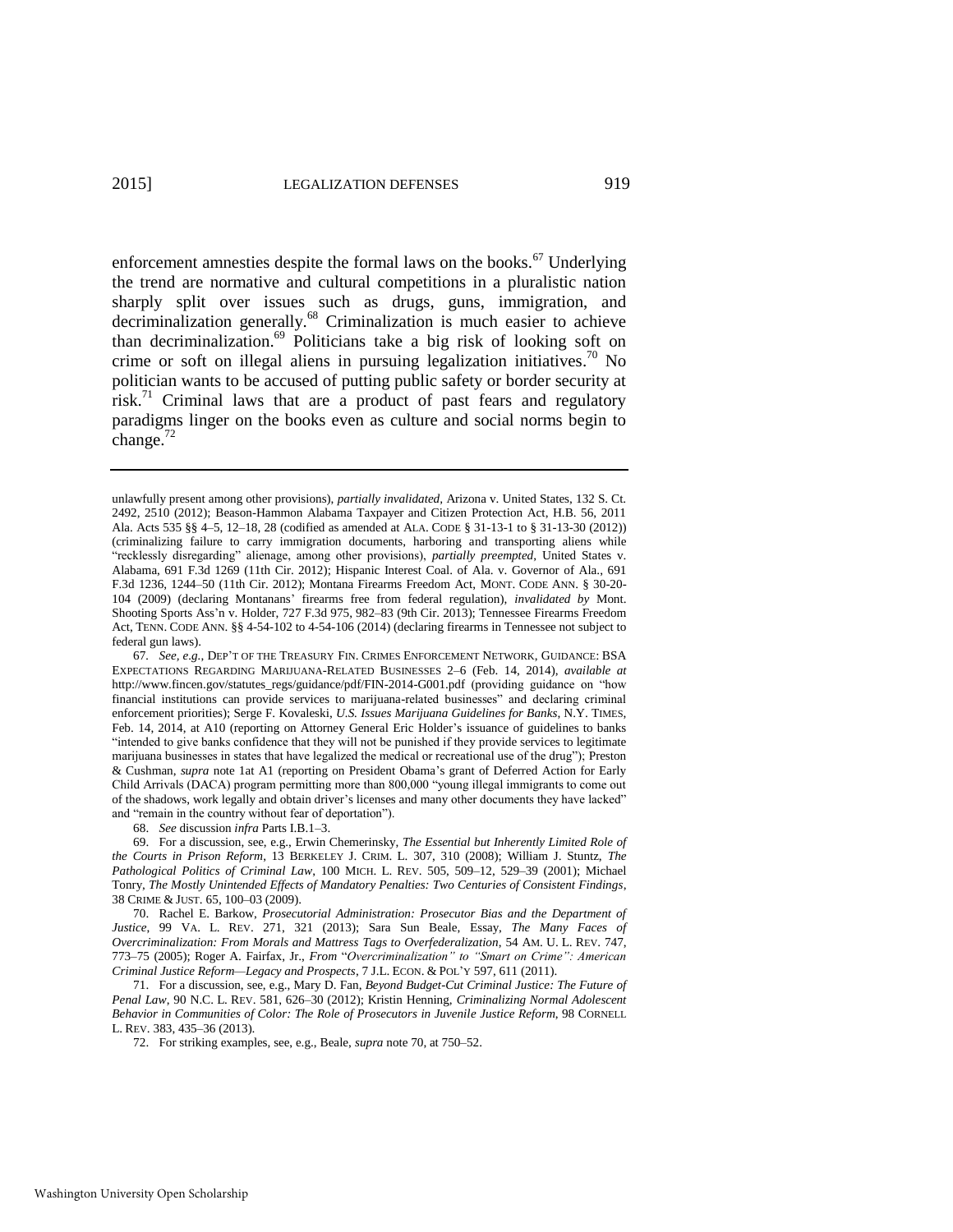<span id="page-14-0"></span>Distrust of national legislators to pass a unified solution also creates fertile conditions for rebellious state legalization. Anger at the federal government—particularly Congress—is at an all-time high.<sup>73</sup> Trust is near an all-time low.<sup>74</sup> Bickering and deadlock in Congress led to the secondlongest government shutdown in late 2013 costing the country an estimated \$2 billion and dampening economic growth.<sup>75</sup> During the shutdown, thirty percent of people surveyed indicated they were angry at the government.<sup>76</sup> An additional fifty-five percent of people surveyed indicated they were frustrated at the federal government.<sup>77</sup> While a growing proportion of people distrust the Obama presidential administration, $78$  a major focus of frustration is Congress.<sup>79</sup> Congress has increasingly become a place where legislation and ideas go to die. $\frac{8}{3}$ 

<span id="page-14-1"></span>In rebellion, states and even the president are sidestepping Congress.<sup>81</sup> On some of the most fiercely debated—and stalled—topics in Congress, such as drugs, guns, and undocumented immigrants, the states and the president are finding alternative routes to realize competing normative visions, generating decriminalization conflicts.<sup>82</sup> Three examples—a main

74. Trust in the federal government to "do what is right just about always or most of the time" neared the lowest point since surveys began inquiring about government trust in 1958. *Id*.

75. OFFICE OF MGMT. & BUDGET, IMPACTS AND COSTS OF THE OCTOBER 2013 FEDERAL GOVERNMENT SHUTDOWN 2–8 (2013).

79. *See* sources cited *supra* not[e 78.](#page-14-1) *See also, e.g.*, Jeff Zeleny & Megan Thee-Brenan, *New Poll Finds a Deep Distrust of Government*, N.Y. TIMES, Oct. 25, 2011, at A1 (reporting that 84 percent of Americans surveyed disapprove of Congress).

80. For commentary and studies regarding gridlock in a polarized Congress and the disappearance of moderation, see, e.g., STANLEY B. GREENBERG, THE TWO AMERICAS: OUR CURRENT POLITICAL DEADLOCK AND HOW TO BREAK IT 2–5, 26–28 (rev'd ed. 2005); Sarah A. Binder, *Going Nowhere: A Gridlocked Congress*, BROOKINGS REV., Jan. 2000, at 16–18; Richard Fleisher & John R. Bond, *The Shrinking Middle in the US Congress*, 34 BRIT. J. POL. SCI. 429, 429–45 (2004); Symposium, *The American Congress: Legal Implications of Gridlock*, 88 NOTRE DAME L. REV. 2065, 2065–2120 (2013).

81. *See* discussion of examples *infra* Part I.B.1–3.

82. *Id*.

<sup>73.</sup> During the federal government shutdown in October 2013, public anger at the federal government reached an all-time high since surveys began including the question in 1997. *Trust in Government Nears Record Low, But Most Federal Agencies Are Viewed Favorably*, PEW. RES. (Oct. 18, 2013), http://www.people-press.org/2013/10/18/trust-in-government-nears-record-low-but-mostfederal-agencies-are-viewed-favorably/, *archived at* http://perma.cc/A36W-EKRJ.

<sup>76.</sup> PEW RES., *supra* not[e 73.](#page-14-0) 

<sup>77.</sup> *Id*.

<sup>78.</sup> *E.g.*, Michael Barone, *In Big Government, We Distrust*, NAT'L REV. ONLINE (Dec. 20, 2013), http://www.nationalreview.com/article/366798/big-government-we-distrust-michael-barone, *archived at* http://perma.cc/D67E-MEN9; Press Release, Quinnipiac University, Obama Job Approval Drops to Lowest Point Ever, Quinnipiac University National Poll Finds; Health Care Act Won't Improve Health Care, Voters Say (Nov. 12, 2013) (available at http://www.quinnipiac.edu/images/polling/us/ us11122013\_rgf543.pdf); Sheryl Gay Stolberg, *For 'Millennials,' a Tide of Cynicism and a Partisan Gap*, N.Y. TIMES, Apr. 30, 2013, at A11.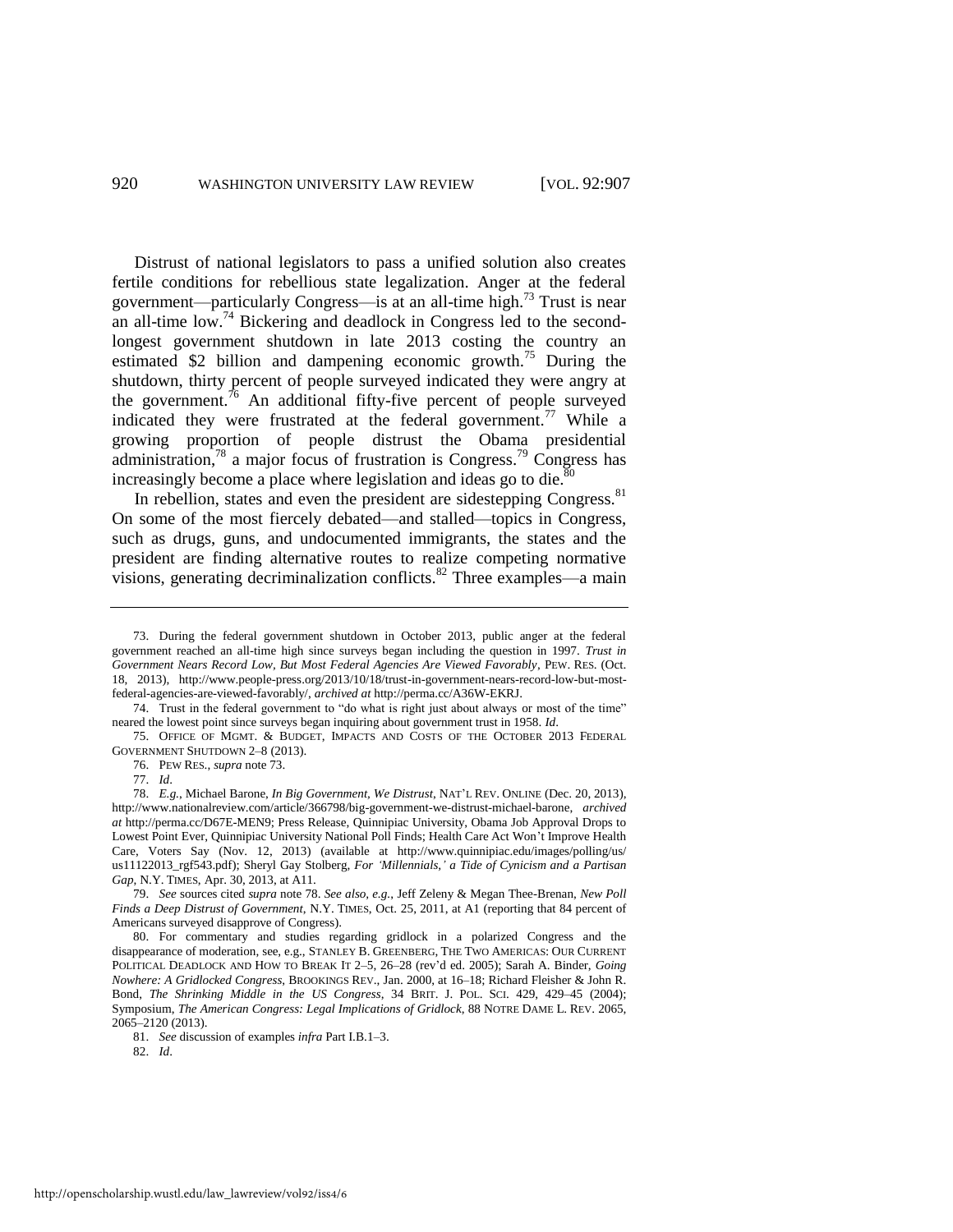example and two secondary ones for contrast—are discussed below to show how these intergovernmental clashes pose unanswered questions and risks for people and businesses subject to the competing legal regimes. Two examples arise from state rebellions over federal criminalization rousing markedly different federal responses. The third example stems from a presidential uprising over congressional inaction over immigration reform legislation.

#### *1. The Perilous Boom Industry of Marijuana Legalization*

From its earliest days, marijuana regulation involved culture clashes over race and health and safety impact.<sup>83</sup> Today, the culture clashes have led to legal conflicts that pose open questions for people and businesses wondering whether they may rely on state laws licensing marijuana production and retail despite federal criminalization.

#### *a. Culture Clash*

<span id="page-15-0"></span>Since 1937, the federal government has regulated marijuana, also referred to as cannabis.<sup>84</sup> Anti-cannabis campaigning arose during the Great Depression, fueled by popular associations of marijuana smoking with Mexican workers and rising anti-immigrant sentiment in Western states.<sup>85</sup> Initially, federal authorities responded to the states' urging for marijuana regulation by recommending that the states adopt uniform state narcotics regulations. <sup>86</sup> Frustrated with the slow federal response, California became the first state to outlaw marijuana in  $1915$ .<sup>87</sup> The early anti-marijuana law was then used to target Mexicans, just as earlier antiopium legislation in the state had been used against the Chinese.<sup>88</sup>

The battle over the claimed medicinal benefits of marijuana and its health and safety risks familiar today also raged during the 1930s.<sup>89</sup> Campaigners argued that marijuana posed risks of insanity, suicide, and

<span id="page-15-1"></span><sup>83.</sup> *See* sources and discussion *infra* at note[s 85](#page-15-0)[–92.](#page-16-0) 

<sup>84.</sup> Marihuana Tax Act of 1937, ch. 553, 50 Stat. 551 (repealed 1970).

<sup>85.</sup> DRUGS IN AMERICA: A DOCUMENTARY HISTORY 189–90 (David F. Musto ed., 2002).

<sup>86.</sup> *Id*. at 190.

<sup>87.</sup> MARTIN A. LEE, SMOKE SIGNALS: A SOCIAL HISTORY OF MARIJUANA—MEDICAL, RECREATIONAL, AND SCIENTIFIC 42 (2012).

<sup>88.</sup> *Id*.

<sup>89.</sup> LESTER GRINSPOON & JAMES B. BAKALAR, MARIHUANA: THE FORBIDDEN MEDICINE 8–12 (1993); DRUGS IN AMERICA, *supra* not[e 85,](#page-15-0) at 189–90.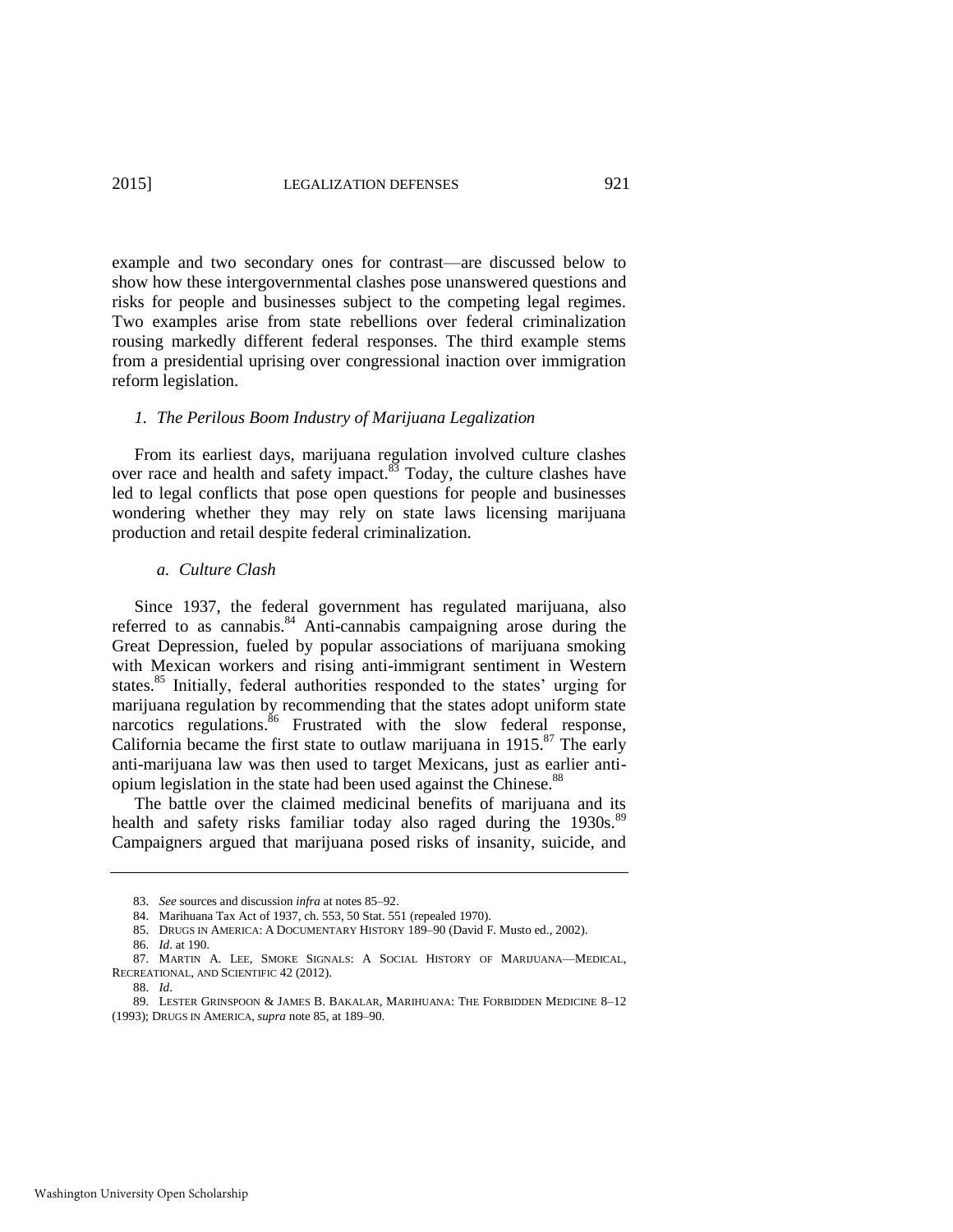<span id="page-16-1"></span>addiction. $90$  Many also argued that marijuana "incited criminal behavior"—including larceny, assault, rape, robbery and murder.<sup>91</sup> Yet doctors also prescribed marijuana to treat medical issues such as migraine attacks, insomnia, and pain from menstruation, childbirth, or rheumatoid arthritis.<sup>92</sup>

<span id="page-16-0"></span>Federal authorities became more confident in their ability to regulate marijuana in 1937 after the Supreme Court upheld the National Firearms Act, which regulated machine guns by imposing a tax on their transfer.  $93$ The same year, legislators passed the Marihuana Tax Act, which effectively curbed the marijuana trade through a combination of prohibitively high transfer taxes, burdensome regulations for doctors prescribing marijuana, and severe federal penalties for noncompliance.<sup>94</sup>

Portions of the Marihuana Tax Act were struck down by the Supreme Court in 1969, in *Leary v. United States*. <sup>95</sup> *Leary* involved a doctor indicted for smuggling marijuana from Mexico into the United States and for failing to pay the transfer tax. $96$  He successfully argued that compliance with the Marihuana Tax Act violated his privilege against selfincrimination because the act compelled him to file a form self-reporting that he violated the law. $97$  The Court concluded that the statute perversely "on its face permitted him to acquire the drug legally, provided he paid the \$100 per ounce transfer tax and gave incriminating information, and simultaneously with a system of regulations ... prohibited him from acquiring marihuana under any conditions."<sup>98</sup>

The invalidation of indirect regulation through burdensome administrative and tax requirements came at a turning point for narcotics criminalization. In 1969, amid a national sense of urgency over rising drug use, crime, and social unrest, President Richard Nixon declared a "war on drugs."<sup>99</sup> Marijuana became one of many drugs directly criminalized under

<sup>90.</sup> Walter Bromberg, *Marihuana: A Psychiatric Study*, *in* DRUGS IN AMERICA, *supra* note [85,](#page-15-0)  441, 443.

<sup>91.</sup> *Id*. at 441–442; OFFICE OF NAT'L DRUG CONTROL POL'Y, WHAT AMERICANS NEED TO KNOW ABOUT MARIJUANA 5 (2011).

<sup>92.</sup> GRINSPOON & BAKALAR, *supra* not[e 89,](#page-15-1) at 4–8.

<sup>93.</sup> Sonzinsky v. United States, 300 U.S. 506, 511–14 (1937).

<sup>94.</sup> For a concise history see, e.g., Gonzales v. Raich, 545 U.S. 1, 11 (2005); H.R. REP. NO. 75- 792, at 1–3 (1937); S. REP. NO. 75-900, at 2–3 (1937).

<sup>95. 395</sup> U.S. 6 (1969).

<sup>96.</sup> *Id*. at 10–11.

<sup>97.</sup> *Id*. at 16–26.

<sup>98.</sup> *Id*. at 26.

<sup>99.</sup> For histories, see, e.g., DAVID F. MUSTO & PAMELA KORSMEYER, THE QUEST FOR DRUG CONTROL: POLITICS AND FEDERAL POLICY IN A PERIOD OF INCREASING SUBSTANCE ABUSE, 1963–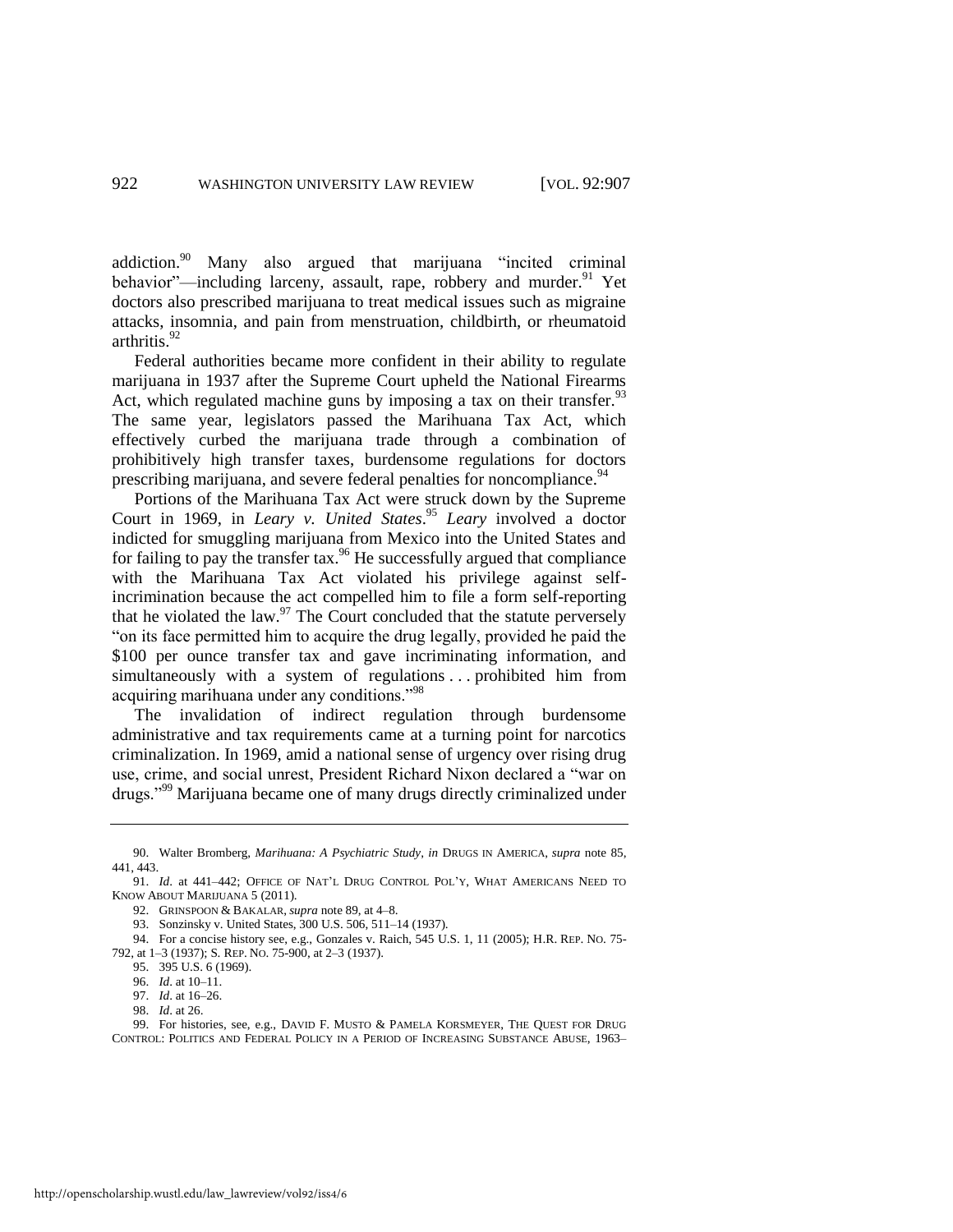the federal Controlled Substances Act, which was enacted as Title II of the Comprehensive Drug Abuse Prevention and Control Act of 1970.<sup>100</sup>

The Controlled Substances Act, which is the main form of federal criminalization today, classifies illicit drugs into five categories based on medicinal uses and health and safety risks.<sup>101</sup> Marijuana is listed among Schedule I controlled substances, which are deemed to have a high risk of adverse effects and lack of accepted medicinal use.<sup>102</sup> Classification as a Schedule I controlled substance means marijuana manufacturing, distribution, or possession are criminal offenses and there is no federal medical marijuana exception.<sup>103</sup>

Designation of marijuana as a Schedule I controlled substance without recognized medical uses is highly controversial.<sup>104</sup> In 2010, the American Medical Association (AMA) adopted a resolution supporting rescheduling marijuana out of Schedule I to facilitate research and development of cannabis-based treatments.<sup>105</sup> While believing cannabis to be a dangerous drug and a public health concern, the AMA concluded that federal drug policies over the past 40 years have been ineffective and it argued for "public health based strategies, rather than incarceration" to deal with cannabis use.<sup>106</sup>

<span id="page-17-1"></span><span id="page-17-0"></span>Marijuana criminalization also is intensely controversial because of the disparate impact of prosecution.<sup>107</sup> There has been a wide and growing

101. 21 U.S.C. § 812 (2012).

102. *Id*. § 812(b), (c).

103. 21 U.S.C. § 841(a)(1) (2012) (criminalizing conduct); *id*. at § 844(a) (penalties for possession); United States v. Oakland Cannabis Buyers' Coop., 532 U.S. 483, 490–91 (2001) (discussing the lack of medical exception for marijuana).

106. AM. MED. ASS'N, REPORT 2 OF THE COUNCIL ON SCIENCE AND PUBLIC HEALTH (I-13): A CONTEMPORARY VIEW OF NATIONAL DRUG CONTROL POLICY (2013) (Resolutions 520-A-11, 511-A-12, 512-A-13) [hereinafter AMA REPORT 2].

107. *See, e.g.*, ACLU, THE WAR ON MARIJUANA IN BLACK AND WHITE 17–22 (2013); Andrew

<sup>1981,</sup> at 60 (2002); Michael M. O'Hear, *Federalism and Drug Control*, 57 VAND. L. REV. 783, 785 n.1 (2004).

<sup>100.</sup> Pub. L. No. 91-513, 84 Stat. 1236 (1970) (codified as amended at 21 U.S.C. §§ 812–844 (2012)).

<sup>104.</sup> *See, e.g.*, Alliance for Cannabis Therapeutics v. DEA, 15 F.3d 1131, 1133–36 (D.C. Cir. 1994) (discussing and rejecting petition to reschedule marijuana); Letter from Rep. Earl Blumenauer, D-Ore., to President Barack Obama (Feb. 14, 2014), *quoted in* Kovaleski, *supra* not[e 67,](#page-13-1) at A10 (letter on behalf of 18 members of Congress) ("Classifying marijuana as Schedule 1 [sic] at the federal level perpetuates an unjust and irrational system. . . . Schedule 1 recognizes no medical use, disregarding both medical evidence and the laws of nearly half of the states that have legalized medical marijuana."); Eric A. Voth, *A Peek into Pandora's Box: The Medical Excuse Marijuana Controversy*, 22 J. ADDICTIVE DISEASES 27, 28–30 (2004) (giving history of attempts to reschedule marijuana).

<sup>105.</sup> AM. MED. ASS'N, REPORT 3 OF THE COUNCIL ON SCIENCE AND PUBLIC HEALTH (I-09), USE OF CANNABIS FOR MEDICINAL PURPOSES (2010) (Resolutions 910, I-08; 921, I-08; and 229, A-09); Diane E. Hoffman & Ellen Weber, *Medical Marijuana and the Law*, 362 NEW ENG. J. MED. 1453, 1453–55 (2010).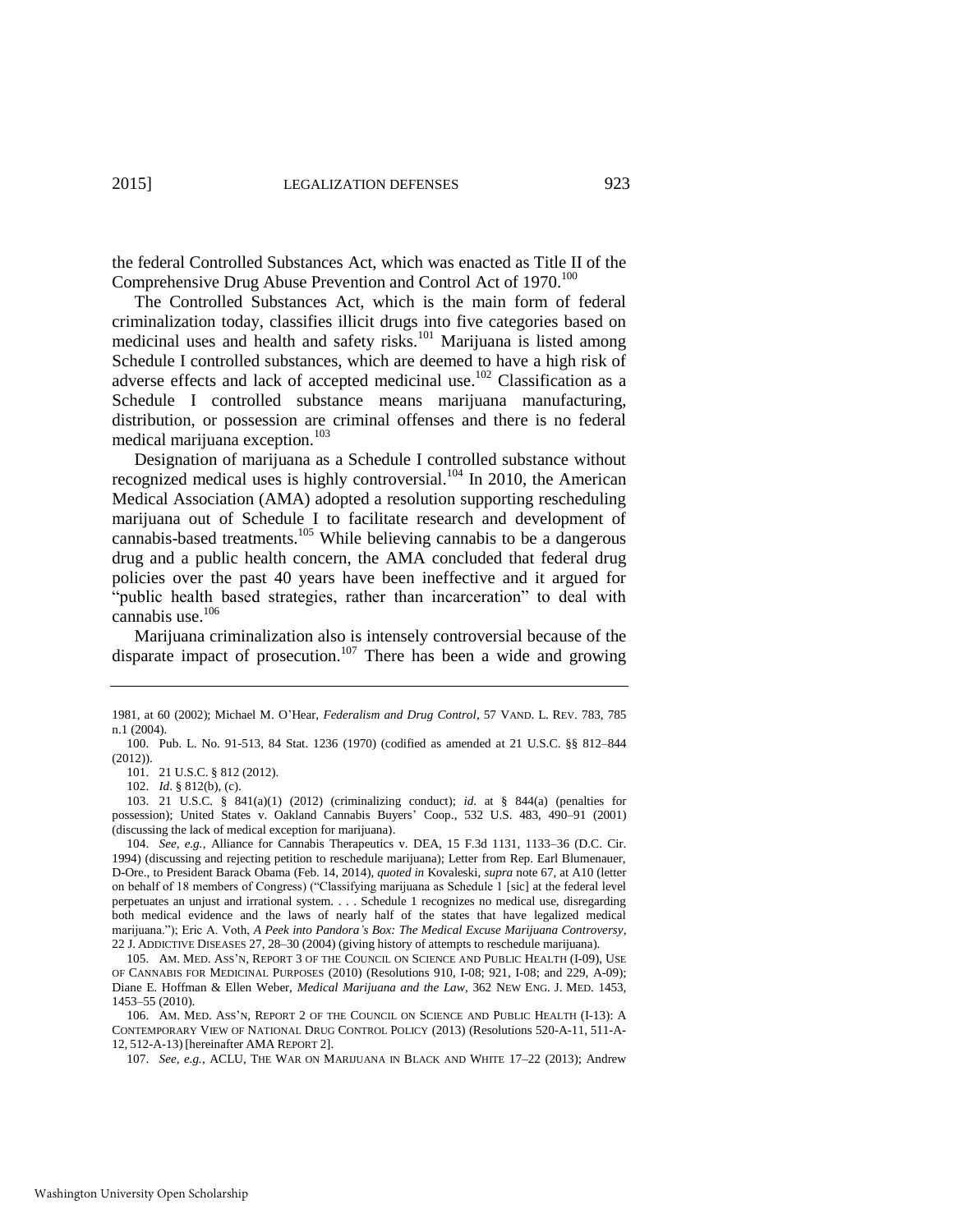disparity in the arrest rates of blacks compared to whites for marijuana possession in 38 out of 50 states.<sup>108</sup> Blacks are 2.5 times more likely to be arrested for marijuana possession than whites, though survey data indicates similar prevalence of usage between whites and blacks.<sup>109</sup> The disproportionate concentration of blacks in socioeconomically disadvantaged communities with familial breakdown due to poverty and high incarceration rates aggravates the disproportionality in arrests.<sup>110</sup>

<span id="page-18-0"></span>Despite criminalization, marijuana is the most widely used illegal drug in the nation<sup>111</sup> and in the world today.<sup>112</sup> In a Gallup poll, thirty-eight percent of Americans admitted to having tried marijuana.<sup>113</sup> Among young adults surveyed in 2010, the estimated lifetime prevalence of marijuana use in 2010 was 25.4 percent.<sup>114</sup> Views on marijuana are also changing, with increasing numbers of Americans supporting legalization.<sup>115</sup> In 2013, for the first time since Gallup began surveying Americans about marijuana legalization in 1969, a bare majority of Americans—fifty-eight percent supported legalization. $^{116}$ 

Counterbalanced against shifting cultural attitudes are concerns over the health and safety risks of readily available marijuana. Some of the risks identified by researchers include cognitive impairments that worsen with heavy long-term use or juvenile use when the brain is still developing;<sup>117</sup> earlier onset and worsening of psychoses such as

Golub et al., *The Race/Ethnicity Disparity in Misdemeanor Marijuana Arrests in New York City*, 6 CRIMINOLOGY & PUB. POL'Y 131, 132–55 (2007); Michael Tonry, *Racial Politics, Racial Disparities, and the War on Crime*, 40 CRIME & DELINQ. 475, 479–88 (1994).

<sup>108.</sup> ACLU, *supra* not[e 107,](#page-17-0) at 20–21.

<sup>109.</sup> Rajeev Ramchand et al., *Racial Differences in Marijuana-Users' Risk of Arrest in the United States*, 84 DRUG & ALCOHOL DEPENDENCE 264, 264–70 (2006).

<sup>110.</sup> David S. Kirk, *The Neighborhood Context of Racial and Ethnic Disparities in Arrest*, 45 DEMOGRAPHY 55, 62–70 (2008).

<sup>111.</sup> OFFICE OF NAT'L DRUG CONTROL POL'Y, *supra* note [91,](#page-16-1) at 1; SUBSTANCE ABUSE AND MENTAL HEALTH SERVS. ADMIN., OFFICE OF APPLIED STUDIES, RESULTS FROM THE 2013 NATIONAL SURVEY ON DRUG USE AND HEALTH: SUMMARY OF NATIONAL FINDINGS (2014).

<sup>112.</sup> Wayne Hall & Louisa Degenhardt, *Prevalence and Correlates of Cannabis Use in Developed and Developing Countries*, 20 CURRENT OP. IN PSYCHIATRY 393, 393–95 (2007); T. Leggett, *A Review of the World Cannabis Situation*, 58 BULL. ON NARCOTICS 1, 1 (2006).

<sup>113.</sup> Lydia Saad, *In U.S., 38% Have Tried Marijuana, Little Changed Since '80s*, GALLUP (Aug. 2, 2013), http://www.gallup.com/poll/163835/tried-marijuana-little-changed-80s.aspx.

<sup>114.</sup> SUBSTANCE ABUSE AND MENTAL HEALTH SERVICES ADMINISTRATION, *supra* note [111,](#page-18-0) at 11–4658, tbl.8.1.

<sup>115.</sup> Art Swift, *For First Time, Americans Favor Legalizing Marijuana*, GALLUP (Oct. 22, 2013), http://www.gallup.com/poll/165539/first-time-americans-favor-legalizing-marijuana.aspx. 116. *Id*.

<sup>117.</sup> Rebecca D. Crean et al., *An Evidence Based Review of Acute and Long-Term Effects of Cannabis Use on Executive Cognitive Functions*, 5 J. ADDICTION MED. 1, 4–6 (2011); Miriam Schneider, *Puberty as a Highly Vulnerable Developmental Period for the Consequences of Cannabis Exposure*, 13 ADDICTION BIOLOGY 253, 253–61 (2008); Nadia Solowij et al., *Cognitive Functioning*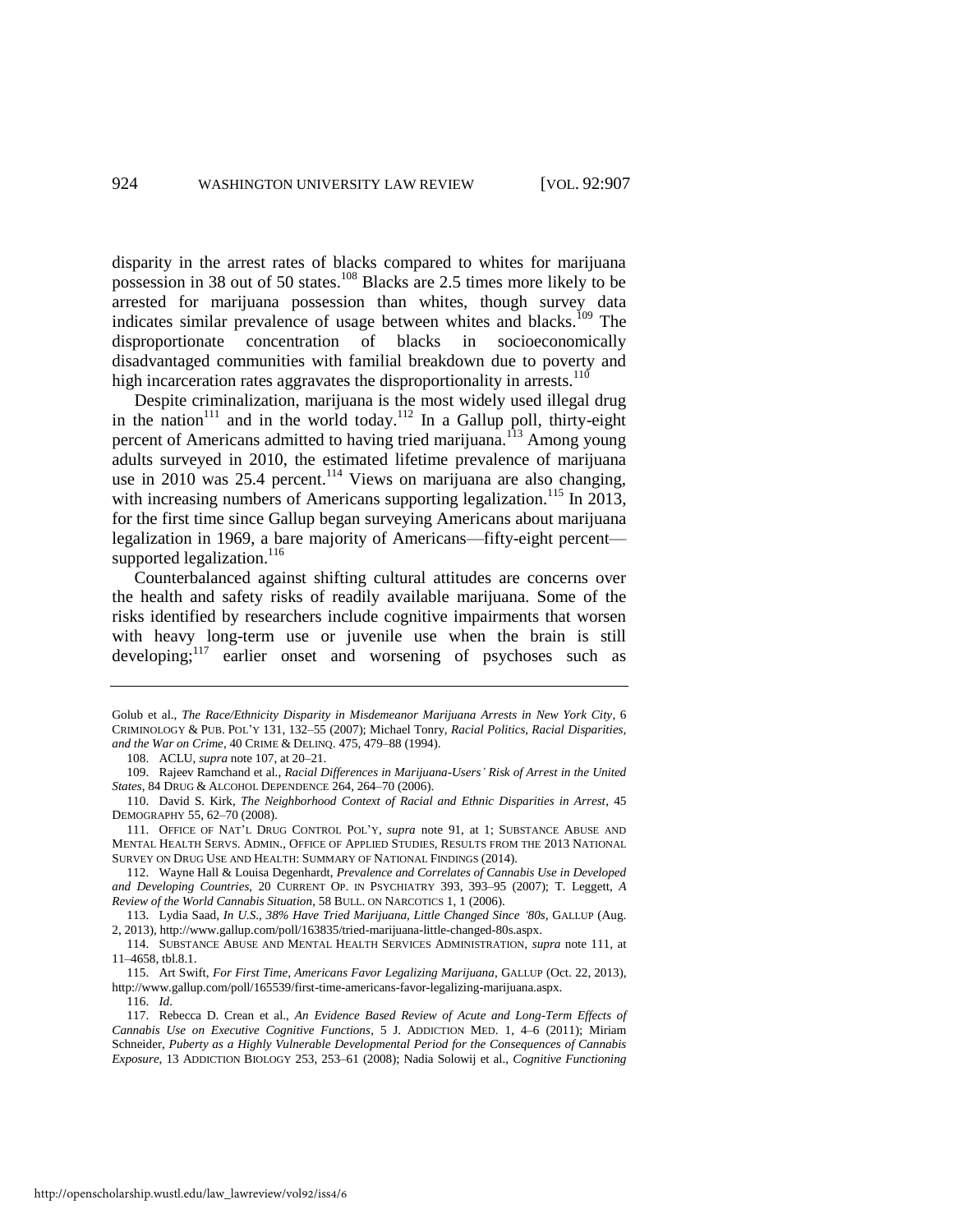schizophrenia;<sup>118</sup> intoxicated driving;<sup>119</sup> addiction;<sup>120</sup> and poor educational outcomes among young marijuana users.<sup>121</sup> It is therefore unsurprising that Americans are split. While a growing contingent supports decriminalization, another strong cohort remains concerned that legalization will legitimize marijuana use and have adverse health and safety impacts.<sup>122</sup>

#### *b. Decriminalization Conflict*

The fracturing of societal consensus over marijuana criminalization is manifesting in an increasing fragmentation of state laws legalizing aspects of marijuana use, cultivation, and retail. Once upon a time, not long ago, state law generally dutifully mirrored federal law in controlled substances regulation. All fifty states adopted variations of the Uniform Controlled Substances Act, modeled on the federal Controlled Substances Act.<sup>123</sup> The Uniform Controlled Substances Act provides for similar state designation and regulation of federal controlled substances unless an appropriately designated state agency objected.<sup>124</sup> Today, twenty-one states and the District of Columbia have legalized marijuana for medical purposes.<sup>125</sup> By popular vote, four states—Washington, Colorado, Oregon, and Alaska—

*of Long-Term Heavy Cannabis Users Seeking Treatment*, 287 J. AM. MED. ASS'N 1123, 1129–30 (2002).

<sup>118.</sup> Cecile Henquet et al., *The Environment and Schizophrenia: The Role of Cannabis Use*, 31 SCHIZOPHRENIA BULL. 608, 608–10 (2005); E. Manrique-Garcia et al., *Cannabis, Schizophrenia and Other Non-Affective Psychoses: 35 Years of Follow-up of a Population-Based Cohort*, 42 PSYCHOL. MED. 1321, 1321–22, 1325–26 (2012).

<sup>119.</sup> Ralph Hingson et al., *Teenage Driving After Using Marijuana or Drinking and Traffic Accident Involvement*, 13 J. SAFETY RES. 33, 33–37 (1982); Isabelle Richer & Jacques Bergeron, *Driving Under the Influence of Cannabis: Links with Dangerous Driving, Psychological Predictors, and Accident Involvement*, 41 ACCIDENT ANALYSIS & PREVENTION 299, 304–05 (2009).

<sup>120.</sup> Alan J. Budney & Brent A. Moore, *Development and Consequences of Cannabis Dependence*, 42 J. CLINICAL PHARMACOLOGY 28S, 30S-31S (2002).

<sup>121.</sup> Michael Lynskey & Wayne Hall, *The Effects of Adolescent Cannabis Use on Educational Attainment: A Review*, 95 ADDICTION 1621, 1622–28 (2000).

<sup>122.</sup> *See, e.g.*, Omnibus Consolidated and Emergency Supplemental Appropriations Act, Pub. L. No. 105-277, 112 Stat. 2681, 2681–758 ("Efforts to legalize or otherwise legitimize drug use present a message to the youth of the United States that drug use is acceptable."); AMA REPORT 2, *supra* note [106](#page-17-1) (opposing marijuana legalization though deploring the failure of federal drug policy).

<sup>123.</sup> *See, e.g.*, Seeley v. Washington, 940 P.2d 604, 611 (Wash. 1997) (en banc) (giving history).

<sup>124.</sup> UNIF. CONTROLLED SUBSTANCES ACT § 201(a) (1994).

<sup>125.</sup> For a map of state laws, see *State Marijuana Laws Map*, GOVERNING (2013), http://www.governing.com/gov-data/state-marijuana-laws-map-medical-recreational.html, *archived at* http://perma.cc/GM39-YVRA (last visited Oct. 27, 2014). The jurisdictions include Alaska, Arizona, California, Colorado, Connecticut, Delaware, Hawaii, Illinois, Maine, Maryland, Massachusetts, Michigan, Montana, Nevada, New Hampshire, New Jersey, New Mexico, Oregon, Rhode Island, Vermont, Washington, and Washington DC. *Id*.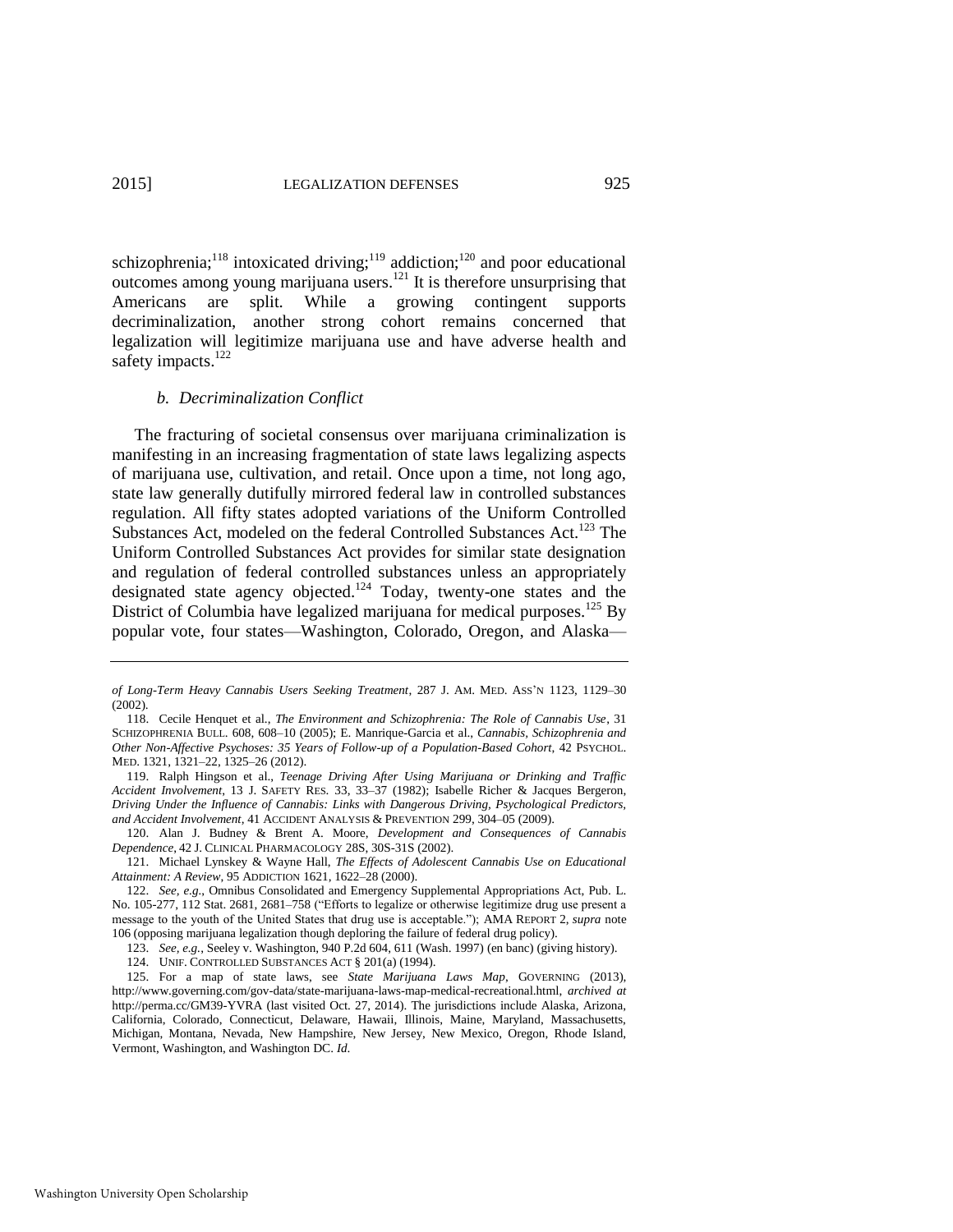<span id="page-20-0"></span>have garnered national attention by taking the lead in legalizing, licensing, and taxing marijuana production and retail for recreational use.<sup>126</sup> The District of Columbia also legalized recreational marijuana possession and personal-use cultivation but Congress soon exercised its special authority over the District to block the measure.<sup>127</sup>

Marijuana law is an expanding legal field rife with questions. Marijuana has become a flourishing business in legalization states, with entrepreneurs searching for ways to store bricks of cash and law firms seeking to develop potentially lucrative marijuana law expertise.<sup>128</sup> For banks and law firms, however, a major stumbling block is the risk of being accused of aiding and abetting a federal crime.<sup>129</sup> Banks and law firms tend to be highly conservative institutions when it comes to legal compliance because certain forms of law breaking can mean a business death penalty—suspension of the license to operate or practice.<sup>130</sup> Even short of the most severe imaginable penalty, banks and firms may be concerned with financial and reputational censure from the perception of aiding and abetting federal lawbreakers that may injure their business standing. $131$ 

Both banks and lawyers operate under heightened duties. Anti-money laundering law makes it a crime for banks to conduct financial transactions with the proceeds of illegal activity, such as dealing in a controlled

<sup>126.</sup> Alaska Measure 2, An Act to Tax and Regulate the Production, Sale, and Use of Marijuana (passed Nov. 4, 2014), *codified at* ALASKA STAT. 17.38.010–900; Colo. Amend. 64 (passed Nov. 6, 2012), *codified at* COLO. CONST. art. XVIII, § 16; Ore. Measure 91, Control, Regulation, and Taxation of Marijuana and Industrial Hemp Act (passed Nov. 4, 2014), *codified in scattered sections at* OR. REV. STAT. §§ 317.005–991, 475.005–295, 811.005–812; Wash. Initiative 502, (passed Nov. 6, 2012), *codified in scattered sections at* WASH. REV. CODE §§ 69.50.101, 69.50.401, 69.50.4013, 69.50.412, 69.50.4121, 69.50.500, 46.20.308, 46.61.502, 46.61.504, 46.61.50571, 46.61.506.

<sup>127.</sup> DC Initiative 71, Legalization of Possession of Minimal Amounts of Marijuana for Personal Use Act of 2014 (passed Nov. 4, 2014); Aaron C. Davis & Ed O'Keefe, *Congressional Spending Deal Blocks Pot Legalization in D.C.*, WASH. POST, Dec. 9, 2014, *available at* http://www.washingtonpost. com/local/dc-politics/congressional-budget-deal-may-upend-marijuana-legalization-in-dc/2014/12/09/ 6dff94f6-7f2e-11e4-8882-03cf08410beb\_story.html.

<sup>128.</sup> *See, e.g.*, Kovaleski, *supra* note [6,](#page-3-1) at A1 (describing marijuana entrepreneurs with large bricks of cash worrying about where to start such large quantities); Valerie Bauman, *A Legal High: Practicing Marijuana Business Law*, PUGET SOUND BUS. J. (Aug. 22, 2013, 9:00 PM), http://www.biz journals.com/seattle/news/2013/08/23/a-legal-high-practicing-marijuana.html?page=all, *archived at* http://perma.cc/JW4L-BK8E (describing a law firm's early entry into the market and "profitab[ility] almost instantly").

<sup>129.</sup> *See, e.g.*, Southall, *supra* not[e 1,](#page-2-0) at A1 (discussing dilemmas).

<sup>130.</sup> *See, e.g.*, John A. Kelley et al., *International Banking and Finance*, 34 INT'L LAWYER 429, 430 (2000) (discussing the business "death penalty" of suspension of a bank charter).

<sup>131.</sup> *Cf.* Richard R. Cheatham & James W. Stevens, *Absent Regulatory Changes, Hispanic Immigrants Pose an Unbankable Risk*, 123 BANKING L.J. 195, 195–96 (2006) (discussing chilling effects of fear of reputational and financial censure that make banks reluctant to work with the Hispanic immigrant community).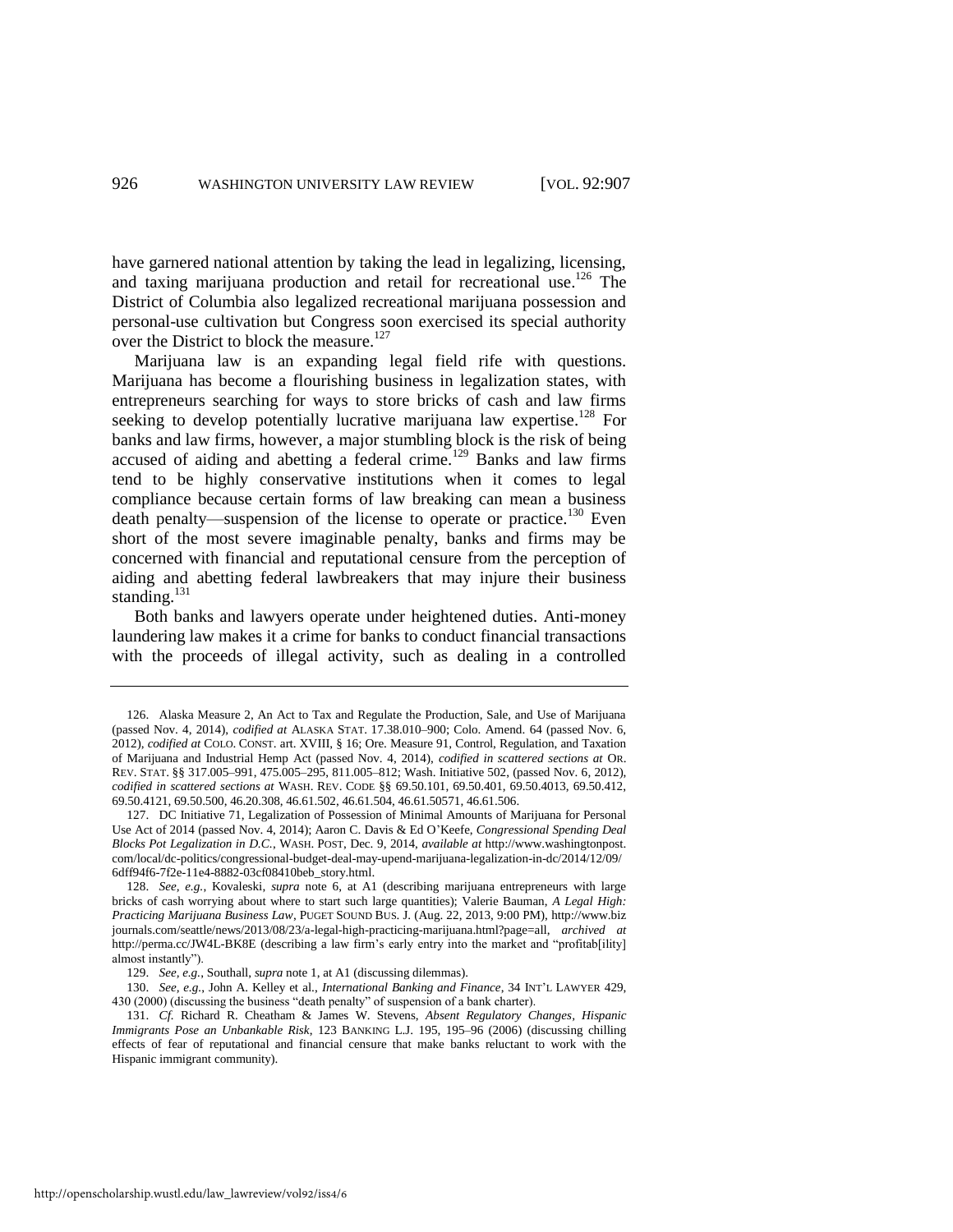substance.<sup>132</sup> Under the Bank Secrecy Law, banks also are required to file reports of suspicious activity by their customers.<sup>133</sup> Ethically, attorneys may not advise people or businesses about how to break the law or escape liability for law breaking.<sup>134</sup> Model Rule of Professional Conduct 1.2(d) states: "A lawyer shall not counsel a client to engage, or assist a client, in conduct that the lawyer knows is criminal or fraudulent."<sup>135</sup> Thus, wouldbe marijuana lawyers are walking an ethical tightrope when clients seek help with everyday business matters such as setting up a business and dealing with employment and other operational matters. Facilitating marijuana businesses by drafting business documents, for example, would appear to aid in the distribution of marijuana in violation of federal criminal law.<sup>136</sup>

<span id="page-21-0"></span>Some state bar associations have issued ethical opinions to try to help their lawyers navigate the complicated terrain—and fractured on what position to take.<sup>137</sup> After Maine legalized medical marijuana, its state bar ethics commission issued an opinion in 2010 advising that attorneys may not assist clients in violating federal law—whether the federal law is enforced or not and notwithstanding the state legalization.<sup>138</sup> An informal ethics opinion issued in Connecticut after the passage of medical marijuana legalization took a similar approach.<sup>139</sup> In contrast, after

<sup>132.</sup> Money Laundering Control Act of 1986, 18 U.S.C. §§ 195657 (2012). *See also* 18 U.S.C. § 1956(c)(7)(A) (2012) (including offenses listed at 18 U.S.C. § 1961 among covered offenses); 18 U.S.C. § 1961(1)(A) (2012) (including dealing in a controlled substance).

<sup>133. 31</sup> U.S.C. § 5318(g) (2012).

<sup>134.</sup> *See, e.g.*, MODEL RULES OF PROF'L CONDUCT preamble [9] (2013) (discussing a lawyer's dual responsibility "to the legal system" and "the lawyer's obligation zealously to protect and pursue a client's legitimate interests, within the bounds of the law"); Harold Hongju Koh, *A World Without Torture*, 43 COLUM. J. TRANSNAT'L L. 641, 654 (2005) ("[I]f a client asks a lawyer how to break the law and escape liability, a good lawyer should not say, 'Here's how.' The lawyer's ethical duty is to say no.").

<sup>135.</sup> MODEL RULES OF PROF'L CONDUCT R. 1.2(d) (2013).

<sup>136.</sup> *Cf., e.g.*, Geoffrey C. Hazard, Jr., *How Far May a Lawyer Go in Assisting a Client in Legally Wrongful Conduct?*, 35 U. MIAMI L. REV. 669, 683 (1981) (interpreting Model Code of Professional Responsibility to prohibit facilitative criminal conduct "by giving advice that encourages the client to pursue the conduct or indicates how to reduce the risks of detection, or by performing an act that substantially furthers the course of conduct").

<sup>137.</sup> *E.g.*, State Bar of Ariz., Ethics Op. 11-01 (Feb. 2011), http://www.azbar.org/Ethics/ EthicsOpinions/ViewEthicsOpinion?id=710, archived at http://perma.cc/P7CB-ERDG (allowing lawyers to assist); Prof'l Ethics Comm'n, Me. State Bar, Op. 199 (July 7, 2010), http://www. mebaroverseers.org/attorney\_services/opinion.html?id=110134, *archived at* http://perma.cc/UN4P-FHJN [hereinafter *Prof'l Ethics Comm'n of Me.*].

<sup>138.</sup> *Prof'l Ethics Comm'n of Me*., *supra* not[e 137.](#page-21-0) 

<sup>139.</sup> Conn. Bar Ass'n Prof'l Ethics Comm'n, Informal Op. 2013-02, Providing Legal Services to Clients Seeking Licenses Under the Connecticut Medical Marijuana Law (Jan. 16, 2013), http://c.ymcdn.com/sites/www.ctbar.org/resource/resmgr/Ethics\_Opinions/Informal\_Opinion\_2013- 02.pdf.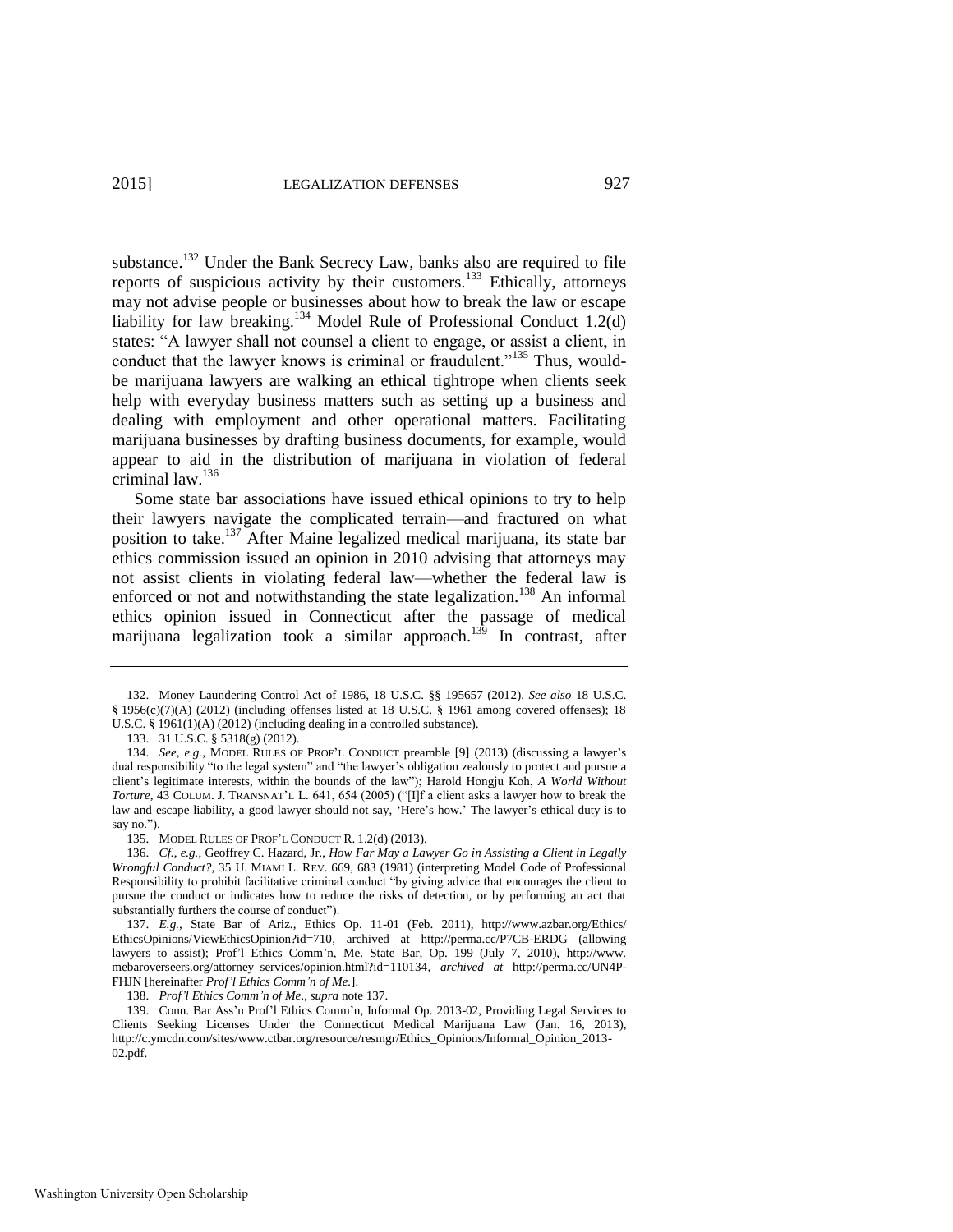Arizona legalized medical marijuana, the state bar association in 2011 issued an ethics opinion permitting lawyers to assist clients whose conduct is in "'clear and unambiguous compliance with state law" so long as the clients are advised of the risks under federal law.<sup>140</sup> After Colorado legalized recreational marijuana in 2012, its Supreme Court amended its version of Rule 1.2 along the lines of Arizona's approach.<sup>141</sup> In Washington state—which also legalized recreational marijuana—the bench and bar are engaged in vigorous debate about whether and how to amend its ethical rules.<sup>142</sup> Thus, while the marijuana law boom fields may be exciting terrain for firms and banks to expand, the domain also is perilously uncertain.

While marijuana entrepreneurs and users may be less risk-averse than bankers and lawyers, the risk of federal prosecution is also a concern for them.<sup>143</sup> From the early days of medical marijuana legalization, beginning with California's Compassionate Use Act of 1996,<sup>144</sup> to today, users, growers, and retailers risk federal prosecution.<sup>145</sup> The Supreme Court in

<sup>140.</sup> *State Bar of Ariz*., *supra* note [137 \(](#page-21-0)quoting DOJ Memorandum).

<sup>141.</sup> After the 2014 revision to the Colorado Rules of Professional Conduct, a comment to Rule 1.2 now states:

A lawyer may counsel a client regarding the validity, scope, and meaning of Colorado constitution article XVIII, secs. 14  $\&$  16, and may assist a client in conduct that the lawyer reasonably believes is permitted by these constitutional provisions and the statutes, regulations, orders, and other state or local provisions implementing them. In these circumstances, the lawyer shall also advise the client regarding related federal law and policy.

COLO. RULES OF PROF'L CONDUCT R. 1.2 cmt. 14 (added Mar. 24, 2014), *available at* http://www.cobar.org/index.cfm/ID/22126, *archived at* http://perma.cc/9NK7-78V2.

<sup>142.</sup> *See, e.g.*, Letter from Anne M. Daly, President, King Cnty. Bar Ass'n, to the Honorable Barbara Madsen, Chief Justice & the Honorable Charles Johnson, Wash. State Supreme Court (Oct. 4, 2013) (on file with author) (proposing rule changes); King Cnty. Bar Ass'n, Ethics Advisory Op. on I-502 & Rules of Prof'l Conduct (Oct. 16, 2013) (on file with author) (advising bar members while waiting on decision on request to amend the rules); Letter from Douglas J. Ende, Chief Disciplinary Counsel, to Assoc. Chief Justice Charles W. Johnson, Chair, Wash. Supreme Court Rules Comm'n (Oct. 24, 2013) (on file with author) (opposing proposed rule changes).

<sup>143.</sup> *See, e.g.*, Sunil Kumar Aggarwal et al., *Distress, Coping and Drug Law Enforcement in a Series of Patients Using Medical Cannabis*, 45 J. NERVOUS & MENTAL DISEASE 292, 292–300 (2013) (discussing survey findings of distress over the risk of law enforcement surveillance and prosecution among medical marijuana patients); Erik Eckholm, *Medical Marijuana Industry Is Unnerved by U.S. Crackdown*, N.Y. TIMES, Nov. 24, 2011, at A22 (detailing concerns of billion-dollar medical marijuana industry over federal crackdowns on growers and sellers).

<sup>144.</sup> CAL. HEALTH & SAFETY CODE § 11362.5 (West 2007).

<sup>145.</sup> *See, e.g*., Kristina Davis, *Feds Expand Medical Pot Crackdown to Delivery Services*, SAN DIEGO UNION-TRIB. (Feb. 27, 2013), http://www.utsandiego.com/news/2013/feb/27/tp-feds-expandmedical-pot-crackdown-to-delivery/, *archived at* http://perma.cc/BT6-VCBD (discussing federal raids on medical marijuana storefront and mobile delivery services); Oren Dorell, *Trapped Between State and Nation: Conflicting Laws Can Spell Trouble for Patients Using Medical Marijuana*, USA TODAY, Nov. 9, 2010, at 3A (detailing medical marijuana patient concerns).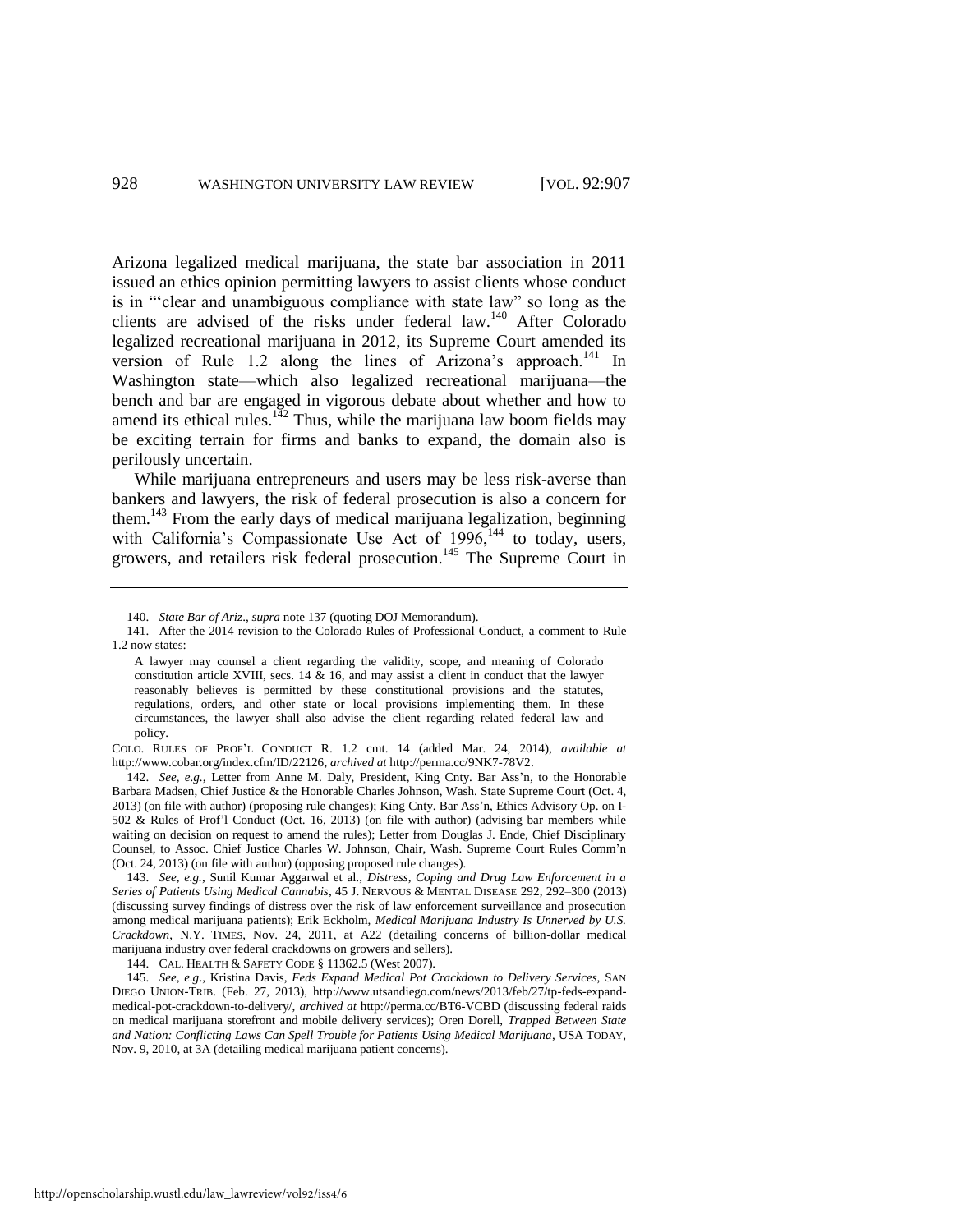*Gonzales v. Raich* affirmed the power of the federal government to enact the Controlled Substances Act under its power to regulate commerce, rejecting a challenge by Californian medical marijuana users and growers.<sup>146</sup> Medical marijuana users and growers have been raided and prosecuted—including cancer and HIV patients using marijuana to treat severe pain.<sup>147</sup> In the past, some defendants were barred from even mentioning medical marijuana legalization in their defense, leading them to accept guilty pleas. $148$ 

<span id="page-23-1"></span><span id="page-23-0"></span>Two important changes are giving reliance claims more force. First, states are no longer deciding just to refrain from criminalizing marijuana.<sup>149</sup> Among medical marijuana legalization states, the main paradigm was simply state inaction—carving out exceptions to state criminalization.<sup>150</sup> The emerging approach is for states to affirmatively license marijuana production and retail facilities.<sup>151</sup> The affirmative state imprimatur through the grant of licenses changes the nature of the argument. The fact that states decline to precisely mirror federal marijuana criminalization is not a grant of permission. In contrast, licensing and registration schemes complete with potentially hefty taxes look more like affirmative permission.

Second, rather than aggressively opposing the affirmative licensing schemes, federal enforcement officials have begun to declare acquiescence and even cautious encouragement. An early and heavily caveated move in the direction of acquiescence was an October 19, 2009 memorandum by

<sup>146. 545</sup> U.S. 1, 17–32 (2005).

<sup>147.</sup> *See, e.g.*, *Los Angeles Drug Case Bars Medical Marijuana Defense*, N.Y. TIMES (Nov. 7, 1999), http://www.nytimes.com/1999/11/07/us/los-angeles-drug-case-bars-medical-marijuana-defense. html (discussing prosecution of people using marijuana for pain from cancer and HIV).

<sup>148.</sup> *Id.* (discussing preclusion of the defense in prosecution of defendants Todd McCormick and Peter McWilliams). *See also, e.g.*, United States v. McCormick, 52 F. App'x 75, 76 (9th Cir. 2002) (unreported) (relating subsequent guilty pleas).

<sup>149.</sup> *Compare, e.g.*, CAL. HEALTH & SAFETY CODE § 11362.5(d) (West 2007) (stating that state marijuana criminalization does not extend to a patient with a valid prescription), *with* COLO. CONST. art. XVIII, § 16(5) (providing for state licensing of marijuana retail establishments); WASH. REV. CODE § 69.50.325 (2014) (providing for the issuance of marijuana producers and retailers licenses).

<sup>150.</sup> For a discussion of the distinction between action in conflict with federal criminalization and state inaction, see, e.g., Robert A. Mikos, *On the Limits of Supremacy: Medical Marijuana and the States' Overlooked Power To Legalize Federal Crime*, 62 VAND. L. REV. 1421, 1423–424, 1428–32 (2009).

<sup>151.</sup> COLO. CONST. art. XVIII, § 16(5); WASH. REV. CODE § 69.50.325 (2014). *See also, e.g.*, Ed Stannard, *Connecticut's Medical Marijuana Prices to Be Set by 'Competitive Market'*, NEW HAVEN REG. (Feb. 2, 2014, 5:39 PM), http://www.nhregister.com/general-news/20140202/connecticutsmedical-marijuana-prices-to-be-set-by-competitive-market, *archived at* http://perma.cc/W2SK-VU67 (noting that only five states, including Connecticut, require state-regulated cultivation and dispensaries).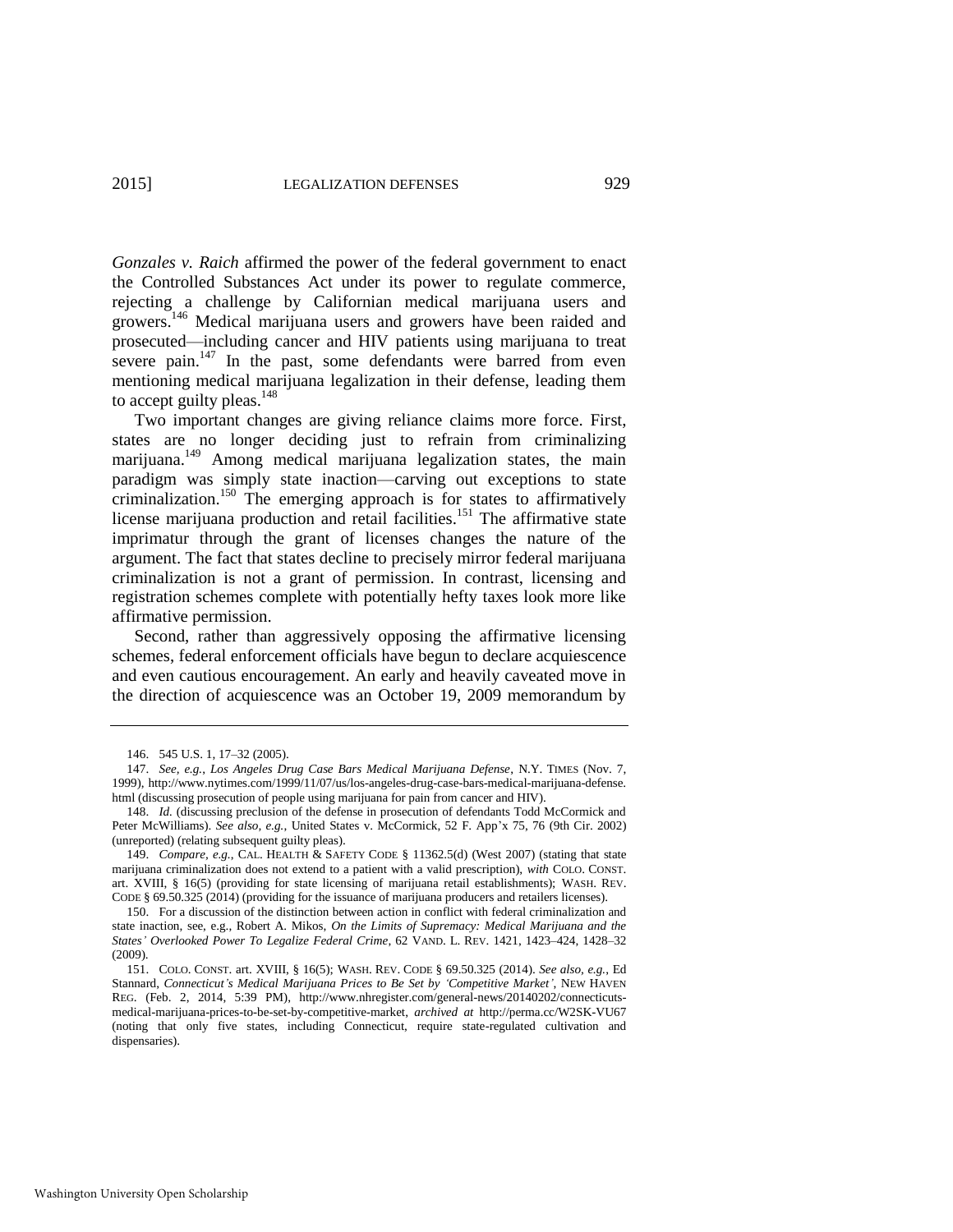<span id="page-24-0"></span>Deputy Attorney General David Ogden.<sup>152</sup> Ogden wrote that federal prosecutors should focus on "significant traffickers" of illegal drugs and trafficking networks and that "pursuit of these priorities should not focus federal resources in your States on individuals whose actions are in clear and unambiguous compliance with existing state laws providing for the medical use of marijuana."<sup>153</sup> Therefore, prosecution of "individuals with cancer or other serious illnesses" and their caregivers should not be a priority.<sup>154</sup> But "prosecution of commercial enterprises that unlawfully market and sell marijuana for profit" continues to be an enforcement priority.<sup>155</sup> The enforcement memorandum thus sent a signal of partial acquiescence in state legalization regimes insofar as they exempted medical marijuana users—but not insofar as they exempted dispensaries from prosecution.

After the passage of landmark state laws affirmatively licensing and taxing recreational marijuana distributors, the decision whether to intervene or acquiesce was even more starkly presented. Because of the state action—rather than mere inaction—in licensing marijuana growers and retailers, federal authorities had a stronger case of preemption by the Controlled Substances Act.<sup>156</sup> Indeed, the Obama Administration previously had reacted vigorously and successfully in challenging state immigration regulation conflicting with the federal enforcement scheme, obtaining partial injunctions against the state laws.<sup>157</sup>

<span id="page-24-1"></span>Rather than similarly seeking injunctions, however, federal authorities signaled stronger acquiescence—and even tacit encouragement—to state marijuana decriminalization.<sup>158</sup> In a memorandum to all U.S. Attorneys, Deputy Attorney General James M. Cole signaled that the Justice Department would entrust the marijuana legalization states to "implement strong and effective regulatory and enforcement systems that will address the threat those state laws could pose to public safety, public health, and

157. *See, e.g.*, *Arizona v. United States*, 132 S.Ct. at 2510; United States v. Alabama, 691 F.3d 1269 (11th Cir. 2012); United States v. Alabama, 443 F. App'x 411 (11th Cir. 2011).

158. Memorandum from James M. Cole, Deputy Attorney Gen., to All U.S. Attorneys (Aug. 29, 2013), *available at* http://www.justice.gov/iso/opa/resources/3052013829132756857467.pdf [hereinafter 2013 Cole Memorandum].

<sup>152.</sup> Memorandum from David W. Ogden, Deputy Attorney Gen., to Selected U.S. Attorneys (Oct. 19, 2009), *available at* http://blogs.justice.gov/main/archives/192, *archived at* http://perma.cc/ 36GK-TSZS.

<sup>153.</sup> *Id*.

<sup>154.</sup> *Id*.

<sup>155.</sup> *Id*.

<sup>156.</sup> *See, e.g.*, Arizona v. United States, 132 S. Ct. 2492, 2505 (2012) (invalidating state immigration regulation regime that conflicted with the enforcement mechanism under federal law). *Cf*. Mikos, *supra* not[e 150,](#page-23-0) at 1423–24 (distinguishing state inaction).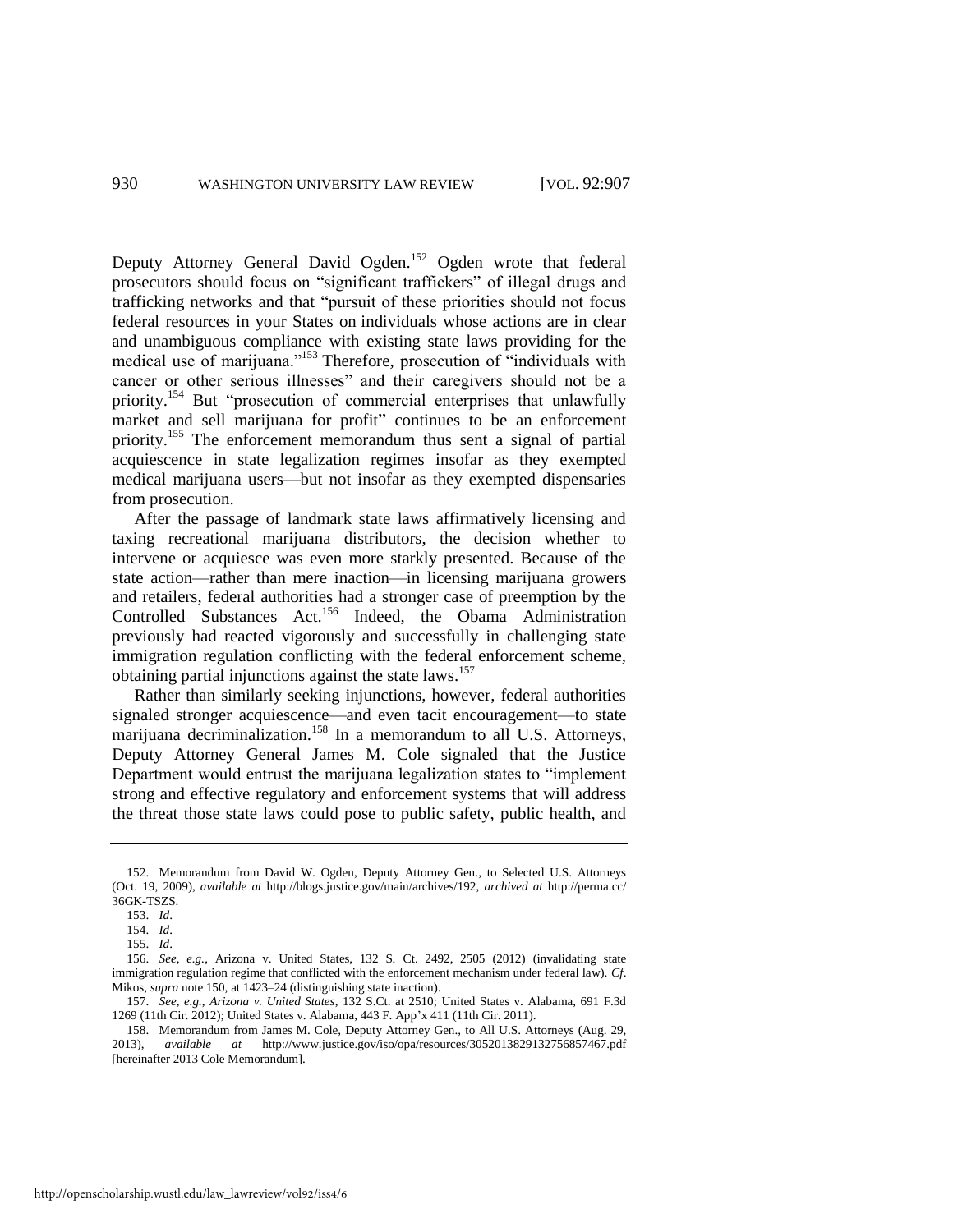other law enforcement interests."<sup>159</sup> If states did so, the Cole memorandum indicated that "enforcement of state law by state and local law enforcement and regulatory bodies" would "remain the primary means of addressing marijuana-related activity."<sup>160</sup> To accommodate statesanctioned grow and retail operations, the Cole Memorandum rescinded the distinction between users and commercial marijuana operations.<sup>161</sup>

<span id="page-25-0"></span>President Obama followed the memorandum by telling the nation that the legalization schemes should "go forward because it's important for society not to have a situation in which a large portion of people have at one time or another broken the law and only a select few get punished." <sup>162</sup> The president expressed concern that the enforcement of marijuana criminalization laws disproportionately impacts the socioeconomically disadvantaged, particularly African-American and Latino youths.<sup>163</sup> He said the federal government would not stand in the way of state reforms in how to address marijuana use and had better things to do than go after recreational pot users.<sup>164</sup> To further facilitate state experimentation in changing the marijuana criminalization paradigm, the Obama administration issued guidance to reassure banks reluctant to work with marijuana businesses.<sup>165</sup>

<span id="page-25-1"></span>The flurry of memoranda have made the current presidential administration the most friendly in history toward state marijuana legalization initiatives. Yet this receptive stance has not removed doubts and concerns over prosecution.<sup>166</sup> Indeed, even memoranda designed to remove some of the chill of doubt all bear versions of a standard disclaimer to the effect that the enforcement guidance "does not 'legalize' marijuana or provide a legal defense to a violation of federal law, nor is it

<sup>159.</sup> *Id*. at 2.

<sup>160.</sup> *Id*. at 3. 161. *Id*.

<sup>162.</sup> David Remnic, *Going the Distance*, NEW YORKER, Jan. 27, 2014, *available at*  http://www.newyorker.com/reporting/2014/01/27/140127fa\_fact\_remnick, *archived at* http://perma.cc/ TW4R-4ZYT.

<sup>163.</sup> *Id*.

<sup>164.</sup> Dennis, *supra* not[e 4.](#page-3-0) 

<sup>165.</sup> Dep't of the Treasury *supra* note [67](#page-13-1) (providing guidance on "how financial institutions can provide services to marijuana-related businesses" and declaring criminal enforcement priorities); Memorandum from James M. Cole, Deputy Attorney Gen., to All U.S. Attorneys (Feb. 14, 2014), *available at* http://www.dfi.wa.gov/banks/pdf/dept-of-justice-memo.pdf; Danielle Douglas, *Obama Administration Clears Banks to Accept Funds from Legal Marijuana Dealers*, WASH. POST (Feb. 14, 2014), http://www.washingtonpost.com/business/economy/obama-administration-clears-banks-to-acceptfunds-from-legal-marijuana-dealers/2014/02/14/55127b04-9599-11e3-9616-d367fa6ea99b\_story.html, *archived at* http://perma.cc/VUX5-QVTH.

<sup>166.</sup> *See, e.g.*, Kovaleski, *supra* note [6,](#page-3-1) at A1 (reporting on banks' concerns over prosecution for aiding and abetting a criminal enterprise).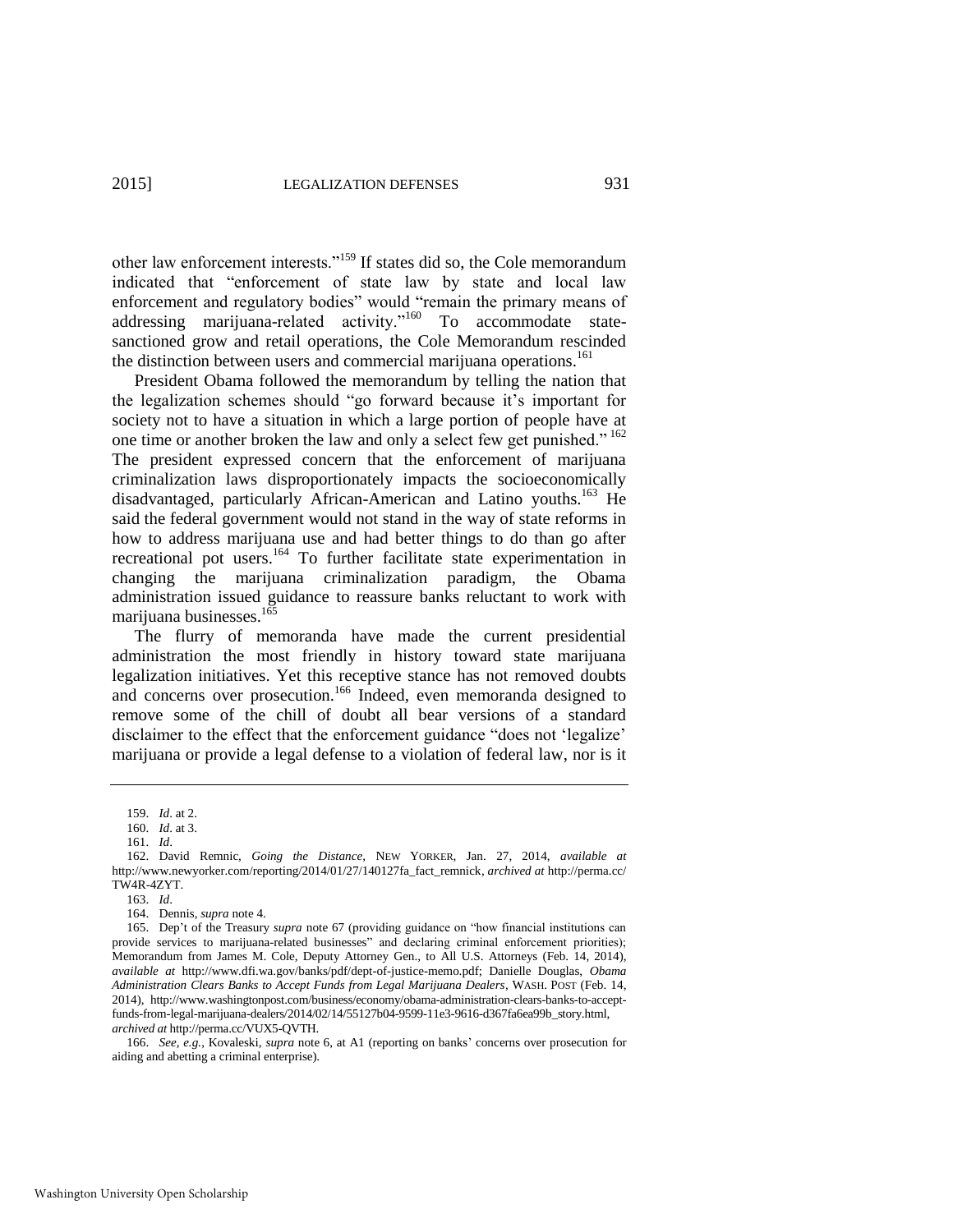intended to create any privileges, benefits, or rights, substantive or procedural, enforceable by any individual, party [sic] or witness in any administrative, civil, or criminal matter." $167$  In currently pending prosecutions, courts are confronting attempts by marijuana business defendants to argue reliance on state legalization and federal receptivity toward legalization.<sup>168</sup> Guidance is needed.

#### *2. State Firearms Nullification Laws*

Firearms regulation is another area rife with culture wars over regulation and a flowering of rebellious state legislation.<sup>169</sup> The federal response to such state firearms regulation offers an informative contrast to the acquiescence and even receptivity toward marijuana regulation.

The rugged American romance with the right to bear arms is so strong that the right is enshrined in the U.S. Constitution.<sup>170</sup> Whether the Second Amendment was meant to preserve an individual's right to bear arms or whether the right is tied to militia service is heavily debated.<sup>171</sup> Though vigorously divided on the issue, the Supreme Court ruled in *District of Columbia v. Heller* that the right to bear arms is an individual one and handgun ownership may not be wholly banned.<sup>172</sup> But the right to bear arms is not absolute. Some regulation is permissible in the interest of preventing firearms violence.<sup>173</sup> Attempts at firearms restrictions, however, face fierce backlash as the nation witnessed most recently during

<sup>167.</sup> Ogden, *supra* not[e 152.](#page-24-0) 

<sup>168.</sup> *See, e.g.*, United States v. Washington, 887 F. Supp. 2d 1077, 1084 (D. Mont. 2012) (noting that the defendant and many others "began cultivating and selling medical marijuana under the assumption that they could become legitimate providers under state law and not be selectively arrested and prosecuted under federal law" and the "choice has now proven very costly for these providers" whose businesses have been raided).

<sup>169.</sup> For a discussion of the conflict over gun regulation from a cultural cognition perspective see Dan M. Kahan, *The Cognitively Illiberal State*, 60 STAN. L. REV. 115, 134–36 (2007).

<sup>170.</sup> U.S. CONST. amend II.

<sup>171.</sup> *E.g.*, District of Columbia v. Heller, 554 U.S. 570, 581, 636 (2008) (Stevens, J., dissenting, joined by Justices Souter, Ginsburg, and Breyer); Akhil Reed Amar, *The Bill of Rights as a Constitution*, 100 YALE L.J. 1131, 1162–64 (1991); Carl T. Bogus, *The History and Politics of Second Amendment Scholarship: A Primer*, 76 CHI.-KENT L. REV. 3, 5–8 (2000); Adam Winkler, Heller's *Catch-22*, 56 UCLA L. REV. 1551, 1573–74 (2009). *Cf*. Joseph Blocher, *Firearm Localism*, 123 YALE L.J. 82, 86 n.15 (2013) (describing the question of whether the Second Amendment protects an individual right to gun ownership unconnected to militia purposes as "long the central battle in Second Amendment law and scholarship").

<sup>172.</sup> *Heller*, 554 U.S. at 595 (majority opinion). *See also, e.g.*, McDonald v. City of Chicago, 561 U.S. 742 (2010) (applying the interpretation to states and localities). *Cf*. Darrell A.H. Miller, *Guns as Smut: Defending the Home-Bound Second Amendment*, 109 COLUM. L. REV. 1278, 1321 (2009) (critiquing the majority's historical account as "more romance than real").

<sup>173.</sup> *Heller*, 554 U.S. at 636.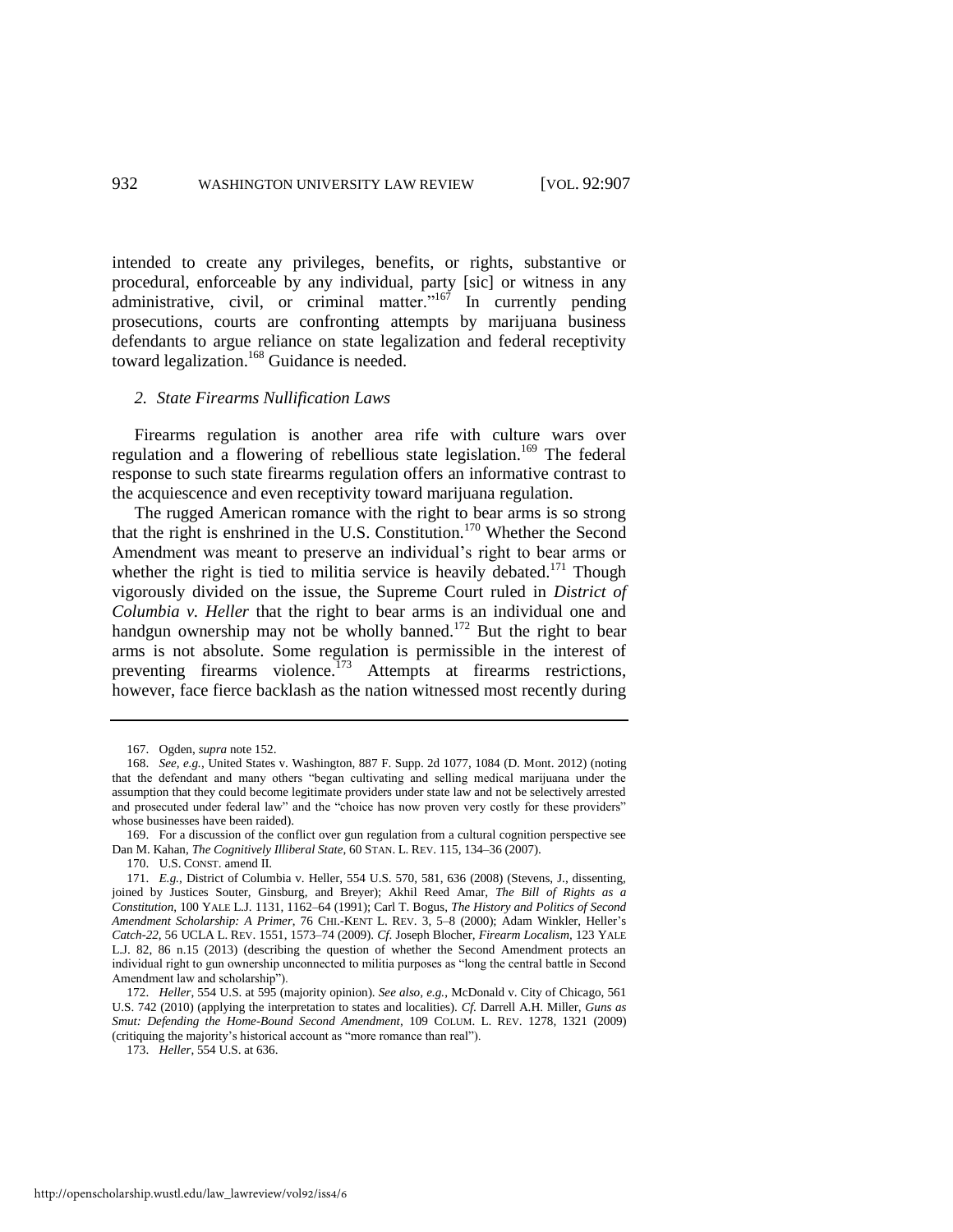firearms regulation reform efforts after the Sandy Hook school shootings.<sup>174</sup>

<span id="page-27-1"></span><span id="page-27-0"></span>The freedom to bear arms has a particular mystique for regions and groups with a strong, rugged, and individualist culture.<sup>175</sup> Opponents of gun control tend to prize individual self-sufficiency and generally oppose governmental control—especially centralized governmental control.<sup>176</sup> Attempts at federal firearms legislation therefore rouse particular ire.<sup>177</sup> Federal firearms legislation has been hard-won.<sup>178</sup> The most recently enacted major federal firearms legislation that still remains on the books today are the 1993 Brady Bill, which provides for background checks on gun purchasers,<sup>179</sup> and the 1996 Lautenberg Amendment, which prohibits domestic abusers convicted of misdemeanors from possessing firearms.<sup>180</sup>

Especially when it comes to firearms regulation, federal action has sparked powerful reactions. For example, the backlash against the Brady Bill led to an intense and successful campaign to punish legislators who voted in favor, shifting the balance of power between the parties in Congress.<sup>181</sup> In recent decades, because of the sharp cultural cleavages over whether and how to limit firearms availability, individual states have taken the lead in experimenting with firearms restrictions.<sup>182</sup> Creating sufficient cultural consensus for legislation is more attainable at the regional level than at the fractured national level. Of course, such cultural

<sup>174.</sup> *See, e.g.*, Jack Healy, *Colorado Lawmakers Ousted in Recall Vote over Gun Law*, N.Y. TIMES, Sept. 11, 2013, at A1 (reporting on successful ouster of legislators who passed gun control laws); Philip Rucker & Sari Horwitz, *On Gun Control, Obama's Record Shows an Apparent Lack of Political Will—Until Now*, WASH. POST (Dec. 23, 2012), http://www.washingtonpost.com/politics/ongun-control-obamas-record-shows-an-apparent-lack-of-political-will--until-now/2012/12/23/913a362 6-4937-11e2-ad54-580638ede391\_story.html, *archived at* http://perma.cc/5BVM-8C3A (discussing how the massacre of twenty schoolchildren in Newtown by a shooter who then committed suicide spurred President Obama to advocate for firearms regulation reform).

<sup>175.</sup> Dan M. Kahan, *The Gun Control Debate: A Culture-Theory Manifesto*, 60 WASH. & LEE L. REV. 3, 4 (2003).

<sup>176.</sup> *See id*. at 6.

<sup>177.</sup> *See, e.g.*, Reva B. Siegel, *Dead or Alive: Originalism as Popular Constitutionalism in* Heller, 122 HARV. L. REV. 191, 227 (2008) (detailing fury after passage of the Brady Bill and the punishment of legislators who voted in favor).

<sup>178.</sup> *Id*.; Philip J. Cook, *The Great American Gun War: Notes from Four Decades in the Trenches*, 42 CRIME & JUST. 19, 26–27 (2013).

<sup>179.</sup> Brady Handgun Violence Protection Act, Pub. L. No. 103-159, 107 Stat. 1536 (1993) (codified as amended at 18 U.S.C. §§ 921–22 (2012)). The assault weapons ban of 1994 was allowed to sunset.

<sup>180.</sup> Pub. L. 104-208, §658, 110 Stat. 3009, 3009-371 to 3009-372 (codified at 18 U.S.C. §§ 921– 22, 925 (2012)).

<sup>181.</sup> *See, e.g.*, Siegel, *supra* not[e 177,](#page-27-0) at 227 (detailing fury after passage of the Brady Bill and the punishment of legislators who voted in favor).

<sup>182.</sup> Jessica Bulman-Pozen, *Partisan Federalism*, 127 HARV. L. REV. 1077, 1124–28 (2014); Cook, *supra* not[e 178,](#page-27-1) at 27.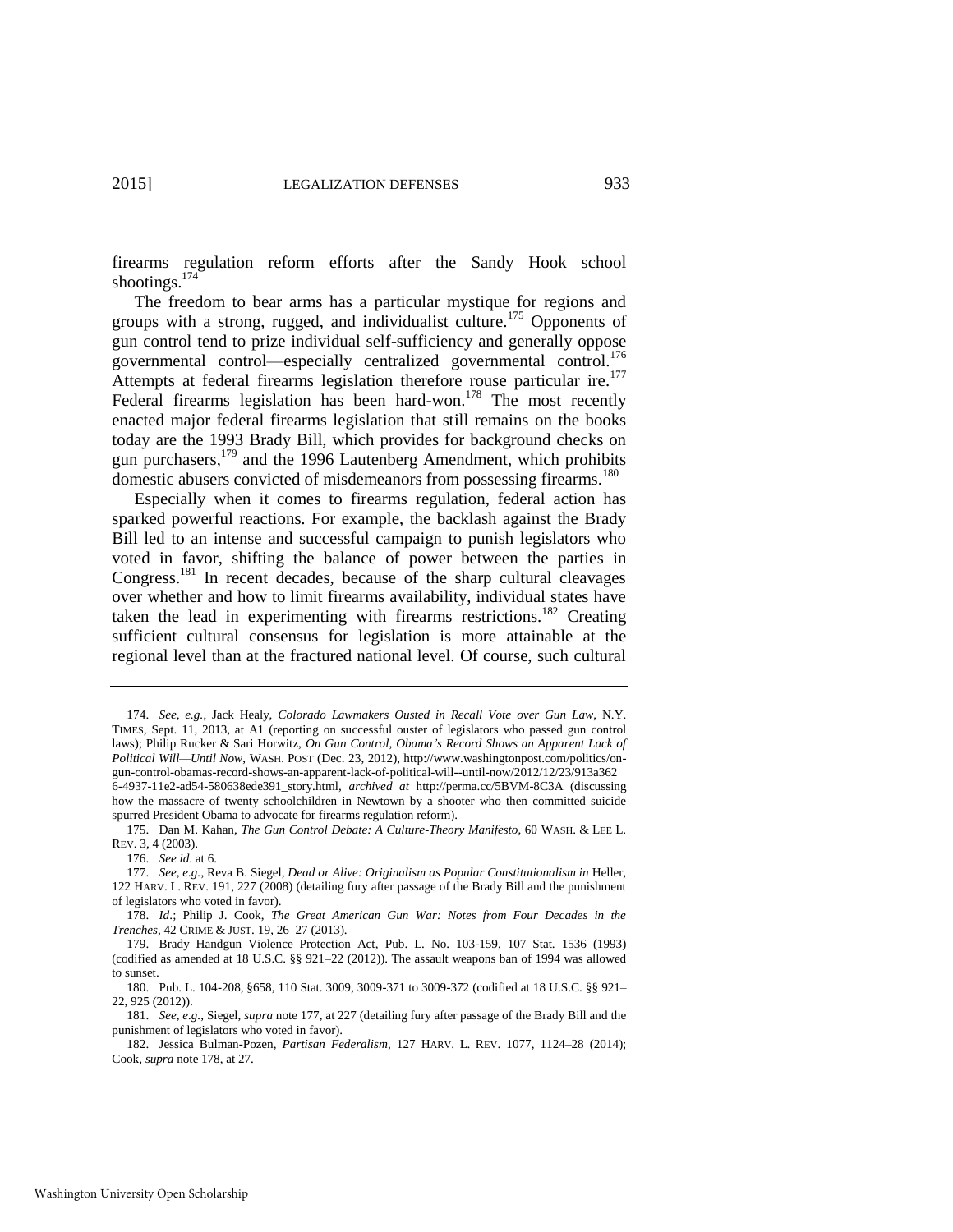views at the state level are not just limited to *regulating* guns and ratcheting *up* standards from the federal baseline. States are also challenging federal firearms regulations through competing state laws.

<span id="page-28-0"></span>The state legal rebellion was sparked by fear of more firearms regulation and taxes after President Barack Obama was inaugurated in January 2009.<sup>183</sup> Since then, at least nine states have enacted laws aimed at nullifying federal firearms regulation.<sup>184</sup> Similar "Firearms Freedom Act" legislation has been introduced in twenty-six more states.<sup>185</sup> One state even prescribes criminal penalties for anyone who tries to enforce federal firearms laws in the state.<sup>186</sup> Legislation passed in Missouri that was later vetoed by the governor would not only make it a crime for federal agents to try to enforce federal gun laws in Missouri—but it also criminalized publishing the names of gun owners.<sup>187</sup> In all, state legislators have reportedly proposed more than 200 laws aiming to nullify federal firearms  $laws.<sup>188</sup>$ 

Many of the laws are modeled on the Montana Firearms Freedom Act, the brainchild of firearms rights advocate and shooting range equipment manufacturer Gary Marbut.<sup>189</sup> Generally, the laws declare that firearms or ammunition manufactured within the state and remaining within state borders are not subject to federal regulation.<sup>190</sup> The theory is that such firearms and parts are out of the reach of federal power to regulate under the Commerce Clause.<sup>191</sup> The laws seek to suspend federal firearms registration and other regulations within state borders.<sup>192</sup> The laws, if

192. *Id*.

<sup>183.</sup> Barak Y. Orbach et al., *Arming States' Rights: Federalism, Private Lawmakers, and the Battering Ram Strategy*, 52 ARIZ. L. REV. 1161, 1171–76 (2010).

<sup>184.</sup> *See* sources cited *supra* not[e 7.](#page-3-2)

<sup>185.</sup> For a map of the legislative proposals see *State by State*, FIREARMS FREEDOM ACT (Apr. 27, 2014), http://firearmsfreedomact.com/state-by-state, *archived at* http://perma.cc/XS5W-YHYC.

<sup>186.</sup> WYO. STAT. ANN. § 6-8-405 (2014).

<sup>187.</sup> Press Release, Office of Mo. Governor Jay Nixon, Gov. Nixon Signs Legislation Expanding Gun Rights, Vetoes Unconstitutional Nullification Bill (July 5, 2013), *available at* https://governor.mo .gov/news/archive/gov-nixon-signs-legislation-expanding-gun-rights-vetoes-unconstitutional-nullification, archived at http://perma.cc/P5NF-LB63; Associated Press, Missouri Governor Vetoes Bill that Nullified Federal Gun Laws, FOX NEWS (July 5, 2013), http://www.foxnews.com/politics/2013/07/05/ missouri-governor-vetoes-bill-that-nullified-fed-gun-laws/, *archived at* http://perma.cc/6ETK-2L97.

<sup>188.</sup> Justine McDaniel et al., *In States, a Legislative Rush to Nullify Federal Gun Laws*, WASH. POST (Aug. 29, 2014), http://www.washingtonpost.com/blogs/govbeat/wp/2014/08/29/in-states-alegislative-rush-to-nullify-federal-gun-laws/, *archived at* http://perma.cc/JM6T-4U2W.

<sup>189.</sup> For more on Marbut see, e.g., Orbach et al., *supra* not[e 183,](#page-28-0) at 1176–78.

<sup>190.</sup> *See* sources cited *supra* not[e 7.](#page-3-2) 

<sup>191.</sup> *See, e.g.*, Mont. Shooting Sports Ass'n v. Holder, 727 F.3d 975, 981-82 (9th Cir. 2013) (giving history).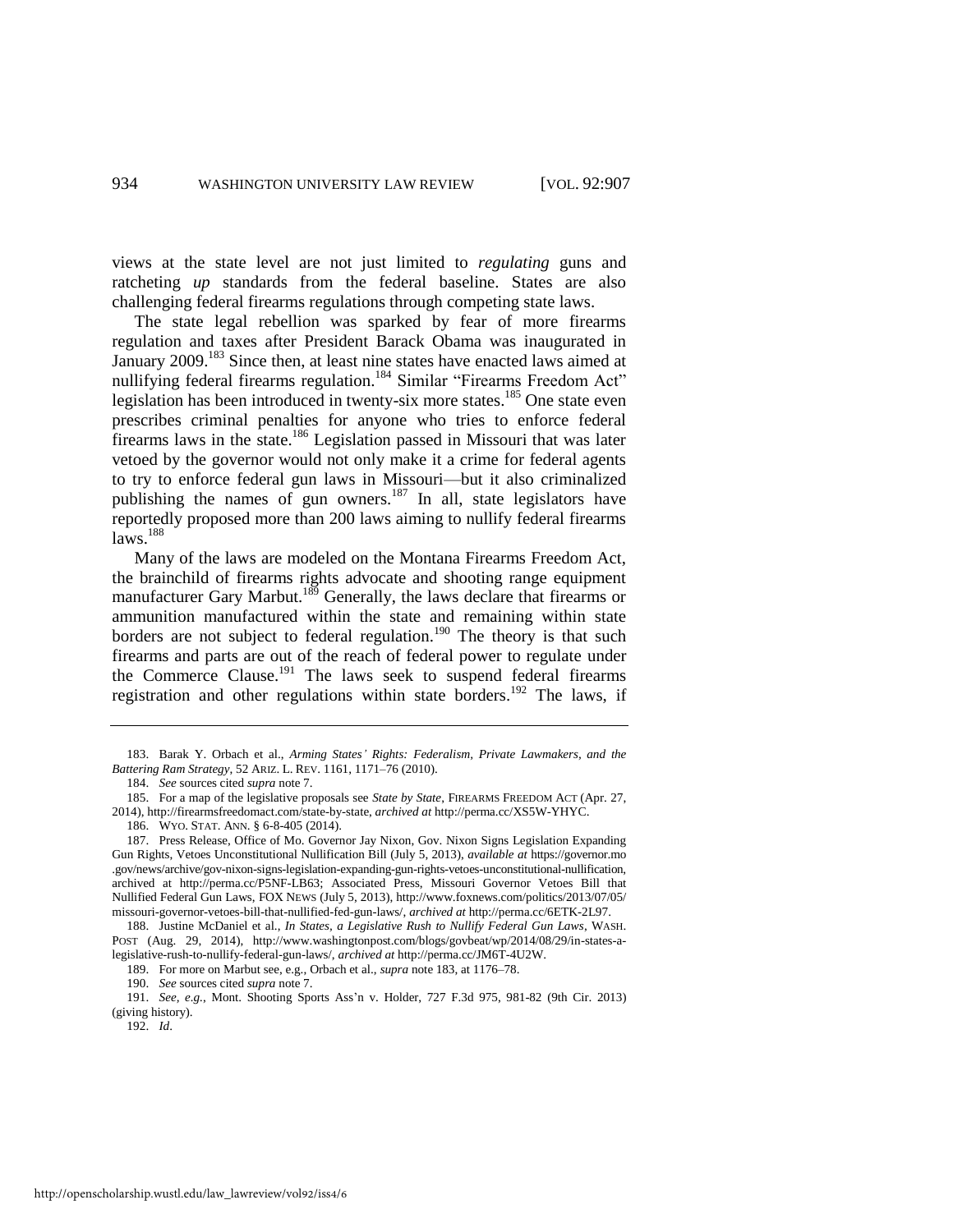followed, would flout requirements that firearms dealers be federally licensed and run background checks on unlicensed buyers.<sup>193</sup>

The Obama administration's response to the challenge to federal firearms regulation was markedly different to the hospitality shown to state marijuana legalization laws. After the passage of Firearms Freedom Laws in the various states, the Federal Bureau of Alcohol, Tobacco, Firearms and Explosives (ATF) distributed "Open Letter[s]" to all firearms licensees within each state.<sup>194</sup> The ATF letters warned that the state law "conflicts with Federal firearms laws and regulations" and that "Federal law supersedes the [state Firearms] Act."<sup>195</sup> Dealers were instructed to continue to follow federal law.<sup>196</sup> ATF agents also specifically warned Marbut, who was seeking to manufacture firearms free of federal regulation, that violations of federal law "could lead to . . . potential criminal prosecution."<sup>197</sup>

In response, Marbut, joined by the Montana Shooting Sports Association and the Second Amendment Foundation, sued Attorney General Eric Holder for declaratory judgment and injunctive relief.<sup>198</sup> The showdown in federal court rendered Montana's experiment with nullifying federal firearms law short-lived. Just a year after the Montana law was enacted, a district court judge ruled that the federal government's Commerce Clause authority extended to firearms regulation—even if the product did not cross state lines.<sup>199</sup> The Ninth Circuit affirmed the conclusion that Congress can validly regulate firearms, even within the borders of a single state, and thus held that the Montana Firearms Freedom Act was preempted by federal law.<sup>200</sup> Unlike in the recreational marijuana legalization context, the federal government's firm response to the rebellious state laws led to timely clarification and invalidation of the decriminalization conflict before reliance could develop. As will be discussed in Part II, this contrast has important ramifications for the availability of a reliance defense.

196. *Id*.

<sup>193.</sup> For these federal requirements, see 18 U.S.C. §§ 921–22 (2012)).

<sup>194.</sup> *See, e.g.*, *supra* not[e 8.](#page-4-1) 

<sup>195.</sup> *E.g.*, ATF Letter to Mont., *supra* not[e 8.](#page-4-1)

<sup>197.</sup> Mont. Shooting Sports Ass'n v. Holder, No. CV-09-147-DWM-JCL, 2010 WL 3926029, at \*1 (D. Mont. Aug. 31, 2010).

<sup>198.</sup> *Id*.

<sup>199.</sup> *Id*. at \*22.

<sup>200.</sup> Mont. Shooting Sports Ass'n v. Holder, 727 F.3d 975, 981–83 (9th Cir. 2013).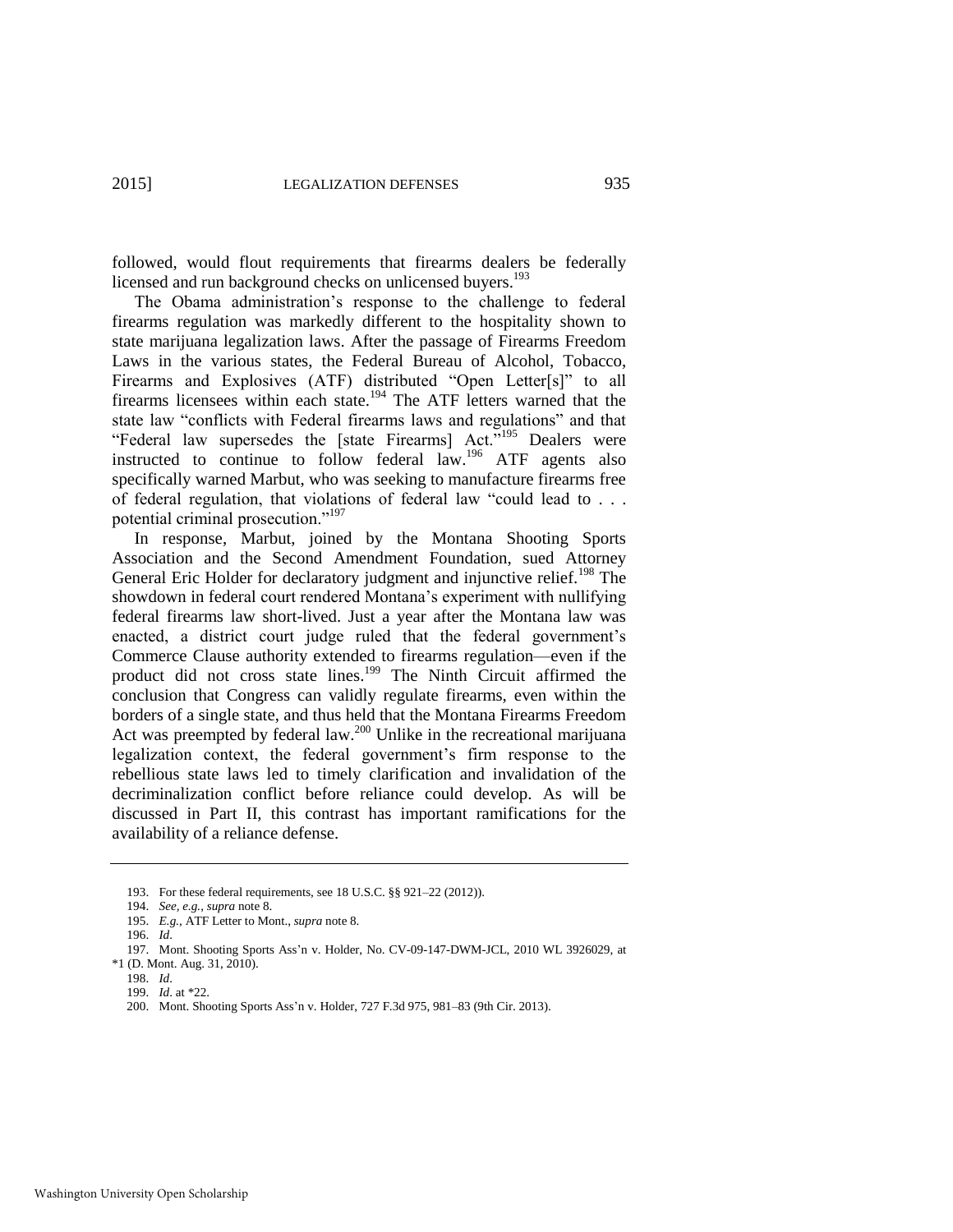#### *3. Deferred Action for Early Childhood Arrivals and Parents of U.S. Citizens or Permanent Residents*

<span id="page-30-0"></span>Immigration is a third area rife with clashing worldviews and rebellion from an unlikely suspect—the President of the United States.<sup>201</sup> A particularly divisive issue in immigration reform is whether to provide paths to legalization for undocumented immigrants—also termed amnesty.<sup>202</sup> An estimated 11 million undocumented people in the United States could potentially benefit.<sup>203</sup> The legalization/amnesty debate has sparked fights with opponents and proponents arguing in different moral registers. $^{204}$ 

<span id="page-30-1"></span>Opponents are concerned with rewarding lawbreakers who jump the lines and flout the laws necessary to defend the nation and its limited resources against being overrun.<sup>205</sup> Proponents argue there is a need to address the plight of a large underclass of undocumented people living in the United States with stunted prospects and dreams.<sup>206</sup> Political

203*.* Keller, *supra* not[e 202.](#page-30-0)

204. *See, e.g.*, *id.*; Rachel L. Swarns, *Senate, in Bipartisan Act, Passes an Immigration Bill; Tough Fight Is Ahead*, N.Y. TIMES, May 25, 2006, at A19 (discussing conflicts).

205. *See, e.g.*, Kris W. Kobach, Remarks, *Administrative Law: Immigration, Amnesty, and the Rule of Law, 2007 National Lawyers Convention of the Federalist Society*, 36 HOFSTRA L. REV. 1323, 1329–31 (2008) (arguing amnesty would encourage illegal immigration and strain the nation's financial resources); Stephen H. Legomsky, *Portraits of the Undocumented Immigrant: A Dialogue*, 44 GA. L. REV. 65, 141–43 (2009) (detailing arguments by immigration hardliners concerned about flooding by large masses of lawbreakers threatening stability and order); Hiroshi Motomura, *Immigration Outside the Law*, 108 COLUM. L. REV. 2037, 2087 (2008) (discussing how legalization opponents frame concerns in rule of law terms); Letter from Edward Tuffy II, President, Local 2544, Nat'l Border Patrol Council, to Senator Jon Kyl 1–2 (May 24, 2007) (on file with author) (expressing concern over rewarding lawlessness, encouraging more massive illegal immigration, threatening security, and overburdening taxpayers).

206. *See, e.g.*, Plyler v. Doe, 457 U.S. 202, 218–20 (1982) (Brennan, J.) (expressing concern over creation of a "'shadow population' of illegal migrants" and the "specter of a permanent caste of undocumented resident aliens"); Jennifer M. Chacón, *Loving Across Borders: Immigration Law and the Limits of* Loving, 2007 WIS. L. REV. 345, 358–76 (discussing adverse impacts of immigration law on families); Kevin R. Johnson & Bill Ong Hing, *The Immigrant Rights Marches of 2006 and the Prospects for a New Civil Rights Movement*, 42 HARV. C.R.-C.L. L. REV. 99, 134–35 (2007) (exploring shared experience of bearing caste-like burdens); Legomsky, *supra* note [205,](#page-30-1) at 141–42

<sup>201.</sup> *See* Preston & Cushman, *supra* note [1,](#page-2-0) at A1 (reporting on President Obama's decision to stop deporting young Americans notwithstanding Congressional inability to pass legalization legislation).

<sup>202.</sup> *See, e.g.*, Bill Keller, Op-Ed., *Selling Amnesty*, N.Y. TIMES (Feb. 3, 2012), http://www. nytimes.com/2013/02/04/opinion/keller-selling-amnesty.html?pagewanted=all (discussing debate); Michael A. Memoli et al., *Senators Unveil Bipartisan Immigration Plan, but Opposition Looms*, L.A. TIMES (Jan. 28, 2013), http://articles.latimes.com/2013/jan/28/nation/la-na-immigration-20130129, *archived at* http://perma.cc/6JD9-JL6D (discussing cleavages); Karen Tumulty, *Missteps of 1986 Overhaul Haunt Immigration Debate*, WASH. POST, Feb. 4, 2013, at A1, A12 (discussing debate and concerns over repeating problems with the 1986 amnesty conferred by the Immigration Reform and Control Act).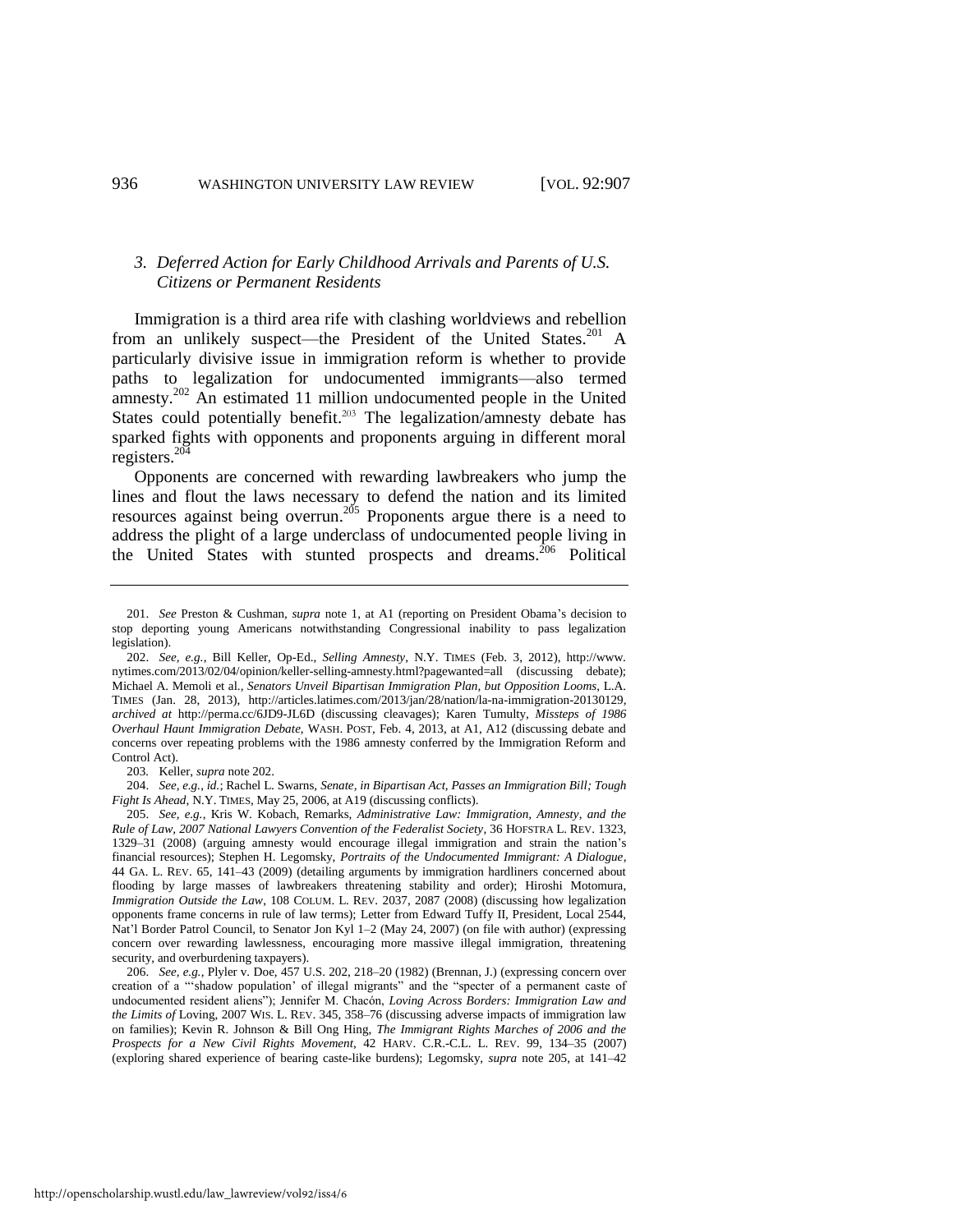controversy stymied attempts at immigration reform in  $2005$ ,  $2006$ ,  $208$  $2007$ ,<sup>209</sup> 2010,<sup>210</sup> and is threatening to derail the latest attempt begun in  $2013.<sup>211</sup>$ 

One of the bills that died in Congress, popularly known as the DREAM Act, attempted to put a child's hopeful face on the legalization/amnesty debate. A revival in 2009 of earlier legislation that had stalled, the DREAM Act focused on longtime residents of the United States who arrived as children before age sixteen.<sup>212</sup> Under the proposed legislation, aliens under the age of thirty-five who have continuously resided in the United States for at least five years, shown "good moral character," and completed high school, gotten a GED, or enrolled in college or the military can apply for conditional permanent residency status.<sup>213</sup>

The legislation was re-introduced again in 2010 with tighter restrictions. Some of the revised eligibility requirements included a lower maximum age cap of twenty-nine, a requirement to have arrived in the United States before age fifteen, and a two-year wait before conditional permanent residency status.<sup>214</sup> Again the bill stalled. Congress was battling over healthcare reform and was preoccupied with the midterm elections.<sup>215</sup> As President Obama acknowledged, there was little appetite for immigration reform in  $2010$ <sup>216</sup> An attempt to fast-track immigration

<sup>(</sup>explaining how proponents of softer approaches on immigration tend to empathize with imagery of suffering people); Clara Long, Recent Development, *Crafting a Productive Debate on Immigration*, 47 HARV. J. ON LEGIS. 167, 168–72 (2010) (presenting narratives of people impacted by immigration law and policy).

<sup>207</sup>*. See* Comprehensive Enforcement and Immigration Reform Act of 2005, S. 1438, 109th Cong. (1st Sess. 2005) (co-sponsored by Sens. John Cornyn and Jon Kyl); Secure America and Orderly Immigration Act, S. 1033, 109th Cong. (1st Sess. 2005) (co-sponsored by Sens. John McCain, Ted Kennedy, and others).

<sup>208.</sup> Comprehensive Immigration Reform Act of 2006, S. 2611, 109th Cong. (2d Sess. 2006) (sponsored by Sen. Arlen Specter).

<sup>209.</sup> Comprehensive Immigration Reform Act of 2007, S. 1348, 110th Cong. (1st Sess. 2007) (sponsored by Sen. Harry Reid).

<sup>210.</sup> Development, Relief, and Education for Alien Minors Act of 2011 (DREAM Act), S. 952, 112th Cong. (1st Sess. 2010) (sponsored by Sen. Dick Durbin).

<sup>211.</sup> David Nakamura & Ed O'Keefe, *Boehner: Immigration Reform Stalls Because GOP Has 'Widespread Doubt' About Obama*, WASH. POST (Feb. 6, 2014), http://www.washingtonpost.com/ politics/boehner-immigration-reform-stalls-because-gop-has-widespread-doubt-about-obama/2014/02/ 06/233b497a-8f55-11e3-b46a-5a3d0d2130da\_story.html, *archived at* http://perma.cc/6TPZ-5D3B.

<sup>212.</sup> Development, Relief, and Education for Alien Minors Act of 2009 (DREAM Act of 2009), S. 729, 111th Cong. (1st Sess. 2009).

<sup>213.</sup> *Id*. at § 4.

<sup>214.</sup> S. 952.

<sup>215.</sup> Rachel Weiner, *How Immigration Reform Failed, Over and Over*, WASH. POST (Jan. 30, 2013), http://www.washingtonpost.com/blogs/the-fix/wp/2013/01/30/how-immigration-reform-failedover-and-over/, *archived at* http://perma.cc/46JQ-5JLV.

<sup>216.</sup> *Id*.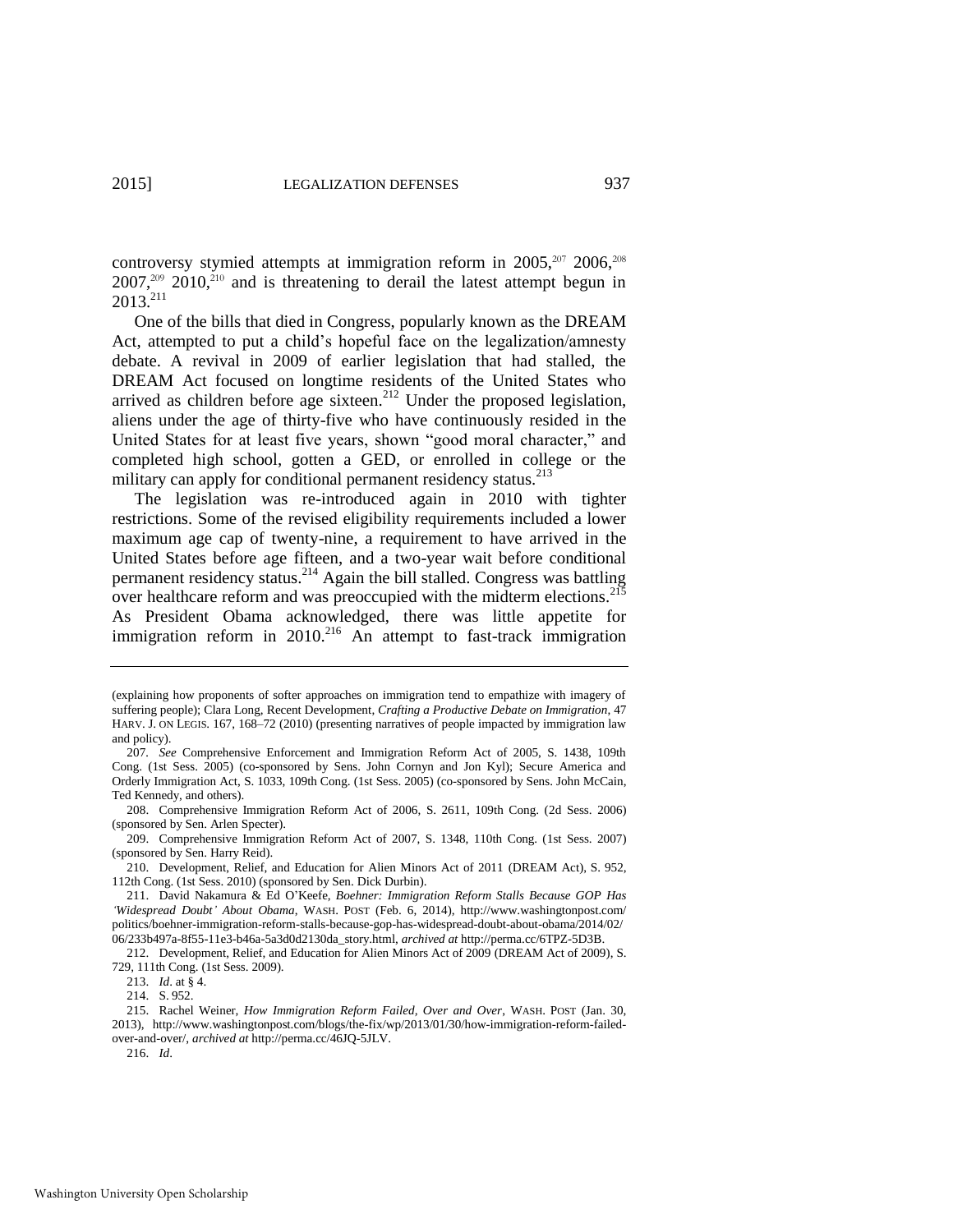reform legislation was decried as a "cynical political ploy" to curry favor among Hispanic voters.<sup>217</sup>

When Senator Harry Reid reintroduced the bill in 2011, former crucial supporters such as Senators John McCain, Jon Kyl, John Cornyn, and Lindsey Graham withdrew support.<sup>218</sup> The senators stated that enforcement provisions were needed to counterbalance amnesty.<sup>219</sup> The timing was again sensitive. A presidential election was coming up in 2012 and President Obama was seeking reelection. Immigration reform is an incendiary and perilous issue during elections, with the power to attract some key groups and infuriate others.<sup>220</sup>

During the thick of campaign season, on June 15, 2012, President Obama announced that he was weary of waiting for Congress to act and that he would use executive action to achieve the DREAM Act's goals.<sup>221</sup> President Obama told the nation about the bill and its limbo in Congress.<sup>222</sup> He expressed frustration that a bipartisan bill was stonewalled when "the only thing that has changed, apparently, was the politics."<sup>223</sup> He told the nation that young undocumented people should not be punished "simply because of the actions of their parents—or because of the inaction of politicians."<sup>224</sup> He declared that "[i]n the absence of any action from Congress to fix our broken immigration system" he would use executive enforcement discretion to stop deporting the young people who would have been the beneficiaries of the DREAM Act. $^{225}$ 

In a dramatic move that elicited tears of joy and cheers from beneficiaries—as well as shock and dismay among opponents—President Obama declared: "Effective immediately, the Department of Homeland Security is taking steps to lift the shadow of deportation from these young

225. *Id*.

<sup>217.</sup> *Id*.

<sup>218.</sup> Karoun Demirjian, *Harry Reid Reintroduces the DREAM Act*, LAS VEGAS SUN (May 11, 2011, 11:28 AM), http://www.lasvegassun.com/news/2011/may/11/harry-reid-reintroduces-dreamact/, *archived at* http://perma.cc/DQG4-HEUK.

<sup>219.</sup> *Id*.

<sup>220.</sup> *See, e.g.*, Shanto Iyengar & Adam F. Simon, *New Perspectives and Evidence on Political Communication and Campaign Effects*, 51 ANN. REV. PSYCHOL. 149, 160 (2000) (identifying illegal immigration as a Republican issue more likely to raise the interest of voters); Daniel J. Tichenor, *Navigating an American Minefield: The Politics of Illegal Immigration*, 7 FORUM 1 (2009) (analyzing the incendiary politics of immigration).

<sup>221.</sup> President Obama Statement, *supra* note [38;](#page-9-0) Preston & Cushman, *supra* note [1,](#page-2-0) at A1; Stephen Dinan, *Obama's Immigration Test Run Raises Cheers, Alarm*, WASH. TIMES (Aug. 14, 2013), http://www.washingtontimes.com/news/2013/aug/14/presidents-immigration-test-run-raises-cheersalar/?page=all#pagebreak, *archived at* http://perma.cc/MHK7-AU5U.

<sup>222.</sup> President Obama Statement, *supra* not[e 38.](#page-9-0)

<sup>223.</sup> *Id*.

<sup>224.</sup> *Id*.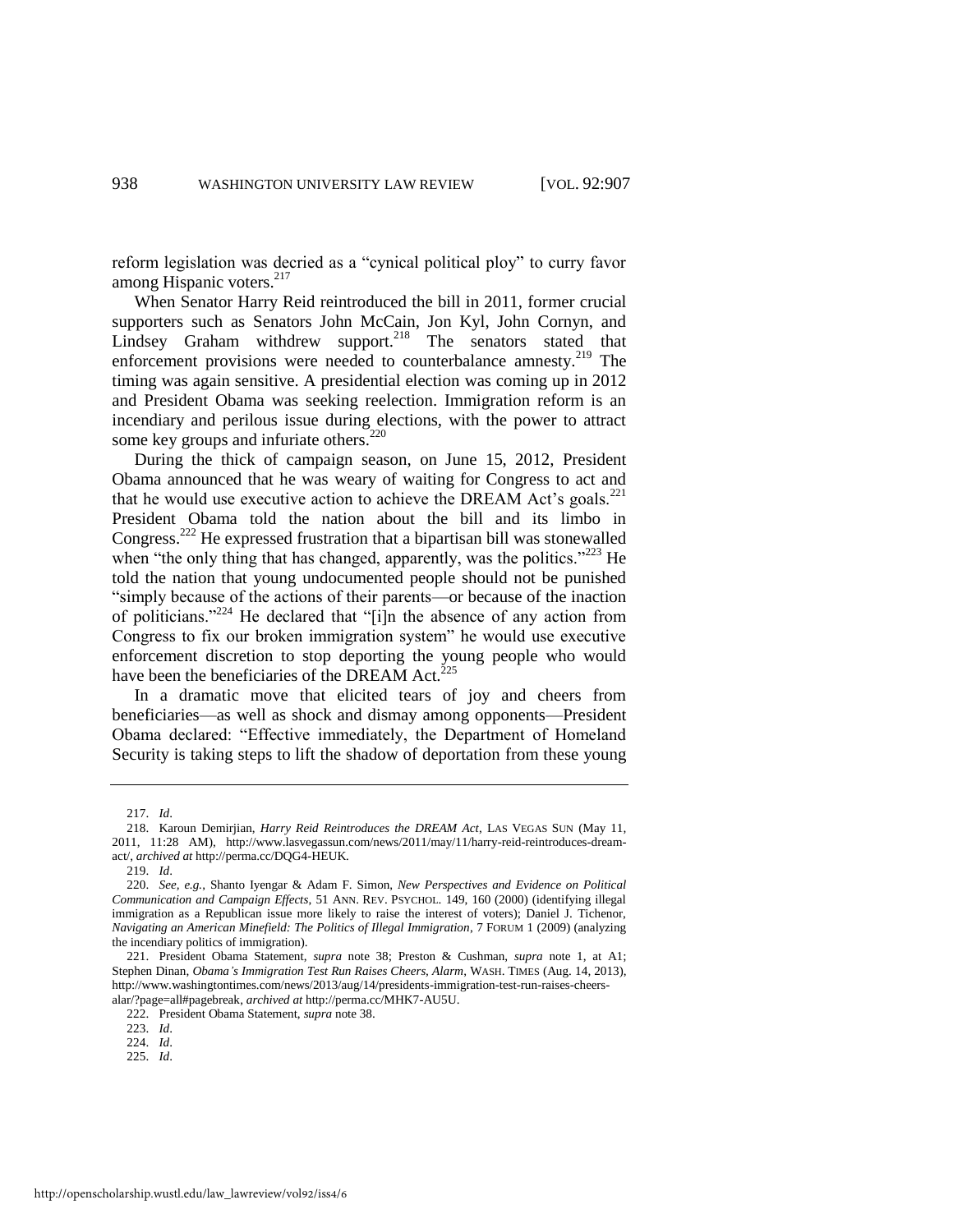<span id="page-33-0"></span>people."<sup>226</sup> President Obama told the nation—and DREAM Act hopefuls who had been waiting in limbo—that they could apply to the Department of Homeland Security to "request temporary relief from deportation proceedings and apply for work authorization."<sup>227</sup> The president's decree was followed by a memorandum from the Secretary of Homeland Security to law enforcement agencies directing them to implement the president's plan and defining eligibility criteria based on the DREAM Act as introduced in 2009.<sup>228</sup>

Under the President's program, called "Deferred Action for Childhood Arrivals (DACA)," applicants must apply to the Department of Homeland Security. The application requires disclosure of the undocumented person's location, list of addresses, schools, identity documents, and admissions regarding last prior entry and status at time of entry.<sup>229</sup> It takes great trust and hope to disclose such sensitive information, which might be used to hunt people down for deportation and could even be used as admissions in a criminal prosecution for unlawful entry.<sup>230</sup>

The danger is amplified by the disclaimers surrounding the program. Tucked at the end of President Obama's announcement, where disclaimers typically go, he warned the measure was "stopgap" and "temporary."<sup>231</sup> The Secretary of Homeland Security's memo contains a longer disclaimer at the end: "This memorandum confers no substantive right, immigration status or pathway to citizenship. Only the Congress, acting through its legislative authority, can confer these rights."<sup>232</sup> Because of the required disclosures, risks, and uncertainty, some attorneys who offer legal aid to hopeful applicants struggle with a dilemma about whether to advise pursuing DACA relief.<sup>233</sup> Will hopeful applicants be paying application

233. Interview with Angelica Chazaro, Supervising Attorney, Northwest Immigrants' Rights Project (Jan. 15, 2014).

<sup>226.</sup> *Id*. *See, e.g.*, Charles Krauthammer, *Can Obama Write His Own Laws?*, WASH. POST (Aug., 15, 2013), http://www.washingtonpost.com/opinions/charles-krauthammer-can-obama-write-his-ownlaws/2013/08/15/81920842-05df-11e3-9259-e2aafe5a5f84\_story.html, *archived at* http://perma.cc/ L8SS-YMMT (describing critiques).

<sup>227.</sup> President Obama Statement, *supra* not[e 38.](#page-9-0)

<sup>228.</sup> Napolitano Letter, *supra* not[e 9;](#page-4-2) USCIS DACA Consideration, *supra* not[e 9.](#page-4-2) 

<sup>229.</sup> *See*, *e.g.*, U.S. CITIZENSHIP & IMMIGRATION SERVS., HOW DO I REQUEST CONSIDERATION OF DEFERRED ACTION FOR CHILDHOOD ARRIVALS (DACA) (June 2014), *available at*  http://www.uscis.gov/sites/default/files/USCIS/Humanitarian/Deferred%20Action%20for%20Childho od%20Arrivals/daca\_hdi.pdf (advising on the requirements for applying for deferred action).

<sup>230.</sup> *See, e.g.*, 8 U.S.C. § 1325 (2012) (defining elements of crime of unlawful entry); FED. R. EVID. 801(d) (governing admissions by a declarant-witness and an opposing party's statement). *Cf.* FED. R. EVID. 804 (b)(3)–(4) (governing statements against interest and statements of personal or family history).

<sup>231.</sup> President Obama Statement, *supra* not[e 38.](#page-9-0)

<sup>232.</sup> Napolitano Letter, *supra* not[e 9,](#page-4-2) at 3.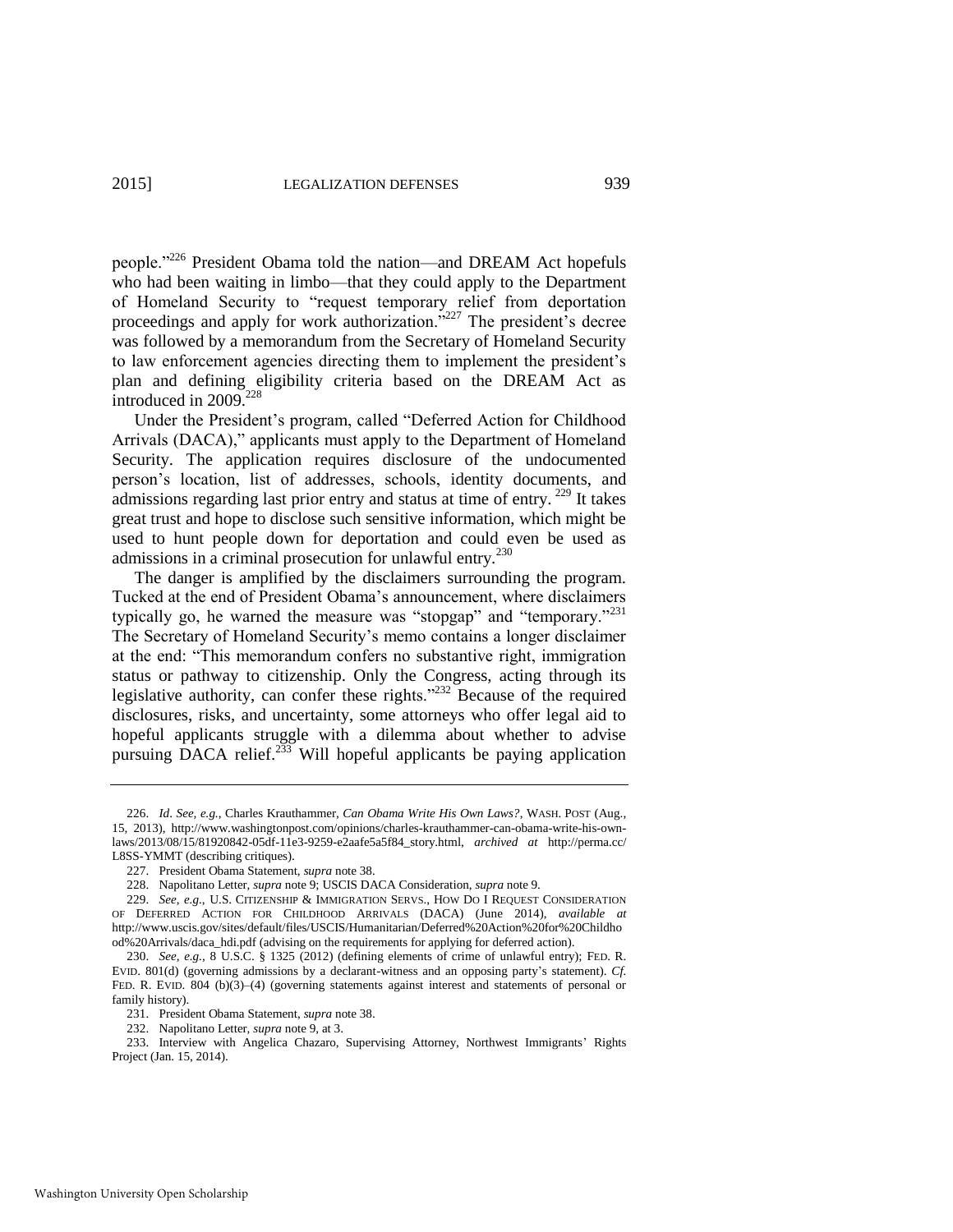fees and neatly packaging their information on a platter for law enforcement officials who might later use the information against them?

<span id="page-34-0"></span>Yet eligible applicants are dubbed "DREAMers" for a reason.<sup>234</sup> Applicants recall crying in joy and relief at the President's announcement thinking they finally had a chance to live a normal life.<sup>235</sup> As eighteenyear-old Xiomara Marin explained, "It's something that I've wanted for life so I could move forward."<sup>236</sup> Despite the risks, hundreds of thousands of applicants have applied.<sup>237</sup> As of February 16, 2014, more than 610,000 applications have been accepted.<sup>238</sup> For these DREAMers and more who are continuing to submit their sensitive personal information, the question of reasonable reliance is of critical importance.

<span id="page-34-1"></span>The scope and import of the question of reliance is growing even more because of President Obama's November 2014 executive order extending deferred action to the parents of U.S. citizens or lawful permanent residents who have resided continuously in the United States since January 1, 2010.<sup>239</sup> The president's order would allow an estimated 4 million unauthorized immigrants to apply for executive authorization to work in the United States and de-prioritize them for deportation.<sup>240</sup> The executive order takes effect 180 days after November 20, 2014. <sup>241</sup>

<sup>234.</sup> *See, e.g.*, Stephen Dinan, *High Rate of Approval for 'Dreamers' Vexes Critics of Immigration Reform*, WASH. TIMES (Feb. 16, 2014), http://www.washingtontimes.com/news/2014/feb/16/high-rateof-approval-for-dreamers-vexes-critics-o/ *archived at* http://perma.cc/BB32-YV2U.

<sup>235.</sup> Jenna Carlsson, *My Word: Undocumented Immigrants Should Be Person of the Year*, OAKLAND TRIB. (Dec., 6, 2012, 4:00 PM), http://www.insidebayarea.com/editorial/ci\_22138051/myword-undocumented-immigrants-should-be-person-year, *archived at* http://perma.cc/DT5G-YLU7; Molly Young, *Oregon DREAMers, Others Applaud Planned Deportation Relief for Young Undocumented Workers, Students*, OREGONIAN (June 16, 2012, 6:38 AM), http://www.oregonlive. com/politics/index.ssf/2012/06/oregon\_dreamers\_others\_applaud.html, *archived at* http://perma.cc/ 7M4B-WYEZ.

<sup>236.</sup> Young, *supra* not[e 235.](#page-34-0)

<sup>237.</sup> *Id*.

<sup>238.</sup> U.S. Citizenship & Immigration Servs., Number of I-821D, Consideration of Deferred Action for Childhood Arrivals by Fiscal Year, Quarter, Intake, Biometrics and Case Status: 2012–2014 First Quarter (Feb. 6, 2014), *available at* http://www.uscis.gov/sites/default/files/USCIS/Resources/ Reports%20and%20Studies/Immigration%20Forms%20Data/All%20Form%20Types/DACA/DACA-06-02-14.pdf

<sup>239.</sup> *See* U.S. Citizenship & Immigration Servs., Executive Actions on Immigration (Dec. 5, 2014), *available at* http://www.uscis.gov/immigrationaction#2 (discussing President Obama's November 2014 deferred action for parents of U.S. citizens and permanent residents).

<sup>240.</sup> U.S. White House, Fixing the System: President Obama Is Taking Action on Immigration (Nov. 20, 2014), *available at* http://www.whitehouse.gov/issues/immigration/immigration-action#; Michael D. Shear, *Obama, Daring Congress, Acts to Overhaul Immigration*, N.Y. TIMES, Nov. 20, 2014, at A1.

<sup>241.</sup> U.S. Citizenship & Immigration Servs., *supra* not[e 239.](#page-34-1)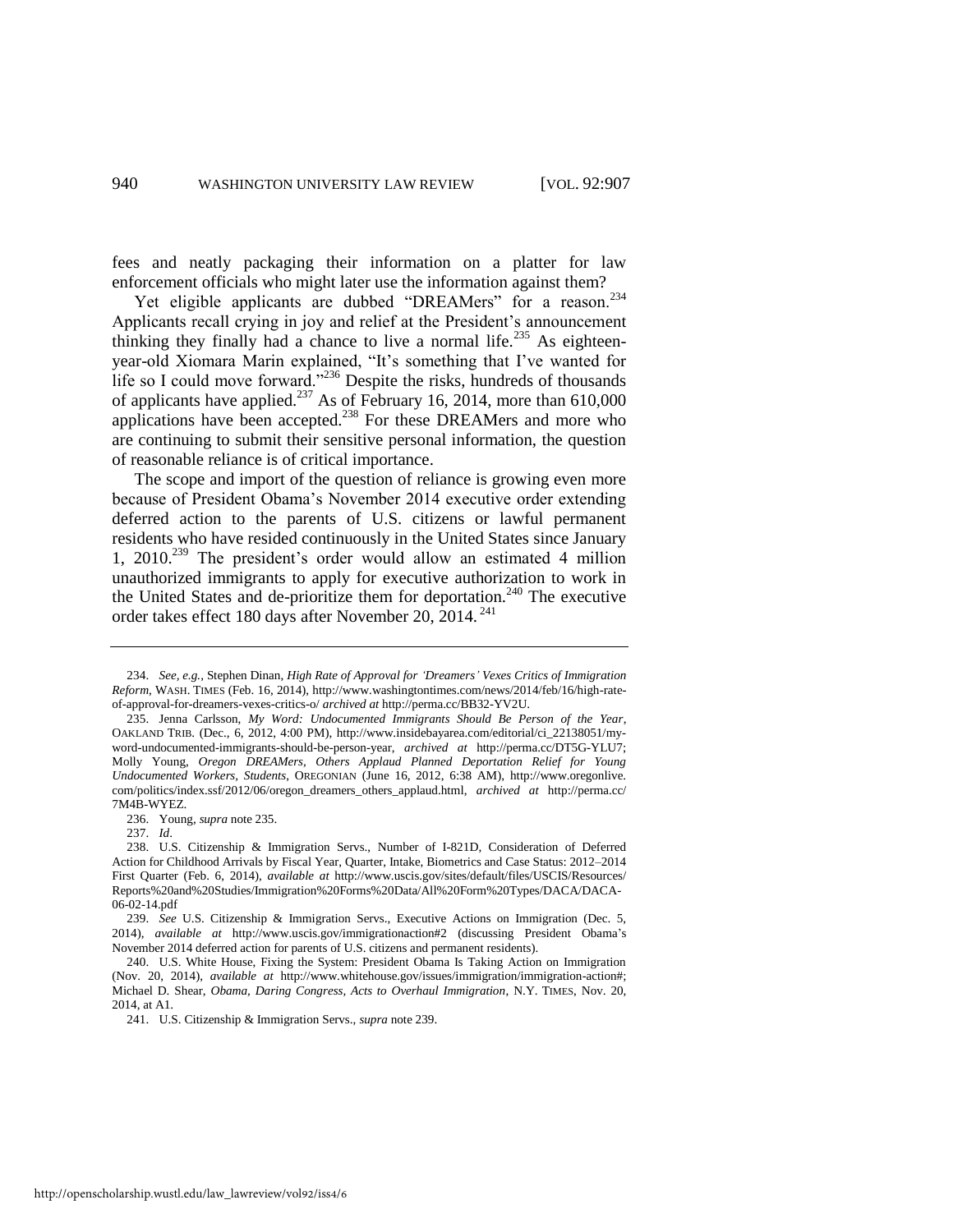#### II. PAIRED PRINCIPLES TO GUIDE WHEN RELIANCE DEFENSES SHOULD BE AVAILABLE

As the contemporary dilemmas discussed in Part I illustrate, people plan their lives, hopes, and businesses around legalization laws and decrees.<sup>242</sup> In the shadow of a decriminalization conflict, can people trust the law on the books or the promise of non-enforcement by the law enforcement officials charged with administering the laws? If people take actions now in reliance, will they face sanctions later? This question is of great import for many people and businesses, as well as the lawyers who advise them.<sup>243</sup> This section argues that the crucial answer to the question depends on whether the law enforcement official charged with administering the criminalization regime expressly acquiesces in the competing legalization law or decree.

#### *A. Estoppel and Legality*

People or businesses seeking to bind the government to its statements often raise claims of equitable estoppel, or a variation known as entrapment by estoppel in the criminal context.<sup>244</sup> Equitable estoppel against the government is a Loch Ness-like mythical creature, posited to exist and hunted by eager aspirants but rarely successfully glimpsed.<sup>245</sup> Estoppel claims typically involve erroneous advice given by the government officials, often in the civil context, such as advice on benefits eligibility.<sup>246</sup> Claimants argue they acted in reliance on the advice and the government should be bound by it.<sup>247</sup>

<span id="page-35-0"></span><sup>242.</sup> *See* discussion of examples *supra* Part I.B.1–3.

<sup>243.</sup> *Id*.

<sup>244.</sup> *E.g.*, United States v. Pa. Indus. Chem. Co., 411 U.S. 655, 670–74 (1973); Raley v. Ohio, 360 U.S. 423, 437–40 (1959); United States v. Schafer, 625 F.3d 629, 637 (9th Cir. 2010); United States v. Ramirez-Valencia, 202 F.3d 1106, 1109 (9th Cir. 2000); San Pedro v. United States, 79 F.3d 1065, 1068–69 (11th Cir. 1996); United States v. Lane, No. CR-12-01419-DGC, 2013 WL 3199841, at \*8–\*9 (D. Ariz. June 24, 2013); United States v. Washington, 887 F. Supp. 2d 1077, 1085, 1090–100 (D. Mont. 2012).

<sup>245.</sup> *See* 2 RICHARD J. PIERCE, JR., ADMINISTRATIVE LAW TREATISE § 13.1, at 1101 (5th ed. 2009) ("The Court has come close to saying that the government can never be equitably estopped based on a false or misleading statement of one of its agents no matter how much an individual has relied on that statement to her detriment or how reasonable her reliance.").

<sup>246.</sup> *E.g.*, Office Pers. Mgmt. v. Richmond, 496 U.S. 414, 419–24 (1990) (benefits); Schweiker v. Hansen, 450 U.S. 785, 788–89 (1981) (per curiam) (benefits); Fed. Crop Ins. Corp. v. Merrill, 332 U.S. 380, 382–86 (1947) (federal insurance). *See also, e.g.*, PIERCE, *supra* note [245,](#page-35-0) at 1101–02 (discussing the tax example).

<sup>247.</sup> *Richmond*, 496 U.S. at 419–20; *Fed. Crop Ins. Corp*., 332 U.S. at 384–85.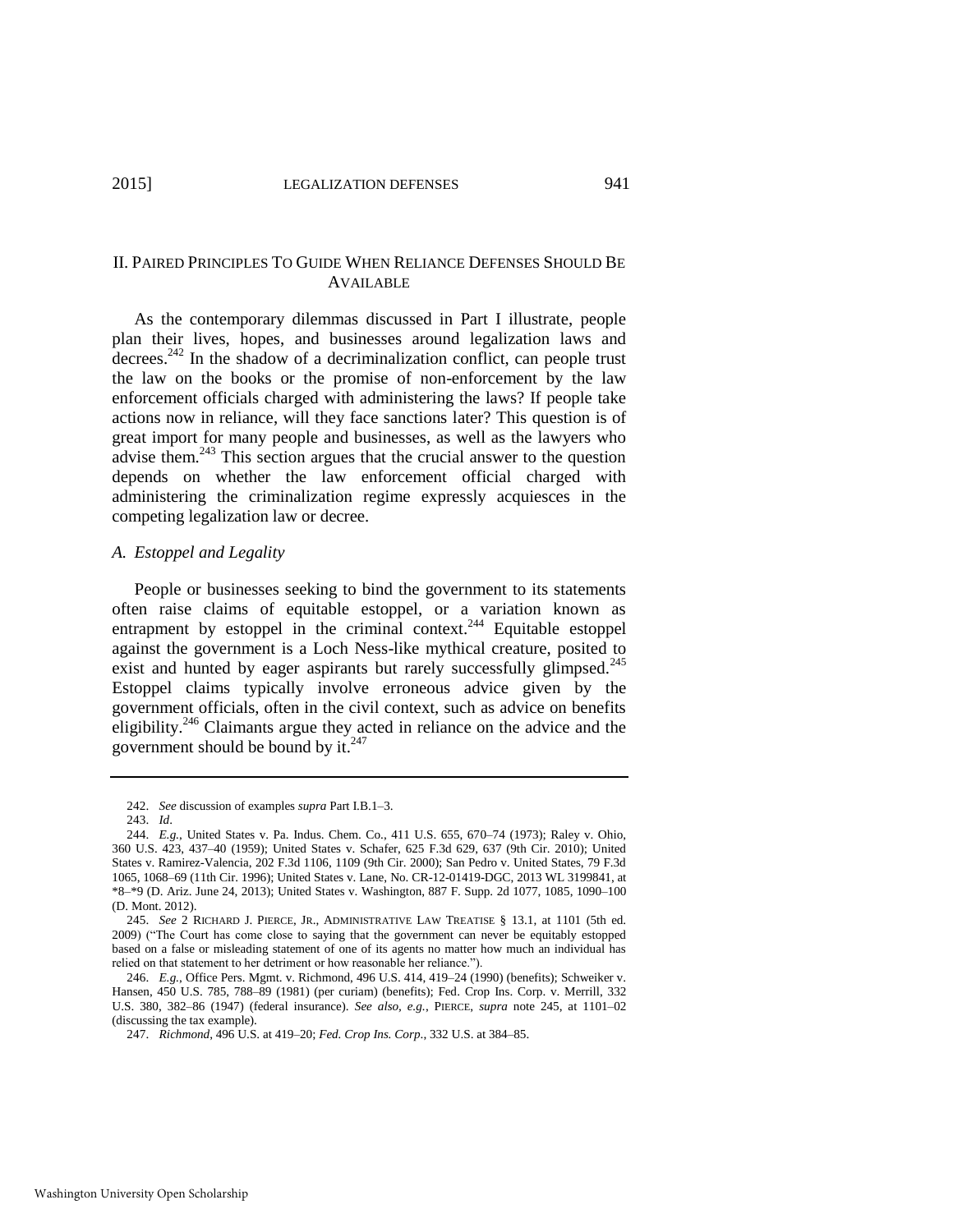In the civil context, the standards to secure equitable estoppel against the government are dauntingly exacting. The statements by the government agent must clearly be within the scope of the official's authority.<sup>248</sup> If the governmental official exceeds the scope of his powers, such as the Secretary of War issuing bills without statutory authority, people relying to their detriment do not get relief.<sup>249</sup> The Supreme Court has left open the possibility that "affirmative misconduct" by a government official may provide an exception allowing equitable estoppel.<sup>250</sup> But when lower courts enthusiastically seized this possibility, the Supreme Court vigorously and repeatedly summarily reversed.<sup>251</sup> Because of the Supreme Court's great reluctance to grant equitable estoppel—in the civil context, at least—lower courts have held that equitable estoppel against the government is an "extreme remedy" limited to the "extraordinary" or "extreme" cases where "justice and fair play require it." $252$  In civil cases, the burden of establishing an equitable estoppel claim is so "daunting" and "heavy" that claimants sometimes do not even bother to bring them anymore.<sup>253</sup>

In the criminal context, however, equitable estoppel against the government is relatively more feasible to obtain. The leading Supreme Court case in the area is *United States v. Pennsylvania Industrial Chemical Corp.* (*PICCO*).<sup>254</sup> *PICCO* involved a criminal prosecution of a chemical corporation for discharging industrial refuse into the Monongahela River in violation of the Rivers and Harbors Act.<sup>255</sup> The trial court refused to allow PICCO to present the defense that it had relied on regulations promulgated by the Army Corps of Engineers, which

252. *E.g.*, Matamoros v. Grams, 706 F.3d 783, 794 (7th Cir. 2013); Guatay Christian Fellowship v. Cnty. of San Diego, 670 F.3d 957, 975–76 n.12 (9th Cir. 2011); Ellinger v. United States, 470 F.3d 1325, 1336 n.9 (11th Cir. 2006); Moses.Com Sec., Inc. v. Comprehensive Software Sys., Inc., 406 F.3d 1052, 1061 (8th Cir. 2005).

253. *See, e.g.*, *Ellinger*, 470 F.3d at 1336 n.9 (noting the claimant did not expressly argue equitable estoppel "presumably because the burden of establishing an equitable estoppel claim against the government is so daunting").

254. 411 U.S. 655 (1973).

255. *Id.* at 657–60.

<sup>248.</sup> The Floyd Acceptances, 74 U.S. (7 Wall.) 666, 680–83 (1868); Lee v. Munroe, 11 U.S. (7 Cranch) 366, 368 (1813).

<sup>249.</sup> *The Floyd Acceptances*, 74 U.S. (7 Wall.) at 680–83.

<sup>250.</sup> *E.g.*, INS v. Miranda 459 U.S. 14, 19 (1982) (per curiam); INS v. Hibi, 414 U.S. 5, 8 (1973) (per curiam).

<sup>251.</sup> *See Richmond*, 496 U.S. at 422:

Courts of Appeals have taken our statements as an invitation to search for an appropriate case in which to apply estoppel against the Government, yet we have reversed every finding of estoppel that we have reviewed. Indeed, no less than three of our most recent decisions in this area have been summary reversals of decisions upholding estoppel claims.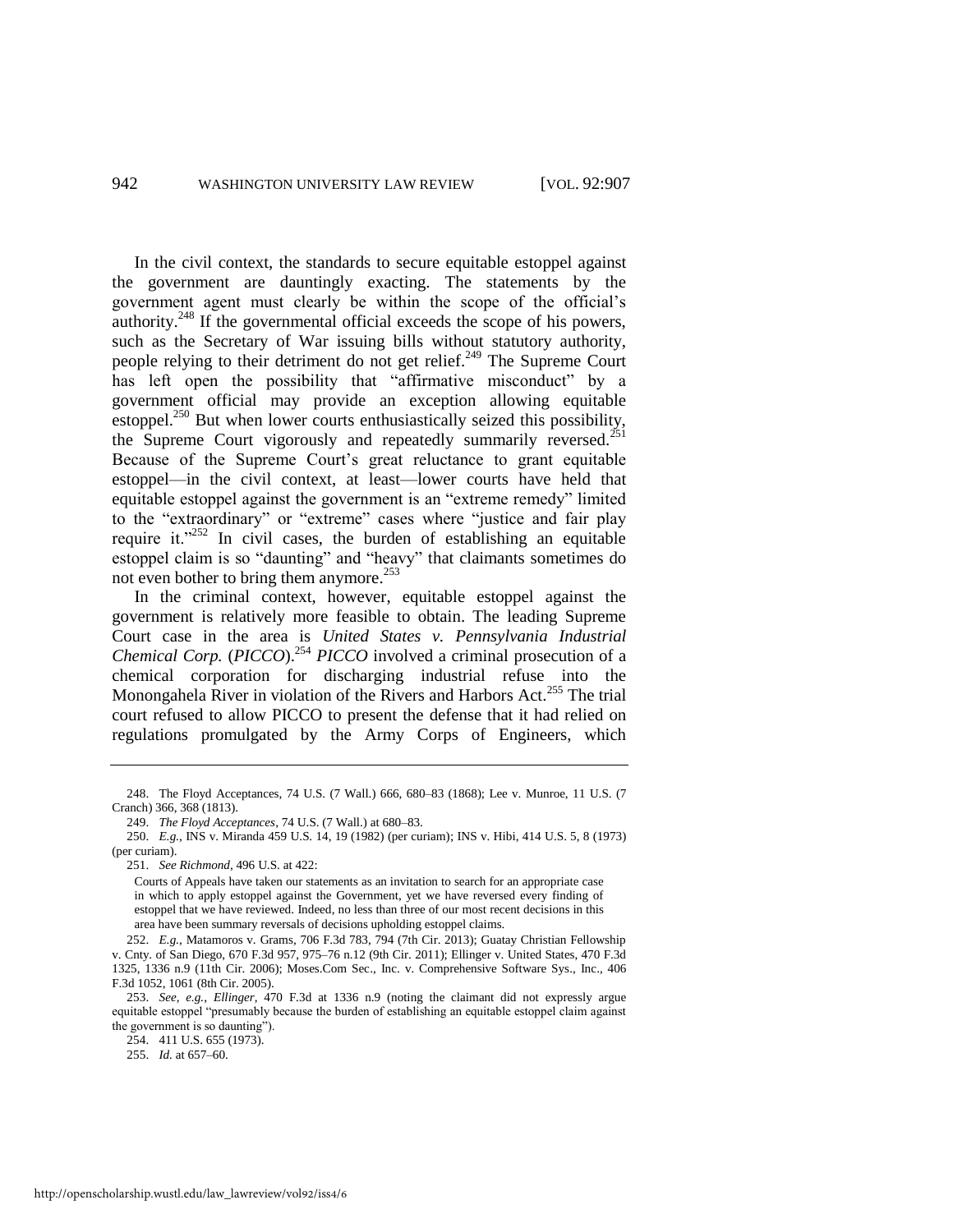interpreted the statutory prohibition on discharge as limited to deposits that would impede or obstruct navigation.<sup>256</sup> Writing for the Court, Justice Brennan reversed the conviction holding that the trial court erred in prohibiting PICCO from presenting evidence on the issue of reliance. $257$ He reasoned that PICCO "had a right to look to the Corps of Engineers' regulations for guidance" because the Corps was the agency charged with administering the statute.<sup>258</sup> He concluded that "to the extent that the regulations deprived PICCO of fair warning as to what conduct the Government intended to make criminal, we think there can be no doubt that traditional notions of fairness inherent in our system of criminal justice prevent the Government from proceeding with the prosecution."<sup>259</sup>

The rationale captures the fair notice and legality principles that make estoppel claims different in the criminal context. A fundamental principle of criminal law and due process is that people (or businesses) prosecuted must have fair warning of what is criminalized so they can conform their conduct to the law.<sup>260</sup> The fundamental principle that criminal prohibitions must be expressed clearly and precisely before people can be punished is known as legality.<sup>261</sup> Where governmental officials or criminal laws issue contradictory commands, people are deprived of fair notice.<sup>262</sup>

The paired principles of fair notice and reliance mean that people cannot be convicted for doing something that law enforcers told them they could do.<sup>263</sup> Another decision authored by Justice Brennan illustrates this point. In *Raley v. Ohio*, the Court reversed the contempt convictions of witnesses for refusing to testify before the Ohio Un-American Activities Commission.<sup>264</sup> The witnesses were told by the Chairman of the Un-American Activities Commission that they had a right to refuse to answer questions under the Fifth Amendment privilege against selfincrimination.<sup>265</sup> The witnesses actually no longer enjoyed a privilege against self-incrimination, however, because an Ohio statute gave

258. *Id*. at 674.

263. *Raley*, 360 U.S. at 426.

<sup>256.</sup> *Id*. at 659–60, 673–674.

<sup>257.</sup> *Id*. at 675.

<sup>259.</sup> *Id*.

<sup>260.</sup> Raley v. Ohio, 360 U.S. 423, 438 (1959); United States v. Cardiff, 344 U.S. 174, 176–77 (1952).

<sup>261.</sup> For a discussion of various manifestations of legality principles in criminal law see, e.g., Paul H. Robinson, *Fair Notice and Fair Adjudication: Two Kinds of Legality*, 154 U. PA. L. REV. 335, 356– 73 (2005).

<sup>262.</sup> Cox v. Louisiana 379 U.S. 559, 571 (1965); *Raley*, 360 U.S. at 426–31.

<sup>264.</sup> *Id*. at 425–26.

<sup>265.</sup> *Id*. at 427.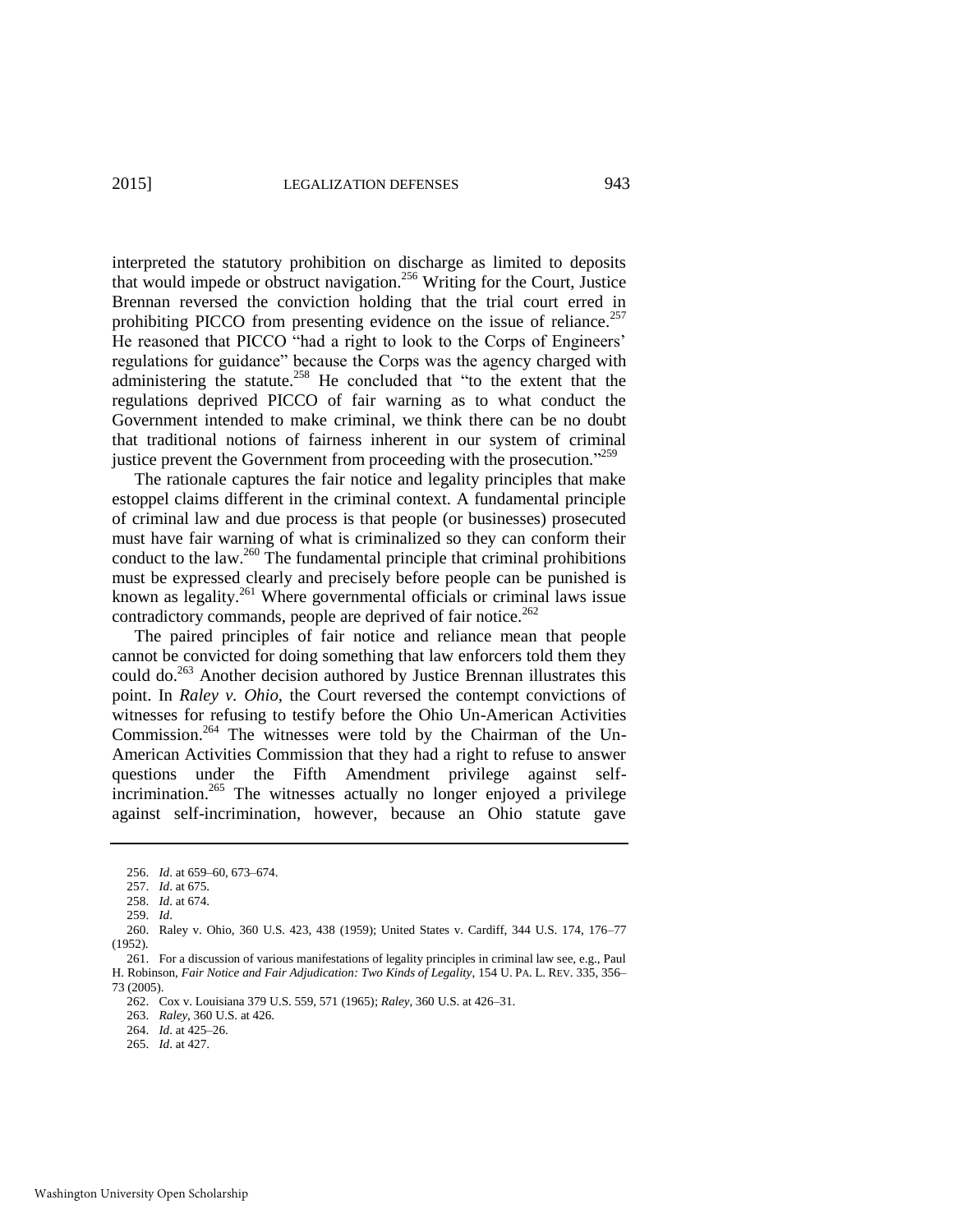transactional immunity for testimony, thereby removing the risk of incrimination from the testimony.<sup>266</sup> The witnesses were therefore subsequently convicted for failing to answer the questions of the Commission.<sup>267</sup> The Court reversed on the ground that to allow conviction "would be to sanction the most indefensible sort of entrapment by the State—convicting a citizen for exercising a privilege which the State clearly had told him was available to him. $268$  On the same principle, the Court has also reversed the conviction of a protester for holding a demonstration in front of a courthouse, where police affirmatively told protesters they could be.<sup>269</sup>

The principle that a state cannot convict someone for doing what officials said she could lawfully do is sometimes termed "entrapment by estoppel."<sup>270</sup> The term is misleading because the doctrine is different from the defense of entrapment, which is based on the principle that the job of law enforcement is to prevent crime and apprehend criminals, not "the manufacturing of crime" by "implant[ing] in the mind of an innocent person the disposition" to offend.<sup> $271$ </sup> Entrapment is a defense often raised in undercover investigations, where defendants claim the government lured them into committing a crime.<sup>272</sup> Because entrapment is based on the notion that a defendant would not have committed a crime if the government had not induced him to do it, in many jurisdictions, a defendant predisposed to commit the crime is not entitled to an entrapment defense.<sup>273</sup>

In contrast, the concerns behind an entrapment-by-estoppel defense, also known as a "public authority" defense, are reliance on the representations of the law or government officials and lack of fair notice about criminality.<sup>274</sup> Entrapment by estoppel is "unintentional entrapment

http://openscholarship.wustl.edu/law\_lawreview/vol92/iss4/6

<sup>266.</sup> *Id*. at 431–32.

<sup>267.</sup> *Id*. at 432.

<sup>268.</sup> *Id*. at 438.

<sup>269.</sup> *Cox*, 379 U.S. at 571–72.

<sup>270.</sup> *See, e.g.*, Keathley v. Holder, 696 F.3d 644, 646 (7th Cir. 2012) (noting misleading nature of term).

<sup>271.</sup> Sherman v. United States, 356 U.S. 369, 372 (1958) (quoting Sorrells v. United States, 287 U.S. 435, 442 (1932)).

<sup>272.</sup> For a discussion, see, e.g., Bruce Hay, *Sting Operations, Undercover Agents, and Entrapment*, 70 MO. L. REV. 387, 387–88 (2005).

<sup>273.</sup> *See, e.g.*, *Sorrells*, 287 U.S. at 451–52 (recognizing the defense of entrapment and explaining the predisposition test). For an overview, see, e.g., Paul Marcus, *Proving Entrapment Under the Predisposition Test*, 14 AM. J. CRIM. L. 53 (1987); Roger Park, *The Entrapment Controversy*, 60 MINN. L. REV. 163 (1976).

<sup>274.</sup> *Cox*, 379 U.S. at 5; *Raley*, 360 U.S. at 426–30; United States v. Stallworth, 656 F.3d 721, 725–27 (7th Cir. 2011).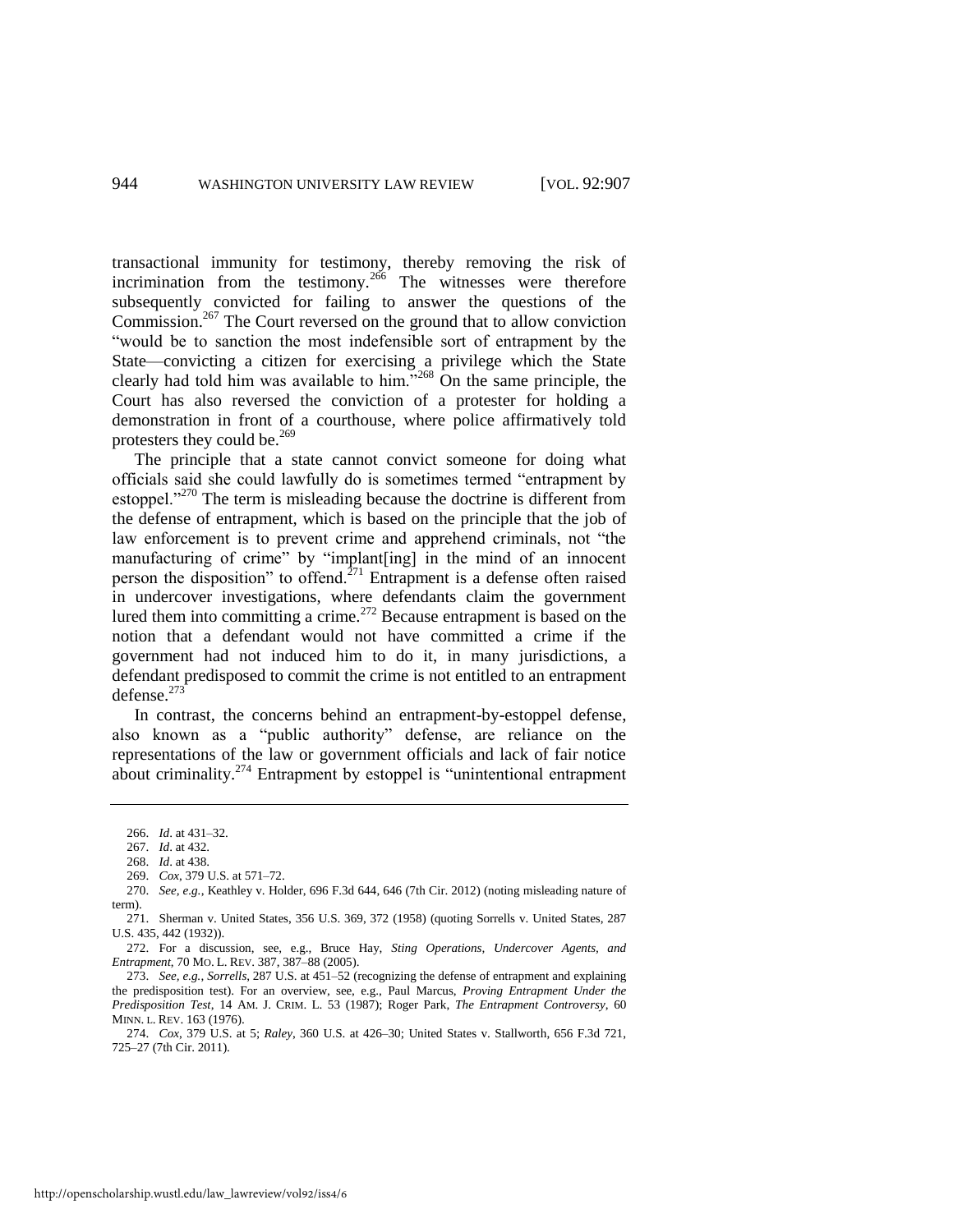by an official who mistakenly misleads a person into a violation of the law."<sup>275</sup> As fleshed out by lower courts since *Raley* and *Cox*, the entrapment-by-estoppel defense arises where a defendant reasonably relies on the active assurance of the lawfulness of her conduct by a government official with authority to interpret or enforce the law.<sup>276</sup> Defendants generally must prove there is (1) affirmative misleading or erroneous advice by a government agent; (2) the agent is charged with administering, interpreting, or enforcing the law defining the crime; and (3) they actually and reasonably relied on the official's statements.<sup>277</sup>

While courts have allowed an estoppel defense in criminal cases, reliance in the shadow of a decriminalization conflict presents a challenging open question. The representations and reliance come in a different configuration than in typical entrapment-by-estoppel cases. The situation is more complicated than a mistake by the officials charged with administering the criminal law at issue. People are relying on a legalization regime by a different governmental authority than the one charged with administering the criminalization regime. Moreover, showing the reasonableness of reliance is a more difficult question where there is a competing criminalization regime.

Indeed, even in the landmark *PICCO* case, Justice Brennan declined to opine on the reasonableness of the defendant corporation's reliance on the regulations of the Army Corps when contradictory authority should have put the defendant on notice that it was wrong to rely upon the Corps's guidance.<sup>278</sup> *PICCO* ruled that reasonable reliance *can* be a defense, not *whether* the reliance in the case was reasonable on the facts.<sup>279</sup> Justice Brennan left it to the district court to determine reasonableness in the first instance.<sup>280</sup> Justice Blackmun and Justice Rehnquist would have gone further and simply ruled that reliance was not reasonable because the

278. 411 U.S. 655, 675 (1973).

279. *Id*.

<sup>275.</sup> United States v. Schafer, 625 F.3d 629, 637 (9th Cir. 2010) (quoting United States v. Batterjee, 361 F.3d 1210, 1216 (9th Cir. 2004)).

<sup>276.</sup> United States v. Bader, 678 F.3d 858, 886 (10th Cir. 2012); United States v. Hale, 685 F.3d 522, 542 (5th Cir. 2012); *Stallworth*, 656 F.3d at 726–27; *Schafer*, 625 F.3d at 634–35.

<sup>277.</sup> *E.g.*, *Bader*, 678 F.3d at 886. Sometimes the elements are broken down further. For example, in the Ninth Circuit, the defendant must show: "(1) an authorized government official, empowered to render the claimed erroneous advice, (2) who has been made aware of all the relevant historical facts, (3) affirmatively told him the proscribed conduct was permissible, (4) that he relied on the false information, and (5) that his reliance was reasonable." *Batterjee*, 361 F.3d at 1216 (internal quotation marks and citations omitted).

<sup>280.</sup> *Id*.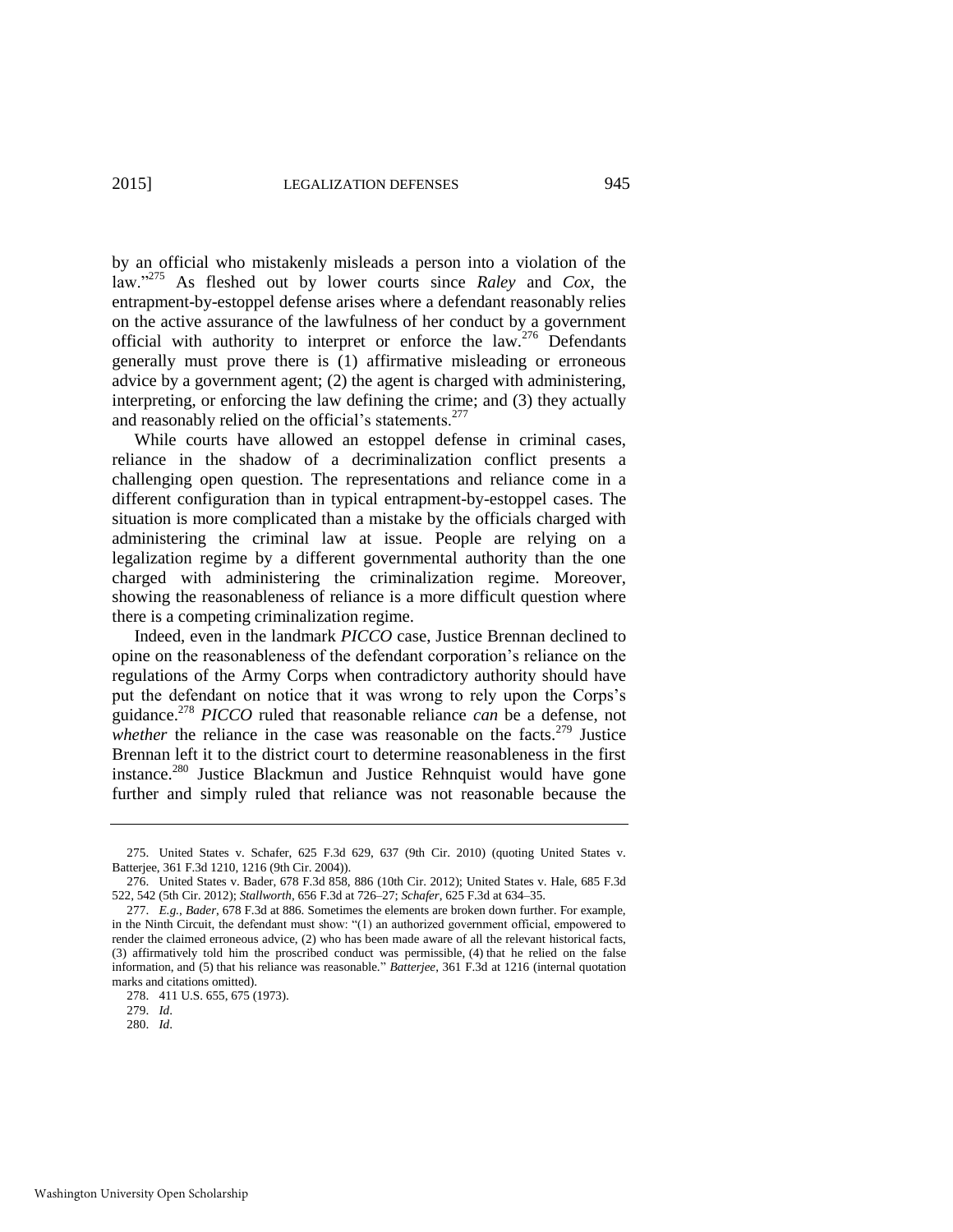Court had earlier clearly held that the scope of the criminal prohibition included any pollutants, not just those that obstructed the waterways.<sup>281</sup>

Defendants operating under a decriminalization conflict who have been prosecuted have not fared well thus far.<sup>282</sup> For example in *United States v. Schafer*, Marion Fry, a doctor with breast cancer who used marijuana to alleviate pain, and her husband, an attorney, were convicted for cultivating marijuana.<sup>283</sup> Their grow operation was in California, where it was legal to grow and possess marijuana to ease the pain of illness—under state, albeit not federal, law.<sup>284</sup> When the couple began growing marijuana plants to treat Fry's cancer pain, they contacted the sheriffs department to let them know and allowed the sheriffs to inspect their plants.<sup>285</sup> Ultimately, the grow operation expanded from producing marijuana just for Fry's pain to larger-scale production for sale.<sup>286</sup> The DEA investigated them and the pair were federally prosecuted and convicted for conspiring to manufacture and distribute marijuana plants.<sup>287</sup>

The couple wanted to assert an entrapment-by-estoppel defense and argue that they were lulled into believing their activity was legal.<sup>288</sup> The trial court barred them from presenting the defense. <sup>289</sup> The Ninth Circuit affirmed the preclusion, reasoning that the uncontradicted evidence showed that the defendants knew that marijuana was illegal under federal law.<sup>290</sup> The court reasoned that defendants who know that their conduct is illegal under federal law cannot be misled to believe their conduct was lawful by state law or the actions of government officials.<sup>291</sup> Therefore the court declined to determine whether the state law enforcement officials that the couple consulted could be viewed as working in cooperation with the federal government sufficiently to bind the federal government.<sup>292</sup>

A crucial argument that *Schafer* did not have occasion to consider is an increasingly important issue today: What happens if officials charged with

- 290. *Id*. at 638.
- 291. *Id*.
- 292. *Id*.

<sup>281.</sup> *Id*. at 675–76 (Blackmun and Rehnquist, JJ., concurring in part and dissenting in part) (citing United States v. Standard Oil Co., 384 U.S. 224 (1966)).

<sup>282.</sup> *E.g*., United States v. Schafer, 625 F.3d 629, 637–39 (9th Cir. 2010); United States v. Washington, 887 F. Supp. 2d 1077, 1084, 1094–100 (D. Mont. 2012); Mont. Caregivers Ass'n v. United States, 841 F.Supp. 2d 1147, 1148–49 (D. Mont. 2012).

<sup>283. 625</sup> F.3d at 633.

<sup>284.</sup> CAL. HEALTH & SAFETY CODE § 11362.5 (West 2007).

<sup>285.</sup> *Schafer*, 625 F.3d at 633.

<sup>286.</sup> *Id*.

<sup>287.</sup> *Id*. at 633–35.

<sup>288.</sup> *Id*. at 637.

<sup>289.</sup> *Id*.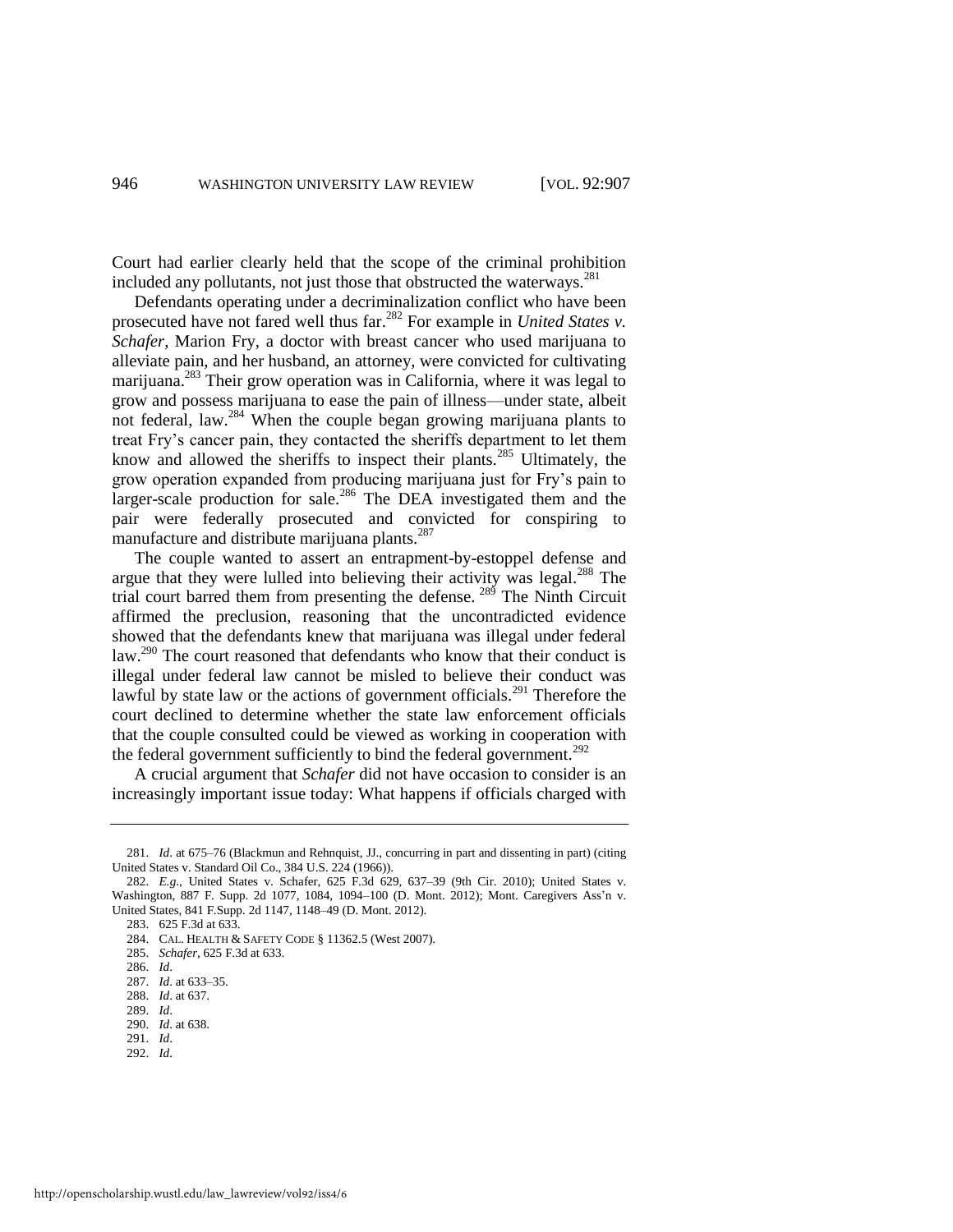enforcing the criminalization regime acquiesce in the legalization of the proscribed conduct? At the time of the *Schafer* couple's marijuanagrowing operation, the Ogden and Cole Memoranda and President Obama's concurrent statements regarding deference to state marijuana regimes had not been released yet.<sup>293</sup> The next section argues that this acquiescence by the governmental officials charged with enforcing the criminal law makes a crucial difference.

#### *B. Acquiescence and Reasonable Reliance*

Can reliance on legalization by rebellious state legislation or presidential decree ever be a defense if the criminalization regime remains in place? This question is more complicated than traditional estoppel-byentrapment cases because reliance is based on authority conflicting with, rather than interpreting, the law defining the offense.<sup>294</sup>

On the one hand, people should be able to rely on legalization laws or decrees without having to parse their constitutionality like learned scholars versed in preemption and the separation of powers. As the Alabama Supreme Court memorably put it, to impose on people the burden of foreseeing how courts will construe a law's validity would stretch the fiction that people know the law so far as to be "odious to all right and just thinking men."<sup>295</sup> The North Carolina Supreme Court similarly dismissed the notion that people should be wiser than the legislature that passed a law as "opposed to every idea of justice."<sup>296</sup> Until a law is invalidated by a competent authority people "under every idea of justice and under our theory of government, ha[ve] a right to presume that the lawmaking power had acted within the bounds of the constitution."<sup>297</sup>

On the other hand, the existence of the criminalization and resulting risk of prosecution is no secret. How can reliance on legalization be reasonable if the criminalization is known and remains on the books?

Abstracting and applying venerable old principles to new challenges, the answer is that reliance should be deemed reasonable where the officials charged with enforcing the criminal regime give people reason to rely on the legalization.<sup>298</sup> When criminal statutes give "contradictory"

<sup>293.</sup> *See* discussion *supra* notes [152–](#page-24-0)66.

<sup>294.</sup> *Cf*. United States v. Pa. Indus. Chem. Corp. (PICCO), 411 U.S. 655, 675 (1973) (contradictory regulation erroneously interpreting the scope of criminalization).

<sup>295.</sup> *Cf*. Brent v. State, 43 Ala. 297, 302 (1869).

<sup>296.</sup> State v. Godwin, 31 S.E. 221, 222 (N.C. 1898).

<sup>297.</sup> *Id*.

<sup>298.</sup> *Cf*. Cox v. Louisiana 379 U.S. 559, 571 (1965); Raley v. Ohio, 360 U.S. 423, 426–30 (1959).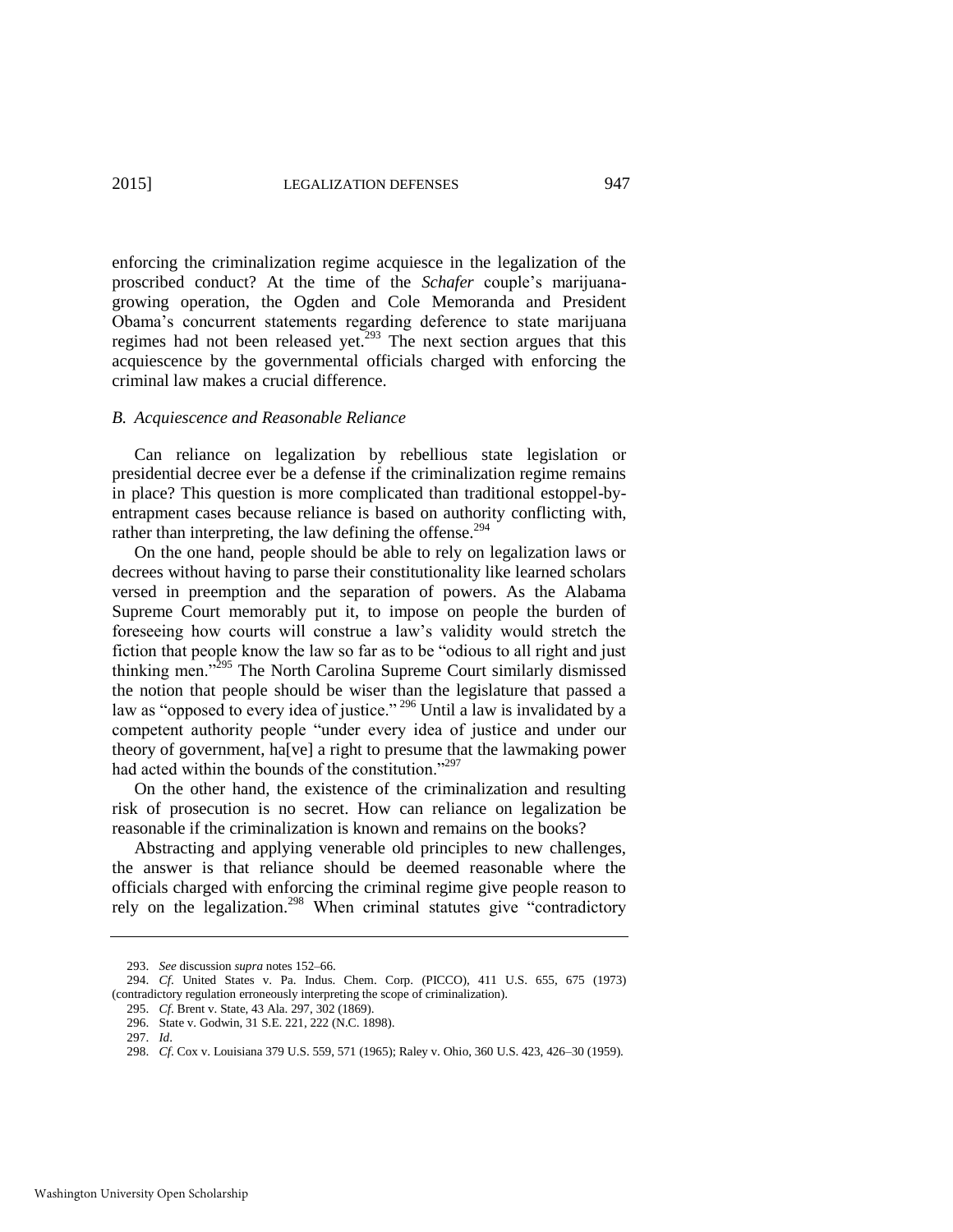commands" they are "denied the force of criminal sanctions."<sup>299</sup> A criminal statute can on its face be explicit and clear—yet actions by the agency charged with its administration such as the promulgation of regulations suggesting a narrower scope of enforcement may mislead the defendant and give rise to a reliance defense.<sup>300</sup> Due process demands sufficiently clear notice that sanctions will attach to conduct before people may be prosecuted for it.<sup>301</sup>

Of course, passage of competing and subordinate legalization laws, such as the state marijuana or firearms nullification laws do not render preexisting criminalization unclear. The mere existence of a decriminalization conflict is not a defense because reliance must be reasonable.<sup>302</sup> What makes reliance reasonable is the action of the officials or agency charged with enforcing the laws criminalizing the conduct. $303$ 

The first two contemporary decriminalization controversies discussed in Part I.B.1–2 show two ends of a spectrum of official responses to a legalization conflict. As discussed in Part I.B.1, in the case of state marijuana decriminalization, the current presidential administration has expressly acquiesced—and even facilitated—state legalization efforts notwithstanding federal criminalization. In a 2013 memorandum to all U.S. Attorneys, the administration stated it would entrust the marijuana legalization states to "implement strong and effective regulatory and enforcement systems that will address the threat those state laws could pose to public safety, public health, and other law enforcement interests." $304$  If states do so, then "enforcement of state law by state and local law enforcement and regulatory bodies" would "remain the primary means of addressing marijuana-related activity."<sup>305</sup>

Concurrently with the memorandum, President Obama told the nation that the state experiments in marijuana legalization should go forward.<sup>306</sup> Federal authorities have even issued guidance to facilitate access of

<sup>299.</sup> *Raley*, 360 U.S. at 438 (citing United States v. Cardiff, 344 U.S. 174 (1952)).

<sup>300.</sup> United States v. Pa. Indus. Chem. Corp. (PICCO), 411 U.S. 655, 659–60, 673–74 (1973).

<sup>301.</sup> Connally v. Gen. Constr. Co., 269 U.S. 385, 391 (1926).

<sup>302.</sup> *Cf*. United States v. Schafer, 625 F.3d 629, 638 (9th Cir. 2010) (holding there was no reasonable reliance where the defendants knew that federal law criminalized their marijuana cultivation and sales).

<sup>303.</sup> *Cf*.*, e.g.*, *PICCO*, 411 U.S. at 675 (reliance defense may be possible despite clear statutory criminalization of defendant's conduct because of the regulations of the agency tasked with enforcing the law); United States v. Bader, 678 F.3d 858, 885–88 (10th Cir. 2012) (looking to the conduct of the agency or officials charged with enforcing the law defining the offense).

<sup>304. 2013</sup> Cole Memorandum, *supra* not[e 158,](#page-24-1) at 2.

<sup>305.</sup> *Id*. at 3.

<sup>306.</sup> *Remnic*, *supra* not[e 162,](#page-25-0) at 26–27.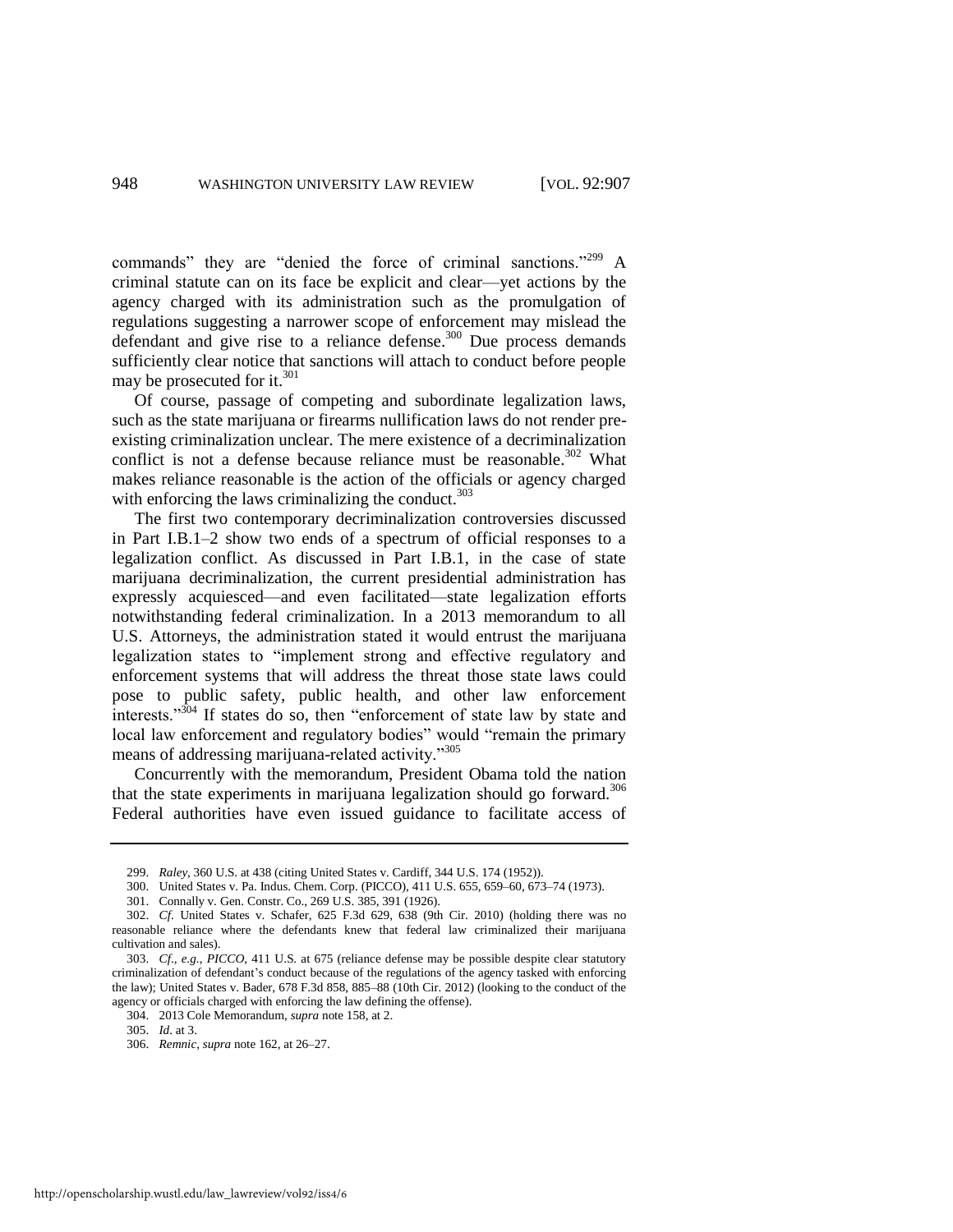marijuana businesses to banks to store their profits.<sup>307</sup> Moreover, the emerging paradigm of state marijuana legalization is not mere exemption from criminalization. Rather, businesses have the affirmative imprimatur of licensing and taxation from the states.<sup>308</sup> The combination of federal acquiescence—even encouragement—and the active imprimatur of state licensing render reliance reasonable.

In contrast, reliance is not reasonable where federal authorities have refused to acquiesce in state legalization. This is illustrated by the swift federal reaction to the Firearms Freedom Acts passed or pending across the nation.<sup>309</sup> Because of the federal response, the state laws have been declared preempted by federal law and invalidated before people and businesses could rely to their detriment.<sup>310</sup> Reliance on nullification laws can hardly be reasonable where longstanding law clearly imposes contrary obligations and law enforcers give no reason to think that sanctions will not be forthcoming. States cannot by fiat render clear and controlling criminalization unclear—but the conduct of agencies and officials charged with administering the criminalization regime can change the equities.

The first two examples set the poles of the spectrum of when a reliance defense may or should not be available. The third example is the most vexing. As discussed in Part I.B.3, in just a short time, hundreds of thousands of young undocumented immigrants have emerged from the shadows and given sensitive information regarding their identity, location, and last unlawful entry in reliance on President Obama's grant of deferred action. Even more people are waiting to emerge in light of President Obama's recent announcement of deferred action for parents of U.S. citizens. The executive actions may impact the lives as many as 5 million people—almost double the amount of people who benefitted under the 1986 amnesty law.<sup>311</sup> Can the information given under a program designed to offer clemency later be used against people who emerge from the shadows in reliance if the political winds or presidential regime change?

<span id="page-43-0"></span><sup>307.</sup> *See supra* not[e 165 a](#page-25-1)nd accompanying text.

<sup>308.</sup> *See supra* notes [126,](#page-20-0) [151](#page-23-1) and accompanying text (discussing Colorado and Washington schemes). *See also* Stannard, *supra* note [151](#page-23-1) (noting that only five states, including Connecticut, require state regulated cultivation and dispensaries).

<sup>309.</sup> *See supra* Part I.B.2.

<sup>310.</sup> Mont. Shooting Sports Ass'n v. Holder, 727 F.3d 975, 982–83 (9th Cir. 2013) (invalidating Montana's law on preemption grounds).

<sup>311.</sup> Julia Preston, *Obama Plan Could Grant Papers to Millions, at Least for Now*, N.Y. TIMES, Nov. 16, 2014, at A23.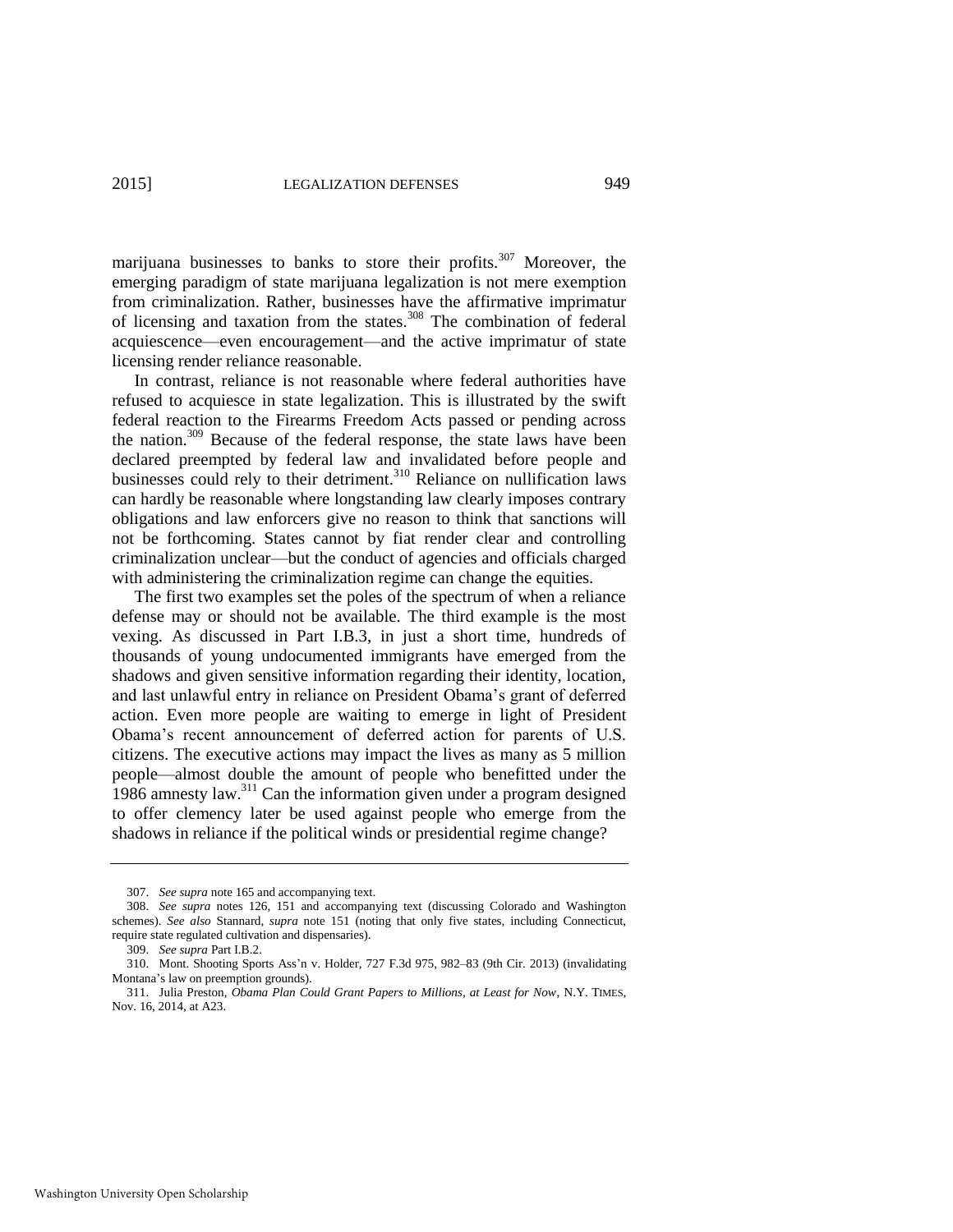The issue is particularly tough because there is no affirmative conferral of legalization by any democratically enacted law.<sup>312</sup> Rather DREAMers are relying on executive action taken because of legislative inaction.<sup>313</sup> Moreover, the context is immigration rather than criminal law, where heightened protections apply.<sup>314</sup> The more complicated configuration of the reliance dilemma should not obscure the fundamental principles at stake, however.

The chief enforcer of immigration law dramatically announced he was going "to lift the shadow of deportation from these young people"—at least temporarily.<sup>315</sup> Of course, one administration's decision on how to exercise enforcement discretion does not prevent a new enforcer-in-chief from wielding discretion differently—or even prevent the president from changing his mind. But can the information *elicited* from DREAMers lured by the promise to apply for the amnesty later be used against them in deportation or criminal proceedings?

It would offend fundamental principles of justice if the promises of the official charged with enforcing the law were the bait in a trap to secure information facilitating later sanctions.<sup>316</sup> The Supreme Court has recognized that the old distinction between civil deportation and criminal penalties is vanishingly thin.<sup>317</sup> As the landscape of immigration law has dramatically changed, deportation has become "intimately related to the criminal process" <sup>318</sup> and "an integral part—indeed, sometimes the most important part—of the penalty that may be imposed on noncitizen defendants who plead guilty to specific crimes."<sup>319</sup> At bottom, when people disclose information to the official charged with enforcing the regime of sanctions, they are relying on the offer of clemency.

Indeed, U.S. Citizenship and Immigration Services advises applicants for deferred action that the information they disclose "is protected from disclosure<sup>3320</sup> to immigration enforcement agencies for removal purposes except in cases involving "public safety threats, criminals, and aliens

317. Padilla v. Kentucky, 559 U.S. 356, 360–66 (2010).

<sup>312.</sup> *See* President Obama Statement, *supra* note [38](#page-9-0) (announcing executive action because of legislative inaction).

<sup>313.</sup> *Id*.

<sup>314.</sup> *See* discussion *supra* Part II.A.

<sup>315.</sup> President Obama Statement, *supra* note [38.](#page-9-0) *See, e.g.*, Young, *supra* note [235](#page-34-0) (describing tears of joy); Krauthammer, *supra* not[e 226 \(](#page-33-0)describing critiques).

<sup>316.</sup> *Cf*., *e.g.*, *Raley*, 360 U.S. at 437–40 (holding that officials cannot lull defendants into conduct and then use that conduct against them); Brent v. State, 43 Ala. 297, 301 (1869) (similar).

<sup>318.</sup> *Id*. at 365.

<sup>319.</sup> *Id*. at 364 (internal footnotes deleted).

<sup>320.</sup> USCIS FAQs, *supra* not[e 10](#page-4-0) (answering question 19).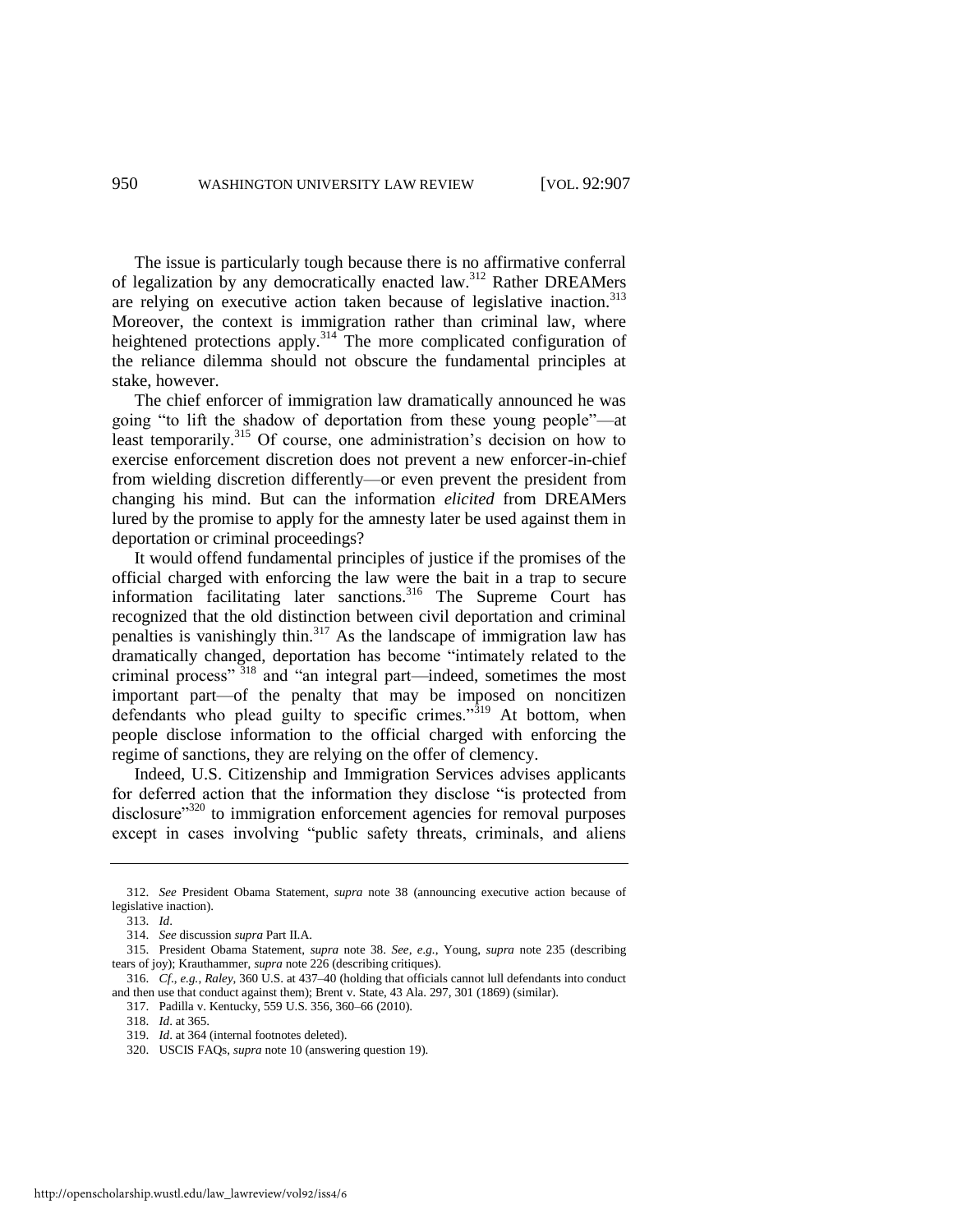engaged in fraud."<sup>321</sup> Of course, this does not mean people coming forward cannot later be deported if found ineligible or if the regime changes.<sup>322</sup> Rather, principles of estoppel and reliance simply mean that information people disclosed in reliance on a program promising temporary clemency cannot be used to sanction them.

#### III. MAIN POTENTIAL OBJECTIONS AND ANSWERS

The prior sections sought to show how decriminalization conflicts require updating traditional doctrines on mistakes, estoppel, and reliance to tackle modern challenges. When governing authorities fracture over whether to permit or prohibit activity and give conflicting messages, the governed should not become casualties of the conflict. A limited reliance defense should be available when governmental actors in charge of the criminalization regime expressly acquiesce in the competing legalization. In such cases, reliance is reasonable and estoppel is required lest people or businesses be lulled by the statements of actors charged with administering the law into reliance only to be ensnared into a trap of sanctions.

Recognizing any reliance defense at all may seem objectionable. After all, as illustrated in Part I.B.1–3, decriminalization conflicts tend to arise from rebellious action in disagreement with the controlling criminalization status quo. Why should such rebellion confer the ability to do activity that is prohibited just because officials charged with enforcing the criminalization regime happen to think the rebellion might be a good idea? This section addresses two clusters of potential objections. One arises from concern over legitimizing and amplifying governmental lawlessness. Another arises from concern over the risks of giving the governed a normative choice of law—deciding whether to follow the norms embedded in criminal law or not—and the risk of strategic gamesmanship to get around controlling criminal law.

<sup>321.</sup> Memorandum from the U.S. Citizenship & Immigration Servs. (Nov. 7, 2011), *available at* http://www.uscis.gov/sites/default/files/USCIS/Laws/Memoranda/Static\_Files\_Memoranda/NTA%20 PM%20%28Approved%20as%20final%2011-7-11%29.pdf.

<sup>322.</sup> *See* USCIS FAQS, *supra* note [10](#page-4-0) ("This policy, which may be modified, superseded, or rescinded at any time without notice, is not intended to, does not, and may not be relied upon to create any right or benefit, substantive or procedural, enforceable by law by any party in any administrative, civil, or criminal matter.").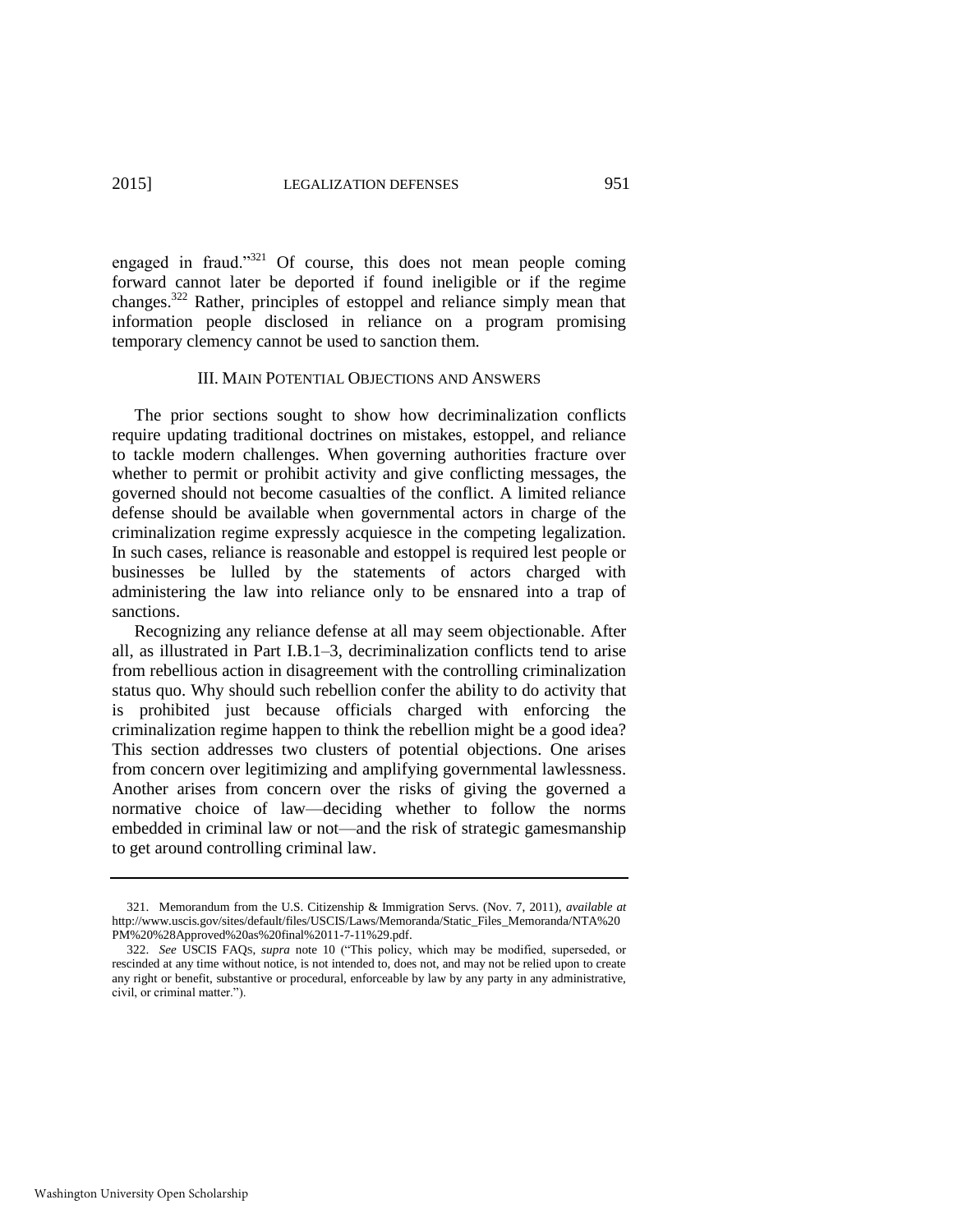#### *A. Governmental Lawlessness*

A potential objection to recognizing a reliance defense is rewarding governmental lawlessness twice over. The first form of lawlessness is the legalization despite continuing criminalization. The second form of lawlessness is the seeming abdication by officials charged with enforcing the criminalization laws of their duties when they acquiesce to the legalization.<sup>323</sup>

<span id="page-46-0"></span>The critique may have particular resonance with the growing number of people concerned with the use of executive action or nonenforcement to accomplish what Congress refuses to do. $324$  As the illustrations in Part I.B.1–3 show, President Obama has been a major catalyst for the creation of reliance. His administration has been the most hospitable in history to state experiments at legalizing marijuana notwithstanding federal criminalization. When Congress declined to enact the DREAM Act, he used executive action to achieve the goals of the DREAM Act. The Deferred Action for Childhood Arrivals program has been accused of constituting presidential "nullification" of duly enacted immigration law and termed "lawless," "brazen Obama instant-amnesty."<sup>325</sup> The deferred action plan for parents of U.S. citizen children has sparked further furor, with Congressional opponents vowing to "fight the president tooth and nail" through legal challenges, funding measures and other strategies.<sup>326</sup> Seventeen states are suing the United States and federal immigration officials contending that the President's decisions to "unilaterally suspend the immigration laws as applied to 4 million of the 11 million

<sup>323.</sup> *Cf*., *e.g*., Crane v. Napolitano, 920 F. Supp. 2d 724, 728–31 (N.D. Tex. 2013) (discussing lawsuit by Immigrations and Customs Enforcement (ICE) agents challenging the memorandum ordering them to conform to the Deferred Action for Early Childhood Arrivals program arguing they are being directed to "violate federal law and to violate their oaths to uphold and support federal law").

<sup>324.</sup> Stephen Dinan, *Agents Weigh Appeal in Deportation Policy Fight*, WASH. TIMES (Aug. 2, 2013), http://www.washingtontimes.com/news/2013/aug/1/ice-agents-weigh-appeal-in-deportation-policy -figh/print/, *archived at* http://perma.cc/EW5U-G265; Krauthammer, *supra* note [226.](#page-33-0) 

<sup>325.</sup> *See* Dinan, *supra* note [324](#page-46-0) (quoting Kris Kobach, Kansas Secretary of State); D.A. King, *GOP-Run Legislature Should End State's Issuance of Driver's Licenses to Illegals and Put 'Official English' on Ballot*, MARIETTA DAILY J. (Jan. 5, 2014), http://www.mdjonline.com/view/full\_story/ 24334187/article-GOP-run-legislature-should-end-state-s-issuance-of-driver-s-licenses-to-illegals-andput--Official-English--on-ballot, *archived at* http://perma.cc/E65M-SLT9 (decrying "the lawless Obama regime"); David A. Martin, *A Lawful Step for the Immigration System*, WASH. POST (June 24, 2012), http://www.washingtonpost.com/opinions/a-lawful-step-for-the-immigration-system/2012/06/ 24/gJQAgT0O0V\_story.html, *archived at* http://perma.cc/3KM5-XQL7 (summarizing and addressing critiques).

<sup>326.</sup> Preston, *supra* not[e 311,](#page-43-0) at A23.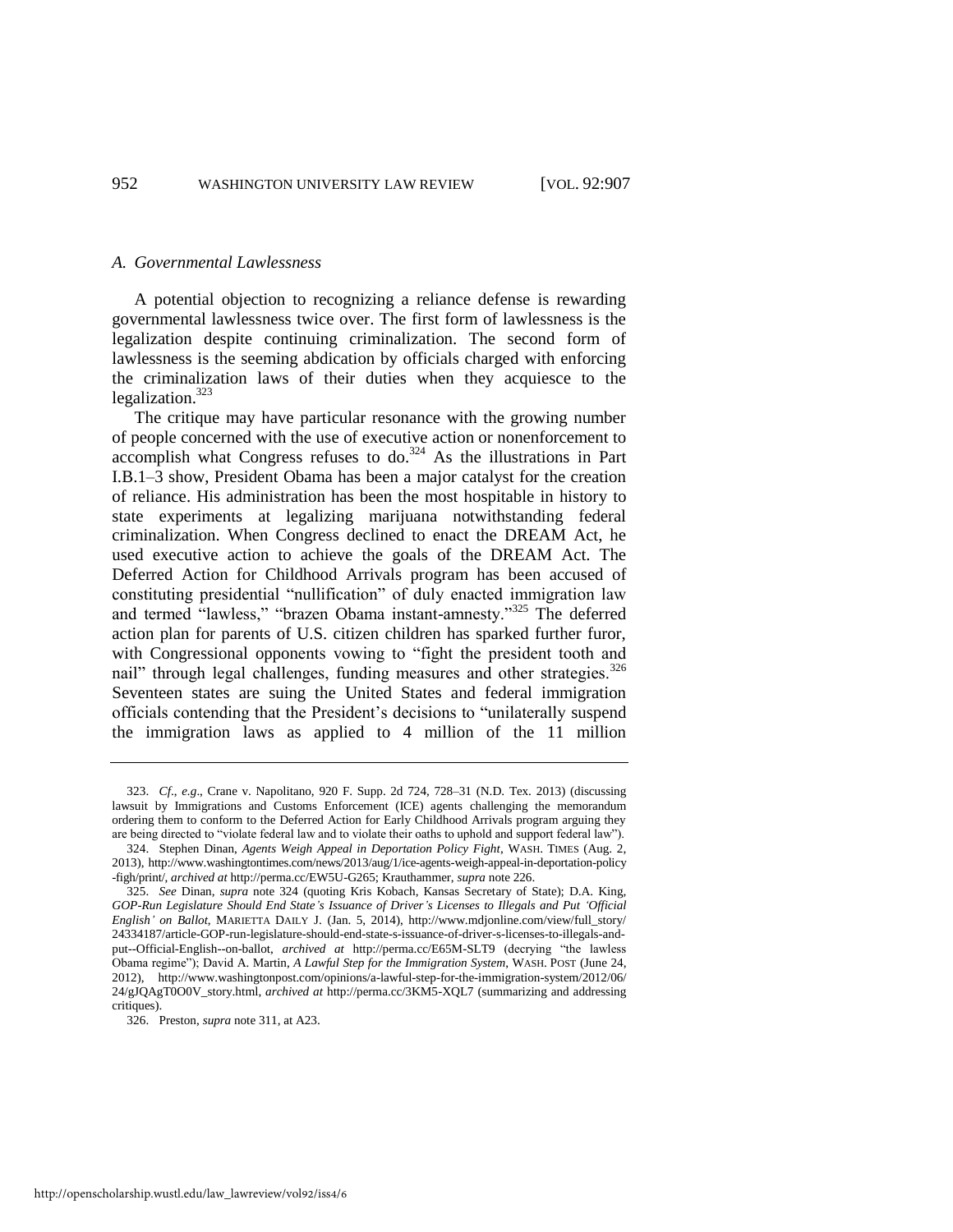undocumented immigrants in the United States" violates the Take Care Clause of the U.S. Constitution and the Administrative Procedure Act.<sup>327</sup>

<span id="page-47-1"></span><span id="page-47-0"></span>To put the criticism in perspective, President Obama is certainly not alone in using presidential directives or enforcement discretion to accomplish policy objectives. $328$  For example, the administration under President George W. Bush declined to regulate greenhouse gas emissions under the Clean Air Act and dramatically decreased the number of antidiscrimination law enforcement actions.<sup>329</sup> After the terrorist attacks of September 11, 2001, President Bush used presidential power to create a whole new legal system to try enemy combatants.<sup>330</sup> President Bill Clinton used presidential memoranda to lift limitations on hospitals receiving federal funding and nongovernmental organizations receiving U.S. aid from offering abortion counseling.<sup>331</sup>

The answer to the allegation of rewarding governmental lawlessness is that recognizing a reliance defense is about not punishing people for the conflicts of their lawmakers rather than rewarding officials. The political process punishes or rewards officials such as the presidents who "go rogue" or opt not to enforce the laws. $332$  Public opinion and partisan politics serve as checks on the president and other law enforcers.<sup>333</sup> Opponents will decry nonenforcement or pursuit of new policy by executive fiat as "lawless" and voters can decide whether they agree.<sup>334</sup> Law enforcement agents may even sue the boss directing them not to enforce the law, as several Immigration and Customs Enforcement (ICE) agents have done by suing the Secretary of Homeland Security.<sup>335</sup> Media will amplify and broadcast the political theater into the living rooms of viewer-voters, who ultimately decide on the dispute at the voting booths.

333. For a discussion in the foreign affairs context, see, e.g., Curtis A. Bradley & Trevor W. Morrison, *Presidential Power, Historical Practice, and Legal Constraint*, 113 COLUM. L. REV. 1097, 1108–09, 1138 (2013).

<sup>327.</sup> Complaint, Texas v. United States, Case No. 1:14-CV-00254 (S.D. Tex. Dec. 3, 2014).

<sup>328.</sup> For a discussion, see, e.g., Phillip J. Cooper, *The Law: Presidential Memoranda and Executive Orders: Of Patchwork Quilts, Trump Cards, and Shell Games*, 31 PRESIDENTIAL STUD. Q. 126 (2001); Parker Rider-Longmaid, Comment, *Take Care that the Laws Be Faithfully Litigated*, 161 U. PA. L. REV. 291, 297–302 (2012); Michael Sant'Ambrogio, *The Extra-Legislative Veto*, 102 GEO. L.J. 351, 355–56 (2014); Jessica M. Stricklin, Comment, *The Most Dangerous Directive: The Rise of Presidential Memoranda in the Twenty-First Century as a Legislative Shortcut*, 88 TULANE L. REV. 397, 404–07 (2013).

<sup>329.</sup> For a discussion, see, e.g., Sant'Ambrogio, *supra* not[e 328,](#page-47-0) at 355, 372–75.

<sup>330.</sup> *See, e.g*., ANDREW RUDALEVIGE, THE NEW IMPERIAL PRESIDENCY 10–11 (2005); Jonathan Mahler, *After the Imperial Presidency*, N.Y. TIMES, Nov. 9, 2008 at MM42.

<sup>331.</sup> Cooper, *supra* note [328,](#page-47-1) at 126.

<sup>332.</sup> Krauthammer, *supra* not[e 226.](#page-33-0) 

<sup>334.</sup> *Id*. at 1138.

<sup>335.</sup> Crane v. Napolitano, 920 F. Supp. 2d 737 (N.D. Tex. 2013)..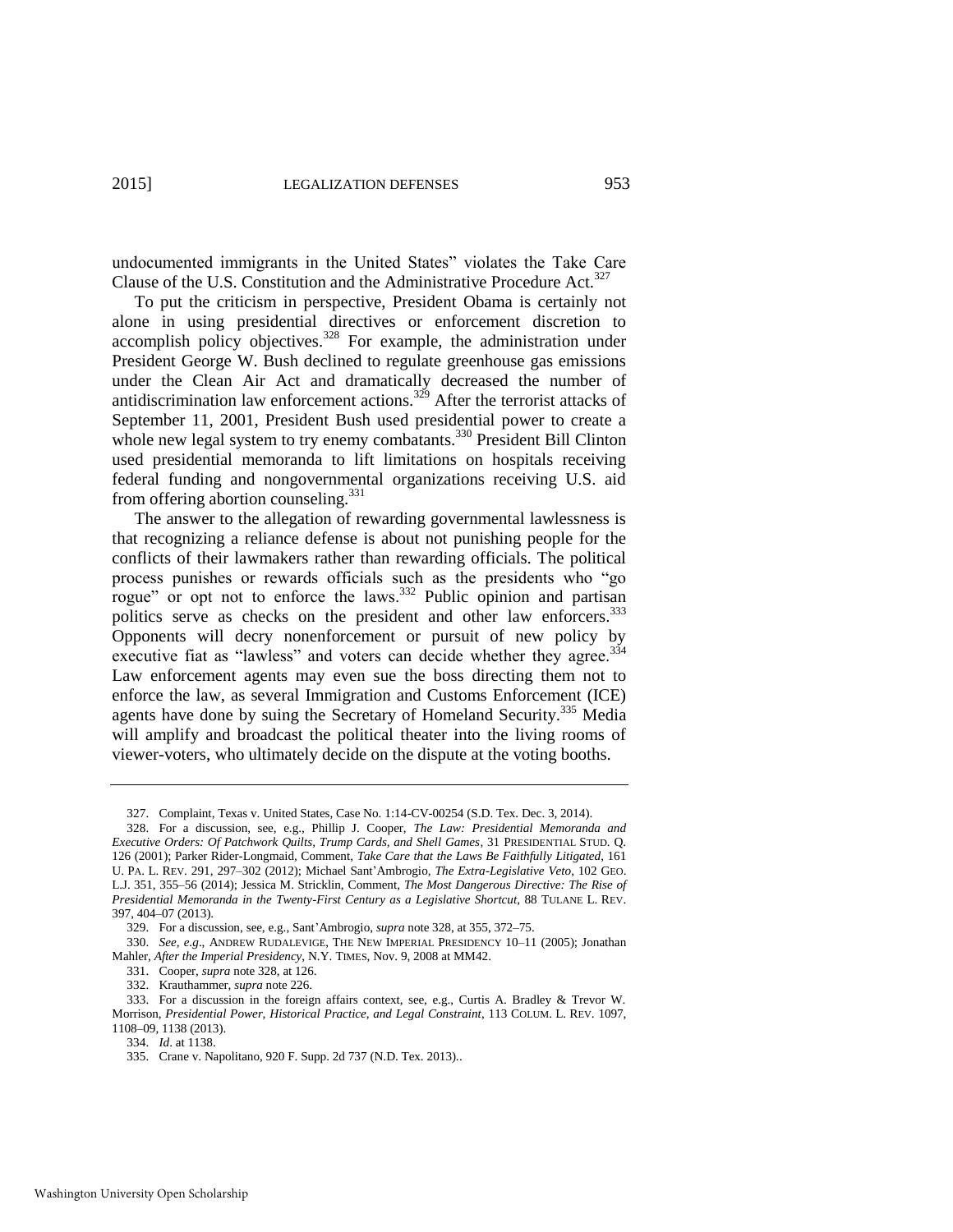<span id="page-48-0"></span>Moreover, if sufficiently perturbed, Congress can use the power of the purse to counteract perceived lawless behavior. Indeed, congressional opponents to President Obama's deferred action program proposed an amendment aimed at blocking the program through forbidding funding.<sup>336</sup> The measure passed the House of Representatives by a vote of 234-201.<sup>337</sup> While the defunding amendment stalled in the Senate, legislators are introducing new measures protesting the President's nonenforcement actions.<sup>338</sup> The political process and the media mediate this check too. Though the defunding amendment was buried in appropriations legislation, some members of Congress who voted in favor of defunding the deferred action program found themselves subject to sit-ins by people in their home district.<sup>339</sup> Congressional opponents of the defunding bill also took their case to the people, publicizing the "poison pill" amendment to the appropriations bill. $340$ 

Offering a reliance defense does not affect these important checks on official behavior. Rather, a reliance defense simply ensures that ordinary people and businesses do not become cannon fodder in the crossfire. When policy battles spill into conflicting law, the burden should not be on the governed to predict or adjudicate which side should trump.<sup>341</sup> People may not be punished for commands rendered ambiguous by contradiction.<sup>342</sup> When it comes to levying criminal sanctions, the burden

<sup>336.</sup> *Lowey & Price Slam Poison Pill Amendment to HS Appropriations Act*, CONG. DOCS, June 6, 2013, *available at* 2013 WLNR 13955244 [hereinafter *Lowy & Price Slam Poison Pill*].

<sup>337.</sup> *Id*.

<sup>338.</sup> *See, e.g.*, Press Release, Congressman Veasey's Statement on House Republican Leadership's Continued Attack Against DREAMers, Mar. 12, 2014, [http://veasey.house.gov/media](http://veasey.house.gov/media-center/press-releases/congressman-veasey-s-statement-on-house-republican-leadership-s)[center/press-releases/congressman-veasey-s-statement-on-house-republican-leadership-s](http://veasey.house.gov/media-center/press-releases/congressman-veasey-s-statement-on-house-republican-leadership-s) (noting that the "poison pill" amendment stalled in the Senate but new measures are pending).

<sup>339.</sup> Raul A. Reyes, *Our Star-Spangled Banner Waves for All of Us*, SAN ANTONIO EXPRESS-NEWS (June 25, 2013), http://www.mysanantonio.com/community/northeast/news/article/Our-Star-Spangled-Banner-waves-for-all-of-us-4621693.php, *archived at* http://perma.cc/DJ2-PDFT; Brian Slattery, *Immigration Reformers Sit in at McIntyre's Leland Office*, BRUNSWICK BEACON (July 24, 2013, 12:52 PM), http://www.brunswickbeacon.com/content/immigration-reformers-sit-mcintyre%E2 %80%99s-leland-office, *archived at* http://perma.cc/49PZ-2LB8.

<sup>340.</sup> *Lowey & Price Slam Poison Pill*, *supra* not[e 336.](#page-48-0) 

<sup>341.</sup> *See*, *e.g.*, State v. Godwin, 31 S.E. 221, 222 (N.C. 1898) (holding that to require people to be wiser than their legislature in predicting the constitutionality of laws is "opposed to every idea of justice").

<sup>342.</sup> *See* Raley v. Ohio, 360 U.S. 423, 438 (1959) ("A State may not issue commands to its citizens, under criminal sanctions, in language so vague and undefined as to afford no fair warning of what conduct might transgress them. Inexplicably contradictory commands in statutes ordaining criminal penalties have, in the same fashion, judicially been denied the force of criminal sanctions.") (internal citations omitted).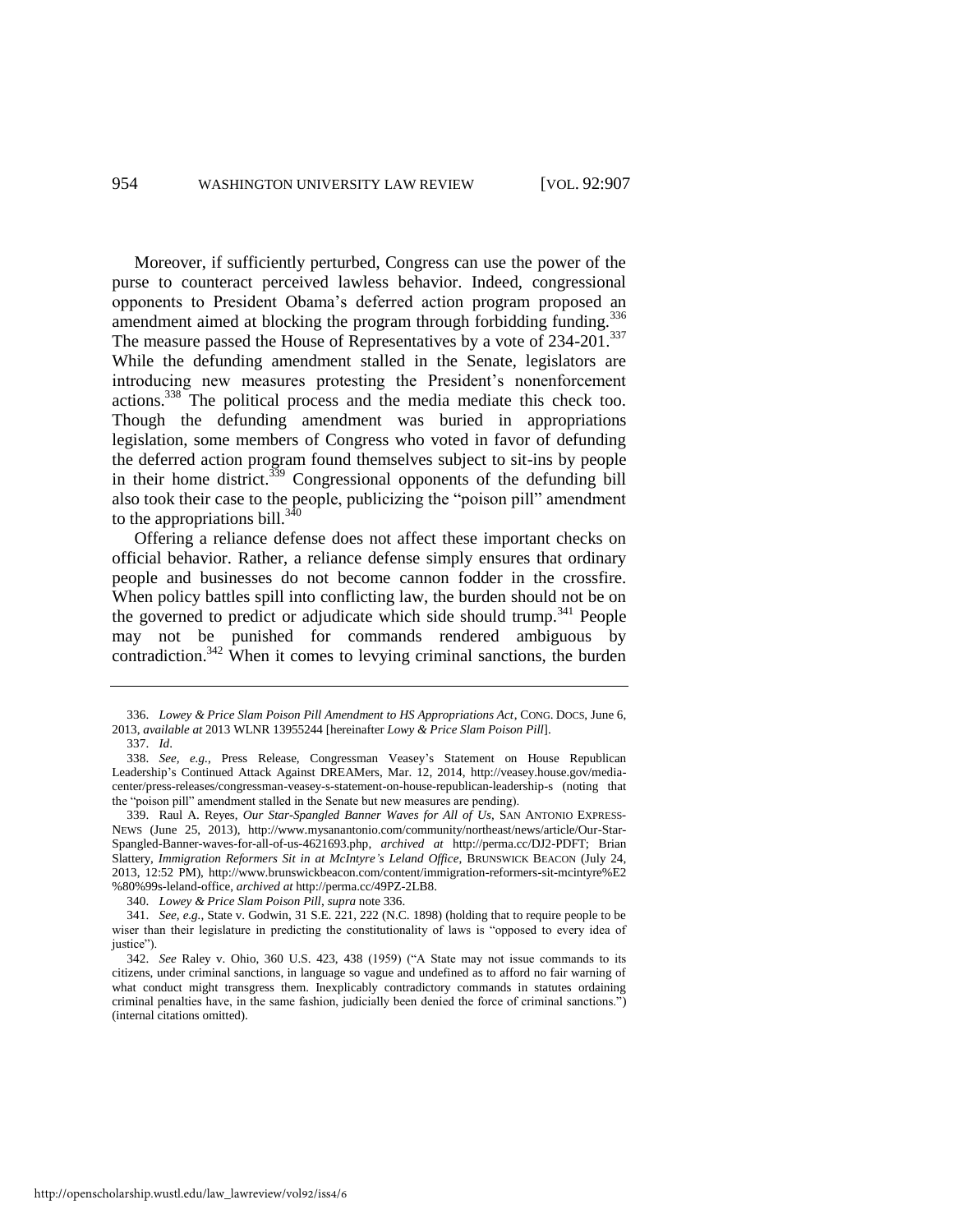is on the government to clearly express what the law is. $343$  A fundamental principle of construction in the criminal context is that "ambiguity should be resolved in favor of lenity."<sup>344</sup>

More controversially, in a time of political paralysis, change from the status quo may sometimes be salutary. Rather than lawlessness, policy entrepreneurship pursued by states or the president may be a way to prevent stagnation due to legislative gridlock or to reflect popular sentiments about which laws are priorities for directing limited resources toward vigorous enforcement and which are not. As for rebellious state legalization, such acts may even jolt federal lawmakers into action and call attention to fresh alternatives to problematic paradigms. For example, amid state debates over marijuana decriminalization, Congress considered reforming federal marijuana law to conform to the state legislation.<sup>345</sup> Lawmakers have also pushed President Obama to consider reclassifying marijuana from its current status as a Schedule I controlled substance.<sup>346</sup> One need not subscribe to the view that a little rebellion is a good thing, however, to agree that people and business should not be casualties of the culture wars.

#### *B. Giving the Governed a Normative Choice of Law*

Another potential objection may be the risk of undermining the moral force of the criminal law by allowing people to choose whether they wish to obey the criminal prohibition or rely on the legalization. As illustrated by the decriminalization conflicts discussed in Part I.B.1–3, the dilemmas arise from cultures and social norms at war. When people follow a particular regime, they thus make a normative choice of law—they are choosing a side. Objectors may be concerned that allowing people to choose sides poses risks of both undermining the criminal law's expressive force and allowing strategic gamesmanship to get around controlling law.

<span id="page-49-0"></span>Criminal law expresses society's normative values.<sup>347</sup> By signaling societal values and norms and expressing moral condemnation for certain

<sup>343.</sup> *See, e.g.*, Rewis v. United States, 401 U.S. 808, 812 (1971) ("[A]mbiguity concerning the ambit of criminal statutes should be resolved in favor of lenity.").

<sup>344.</sup> Bell v. United States, 349 U.S. 81, 83 (1955).

<sup>345.</sup> Ending Federal Marijuana Prohibition Act of 2011, H.R. 2306, 112th Cong. (1st Sess. 2011). *See also, e.g.*, Liz Navratil, *Bill Would Give States Right to Regulate Pot*, DENV. POST, June 24, 2011, at B3 (discussing bill).

<sup>346.</sup> Kovaleski, *supra* not[e 67,](#page-13-1) at A10.

<sup>347.</sup> Dan M. Kahan, *Social Influence, Social Meaning, and Deterrence*, 83 VA. L. REV. 349, 362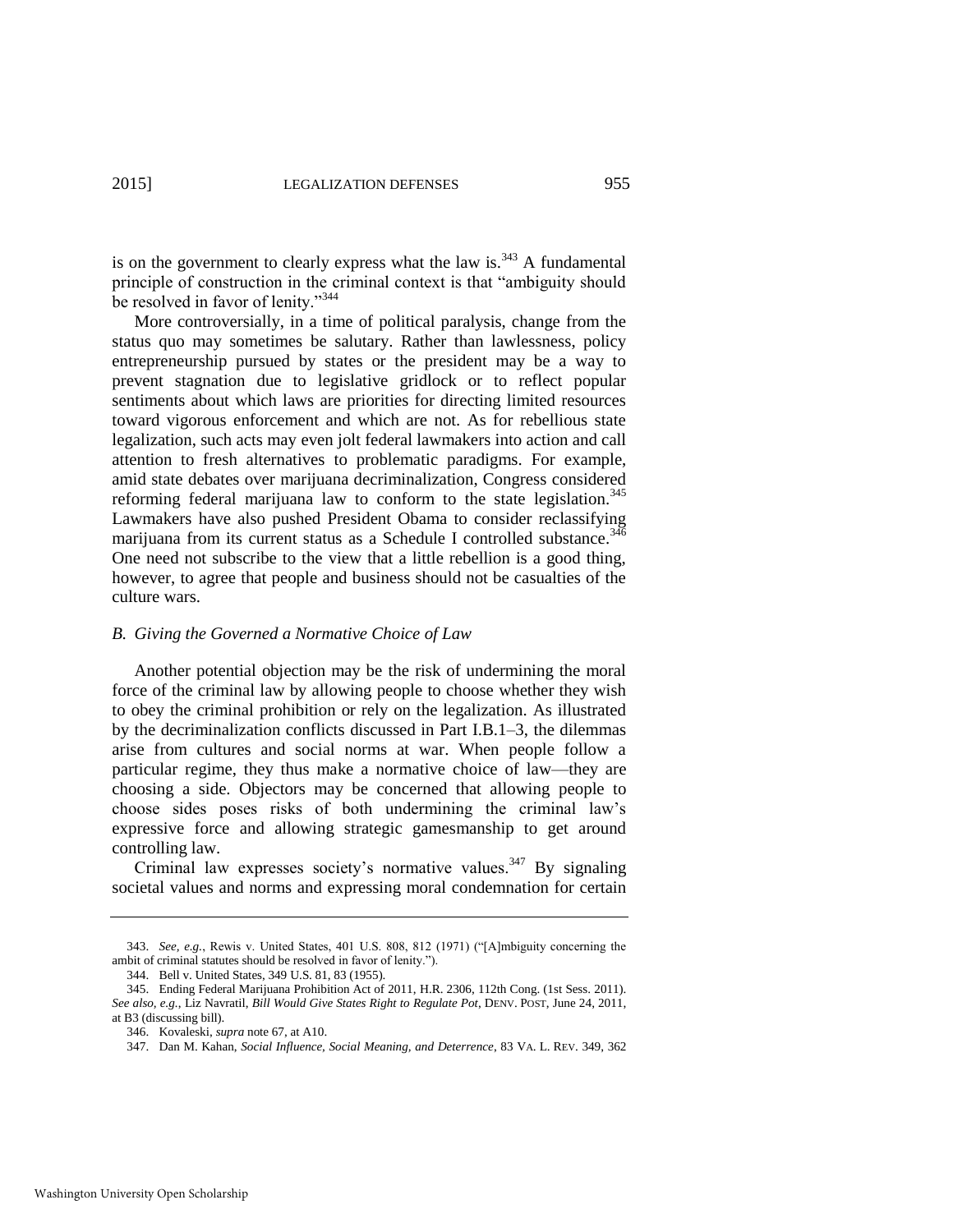conduct, law shapes behavior.<sup>348</sup> People who search for clever ways to get around the societal norms embedded in criminal law are viewed as morally culpable actors and in the context of traditional reasonable mistake-of-law doctrine, courts have not been hospitable to granting excuses.<sup>349</sup> Because of the utility of law's expressive function in shaping behavior and communicating norms, people may be concerned about diluting the message by granting excuses based on a contradictory legalization regime. If criminal law becomes a choice rather than a command, why should anyone obey or respect the norms?

Moreover, offering a normative choice of law also poses the risk of strategic gamesmanship to get around controlling criminal law that one finds inconvenient to one's self-interest. Criminal law binds people to act in accord with a vision of societal good despite their own vices, selfinterest, or personal predilections. Evasion of the law is a recurring challenge in criminal law.<sup>350</sup> Why give lawbreakers more avenues to dodge the normative vision of moral and social good embedded in the criminal law?

Gamesmanship to get around the law is an endemic problem throughout criminal law,  $351$  but the scope of risk also is narrowed by only recognizing a reliance defense if there is affirmative acquiescence. Governmental actors charged with administering the criminal law are unlikely to acquiesce in a conflicting legalization regime unless there is a good reason to do so, such as the criminalization regime no longer reflecting societal norms. For political actors to take the risk of expressly acquiescing, the norm erosion has already occurred. Recognizing a reliability defense simply ensures that in such compelling circumstances people will not be the casualties of the contradictory commands sent by conflicting laws and governmental actors in a time of normative transition.

Moreover, like rebellious legislation that triggers dialogue and introduces fresh ideas, a little norm entrepreneurship may be a good thing. The norms embedded in old criminal laws may no longer match societal values.<sup>352</sup> Yet the laws linger on the books not because people agree but

351. *Id*.

<sup>(1997);</sup> Richard H. McAdams, *An Attitudinal Theory of Expressive Law*, 79 OR. L. REV. 339, 340 (2000); Cass R. Sunstein, *On the Expressive Function of Law*, 144 U. PA. L. REV. 2021, 2031–36 (1996).

<sup>348.</sup> Kahan, *supra* not[e 347,](#page-49-0) at 362–65; McAdams, *supra* not[e 347,](#page-49-0) at 340–44.

<sup>349.</sup> Kahan, *Ignorance of Law*, *supra* not[e 49,](#page-10-0) at 153.

<sup>350.</sup> *See, e.g.*, Samuel W. Buell, *Good Faith and Law Evasion*, 58 UCLA L. REV. 611, 618–40 (2011).

<sup>352.</sup> For striking examples, see, e.g., Beale, *supra* not[e 70,](#page-13-0) at 750–52.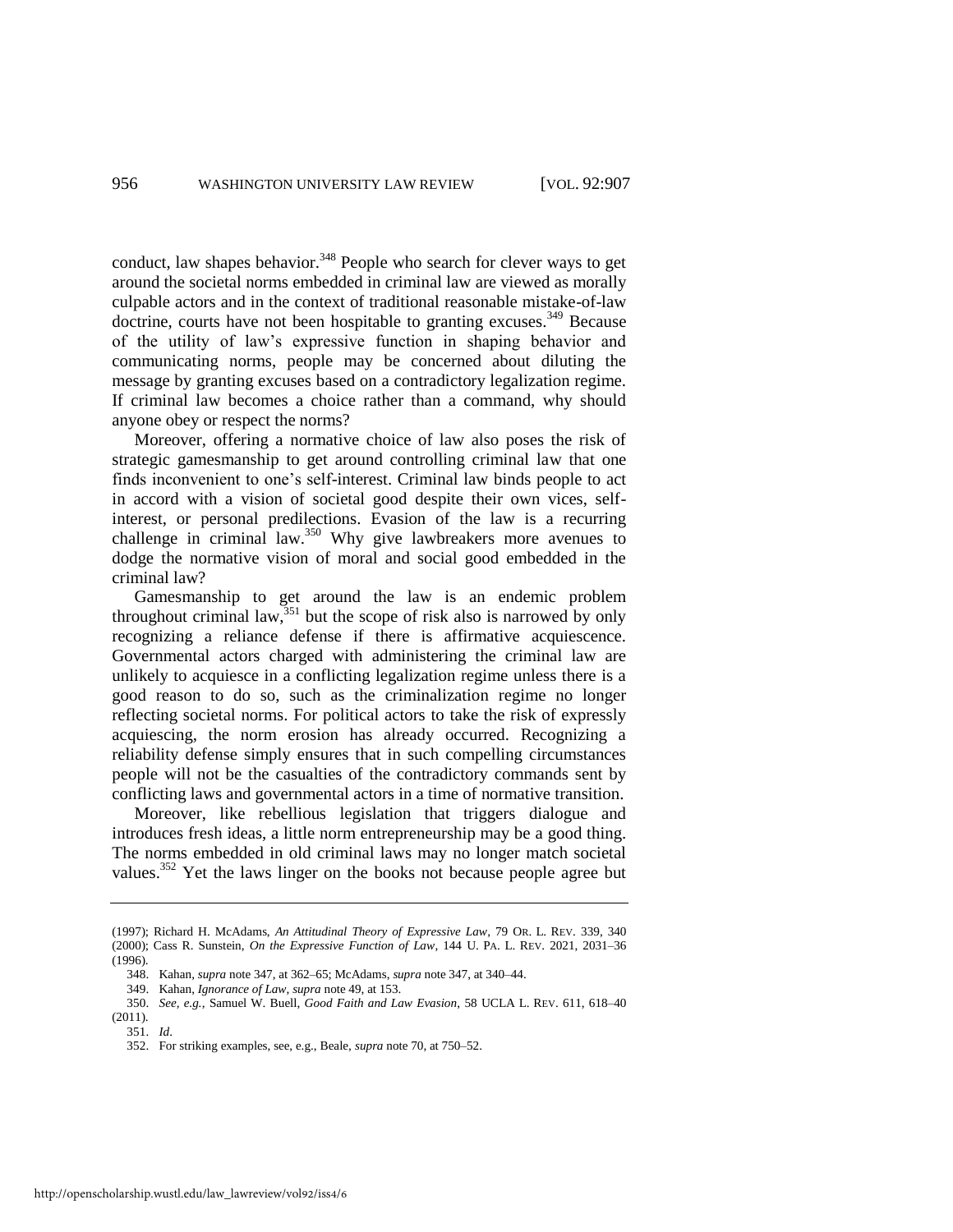because decriminalization is hard to achieve because of the risk to legislators of looking soft on crime.<sup>353</sup> The enactment of competing legalization laws may show popular frustration with stagnation.<sup>354</sup>

Of course, rebellious decriminalization may just be a narrowly shared regional view or attempt to get around controlling criminal law rather than the sign of a major norm shift. In that case, however, it is unlikely that governmental actors accountable to a national constituency would acquiesce in the competing legalization scheme. The swift response to the firearms freedom acts discussed in Part I.B.2 offers an example of states whose vision is not widespread enough to be reflected in the ideology of nationally elected law enforcers. Recognizing a reliance defense only in cases of affirmative acquiescence by the governmental actors tasked with enforcing the criminal laws thus limits the risks of norm entrepreneurship.

#### **CONCLUSION**

This Article addressed an open question of major pressing import for people and businesses operating in the shadow of decriminalization conflicts. Can reliance on legalization laws or decrees ever be a defense when criminalization laws remain on the books? The question is of great import in the era of rebellious decriminalization by states and even by the president.<sup>355</sup> Just to take a few examples, legalization conflicts have arisen in the context of marijuana, guns, and immigration.<sup>356</sup> People, businesses, banks, and the lawyers who advise them are all in search of answers about the risks they face if they rely on the legalization.<sup>357</sup>

This Article addressed the question of whether reliance defenses may be available based on a decriminalization conflict. The issue already is being litigated in the courts and more cases are likely to follow.<sup>358</sup> Under the rule elucidated in the Article, a defense should be available where the governmental actors with the duty to administer the criminalization regime acquiesce in the competing legalization regime.<sup>359</sup> The recent and explicit

<sup>353.</sup> *See supra* not[e 70.](#page-13-0) 

<sup>354.</sup> *See, e.g.*, discussion *supra* Part I.B.1.a (discussing growing critiques regarding the consequences and disparate impact of marijuana criminalization).

<sup>355.</sup> *See, e.g.,* sources cited *supra* note[s 7,](#page-3-2) [9,](#page-4-2) [126,](#page-20-0) [158.](#page-24-1) 

<sup>356.</sup> *See* discussion of examples *supra* Part I.B.1–3.

<sup>357.</sup> *See, e.g.*, USCIS FAQs, *supra* note [10](#page-4-0) (discussing the frequently asked question about whether information revealed by people applying for deferred action can be used against the petitioner and the petitioner's family); Southall, *supra* note [1,](#page-2-0) at A18 (detailing search for answers by financial institutions, businesses, landlords, security providers, and other individuals and entities).

<sup>358.</sup> *See* cases cited *supra* note [16.](#page-5-2) 

<sup>359.</sup> *See* discussion *supra* Part II.